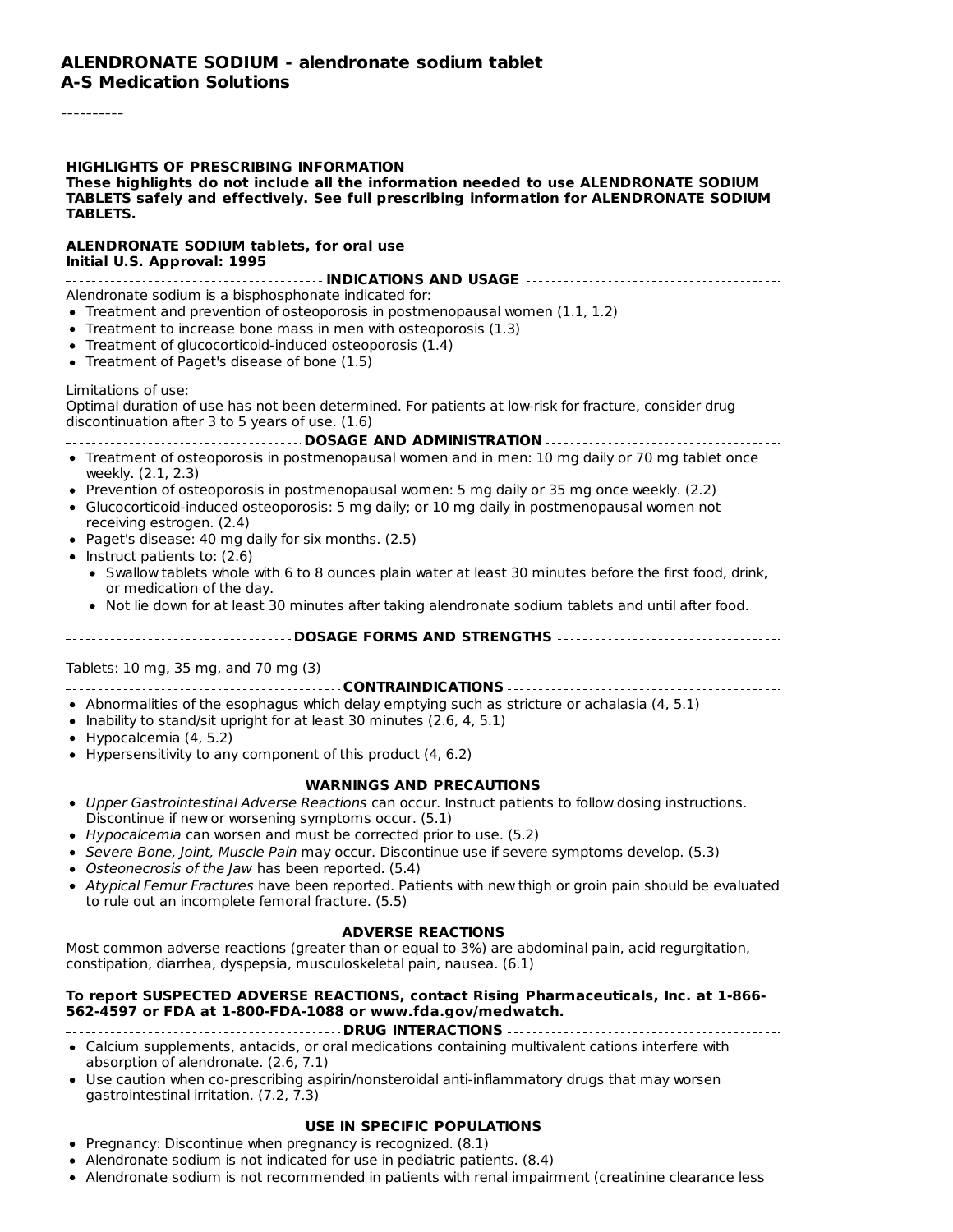#### **See 17 for PATIENT COUNSELING INFORMATION and Medication Guide.**

**Revised: 11/2021**

#### **FULL PRESCRIBING INFORMATION: CONTENTS\* 1 INDICATIONS AND USAGE**

- 1.1 Treatment of Osteoporosis in Postmenopausal Women
- 1.2 Prevention of Osteoporosis in Postmenopausal Women
- 1.3 Treatment to Increase Bone Mass in Men with Osteoporosis
- 1.4 Treatment of Glucocorticoid-Induced Osteoporosis
- 1.5 Treatment of Paget's Disease of Bone
- 1.6 Important Limitations of Use

### **2 DOSAGE AND ADMINISTRATION**

- 2.1 Treatment of Osteoporosis in Postmenopausal Women
- 2.2 Prevention of Osteoporosis in Postmenopausal Women
- 2.3 Treatment to Increase Bone Mass in Men with Osteoporosis
- 2.4 Treatment of Glucocorticoid-Induced Osteoporosis
- 2.5 Treatment of Paget's Disease of Bone
- 2.6 Important Administration Instructions
- 2.7 Recommendations for Calcium and Vitamin D Supplementation
- 2.8 Administration Instructions for Missed Doses

### **3 DOSAGE FORMS AND STRENGTHS**

### **4 CONTRAINDICATIONS**

### **5 WARNINGS AND PRECAUTIONS**

- 5.1 Upper Gastrointestinal Adverse Reactions
- 5.2 Mineral Metabolism
- 5.3 Musculoskeletal Pain
- 5.4 Osteonecrosis of the Jaw
- 5.5 Atypical Subtrochanteric and Diaphyseal Femoral Fractures
- 5.6 Renal Impairment
- 5.7 Glucocorticoid-Induced Osteoporosis

#### **6 ADVERSE REACTIONS**

- 6.1 Clinical Trials Experience
- 6.2 Post-Marketing Experience

### **7 DRUG INTERACTIONS**

- 7.1 Calcium Supplements/Antacids
- 7.2 Aspirin
- 7.3 Nonsteroidal Anti-Inflammatory Drugs

### **8 USE IN SPECIFIC POPULATIONS**

- 8.1 Pregnancy
- 8.2 Lactation
- 8.4 Pediatric Use
- 8.5 Geriatric Use
- 8.6 Renal Impairment
- 8.7 Hepatic Impairment
- **10 OVERDOSAGE**

### **11 DESCRIPTION**

# **12 CLINICAL PHARMACOLOGY**

- 12.1 Mechanism of Action
- 12.2 Pharmacodynamics
- 12.3 Pharmacokinetics

### **13 NONCLINICAL TOXICOLOGY**

13.1 Carcinogenesis, Mutagenesis, Impairment of Fertility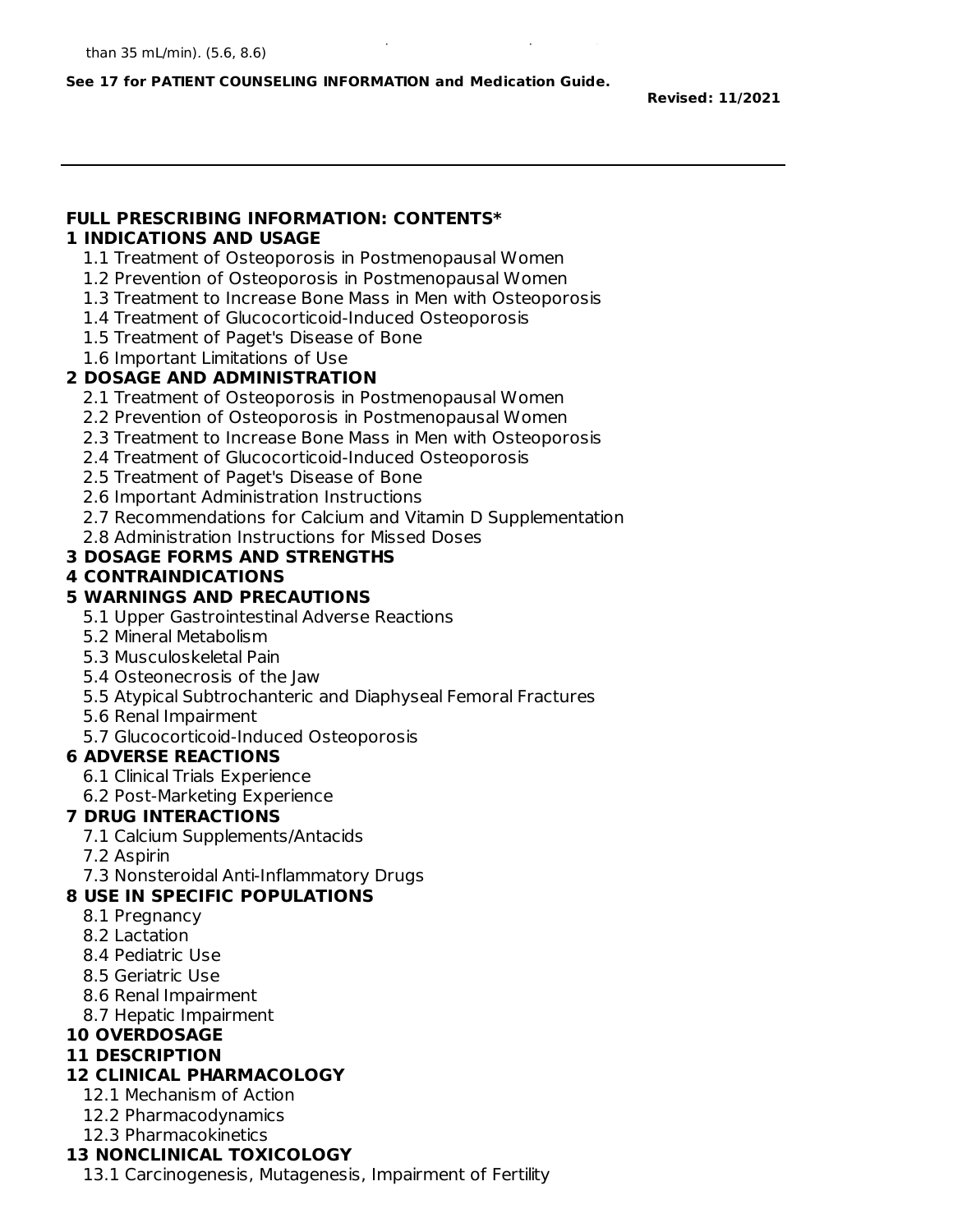13.2 Animal Toxicology and/or Pharmacology

# **14 CLINICAL STUDIES**

- 14.1 Treatment of Osteoporosis in Postmenopausal Women
- 14.2 Prevention of Osteoporosis in Postmenopausal Women
- 14.3 Treatment to Increase Bone Mass in Men with Osteoporosis
- 14.4 Treatment of Glucocorticoid-Induced Osteoporosis
- 14.5 Treatment of Paget's Disease of Bone

# **16 HOW SUPPLIED/STORAGE AND HANDLING**

### **17 PATIENT COUNSELING INFORMATION**

17.1 Osteoporosis Recommendations, Including Calcium and Vitamin D Supplementation

17.2 Dosing Instructions

\* Sections or subsections omitted from the full prescribing information are not listed.

### **FULL PRESCRIBING INFORMATION**

# **1 INDICATIONS AND USAGE**

### **1.1 Treatment of Osteoporosis in Postmenopausal Women**

Alendronate sodium tablets are indicated for the treatment of osteoporosis in postmenopausal women. In postmenopausal women, alendronate sodium tablets increase bone mass and reduce the incidence of fractures, including those of the hip and spine (vertebral compression fractures). [See Clinical Studies (14.1).]

# **1.2 Prevention of Osteoporosis in Postmenopausal Women**

Alendronate sodium tablets are indicated for the prevention of postmenopausal osteoporosis [see Clinical Studies (14.2)].

# **1.3 Treatment to Increase Bone Mass in Men with Osteoporosis**

Alendronate sodium tablets are indicated for treatment to increase bone mass in men with osteoporosis [see Clinical Studies (14.3)].

# **1.4 Treatment of Glucocorticoid-Induced Osteoporosis**

Alendronate sodium tablets are indicated for the treatment of glucocorticoid-induced osteoporosis in men and women receiving glucocorticoids in a daily dosage equivalent to 7.5 mg or greater of prednisone and who have low bone mineral density [see Clinical Studies (14.4)].

# **1.5 Treatment of Paget's Disease of Bone**

Alendronate sodium tablets are indicated for the treatment of Paget's disease of bone in men and women. Treatment is indicated in patients with Paget's disease of bone who have alkaline phosphatase at least two times the upper limit of normal, or those who are symptomatic, or those at risk for future complications from their disease. [See Clinical Studies (14.5).]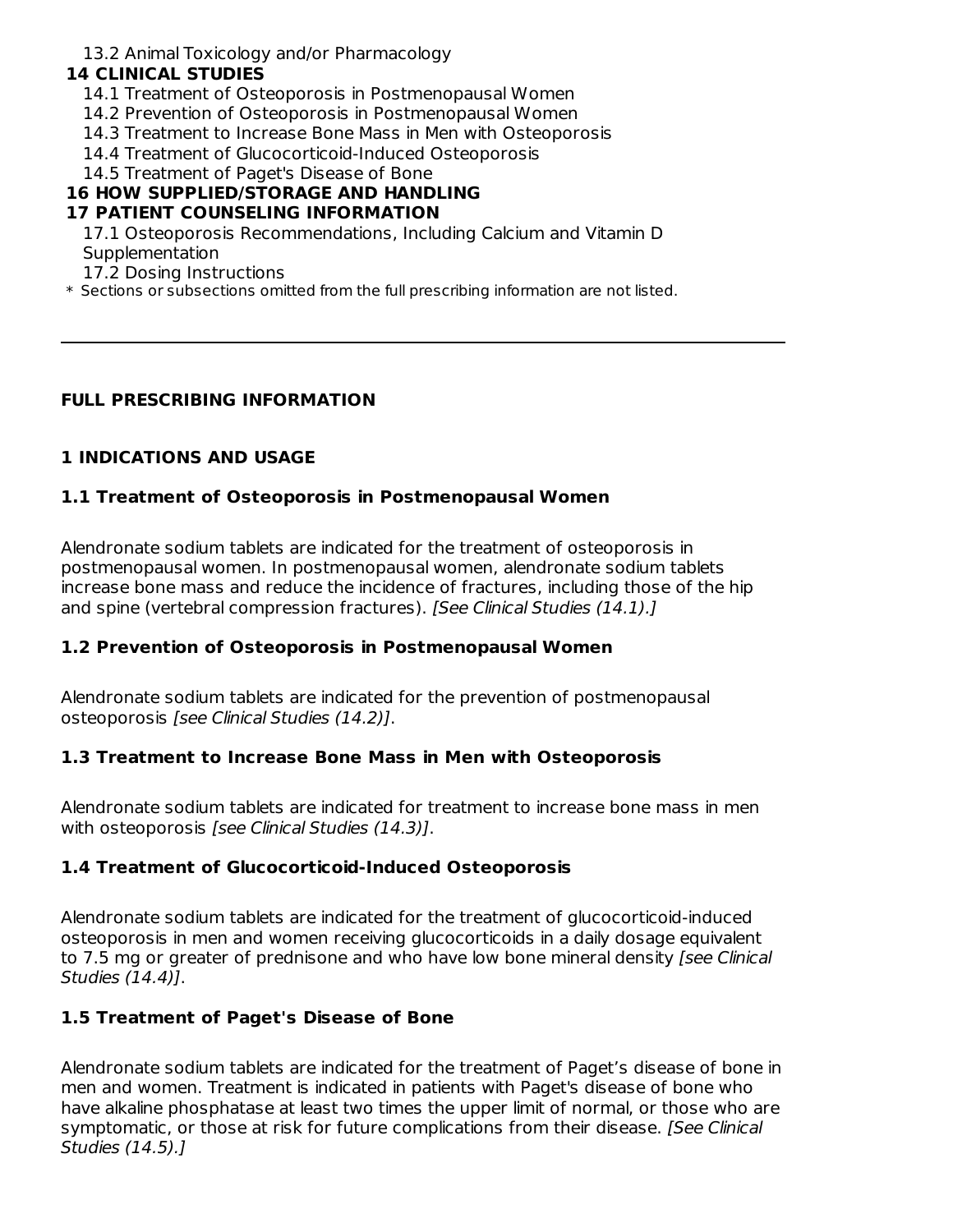# **1.6 Important Limitations of Use**

The optimal duration of use has not been determined. The safety and effectiveness of alendronate sodium tablets for the treatment of osteoporosis are based on clinical data of four years duration. All patients on bisphosphonate therapy should have the need for continued therapy re-evaluated on a periodic basis. Patients at low-risk for fracture should be considered for drug discontinuation after 3 to 5 years of use. Patients who discontinue therapy should have their risk for fracture re-evaluated periodically.

# **2 DOSAGE AND ADMINISTRATION**

# **2.1 Treatment of Osteoporosis in Postmenopausal Women**

The recommended dosage is:

• one 70 mg tablet once weekly

or

• one 10 mg tablet once daily

# **2.2 Prevention of Osteoporosis in Postmenopausal Women**

The recommended dosage is:

• one 35 mg tablet once weekly

or

• one 5 mg tablet once daily

# **2.3 Treatment to Increase Bone Mass in Men with Osteoporosis**

The recommended dosage is:

• one 70 mg tablet once weekly

or

• one 10 mg tablet once daily

# **2.4 Treatment of Glucocorticoid-Induced Osteoporosis**

The recommended dosage is one 5 mg tablet once daily, except for postmenopausal women not receiving estrogen, for whom the recommended dosage is one 10 mg tablet once daily.

# **2.5 Treatment of Paget's Disease of Bone**

The recommended treatment regimen is 40 mg once a day for six months.

# Re-treatment of Paget's Disease

Re-treatment with alendronate sodium tablets may be considered, following a six-month post-treatment evaluation period in patients who have relapsed, based on increases in serum alkaline phosphatase, which should be measured periodically. Re-treatment may also be considered in those who failed to normalize their serum alkaline phosphatase.

# **2.6 Important Administration Instructions**

Instruct patients to do the following:

• Take alendronate sodium tablets at least one-half hour before the first food, beverage, or medication of the day with plain water only [see Patient Counseling Information (17.2)]. Other beverages (including mineral water), food, and some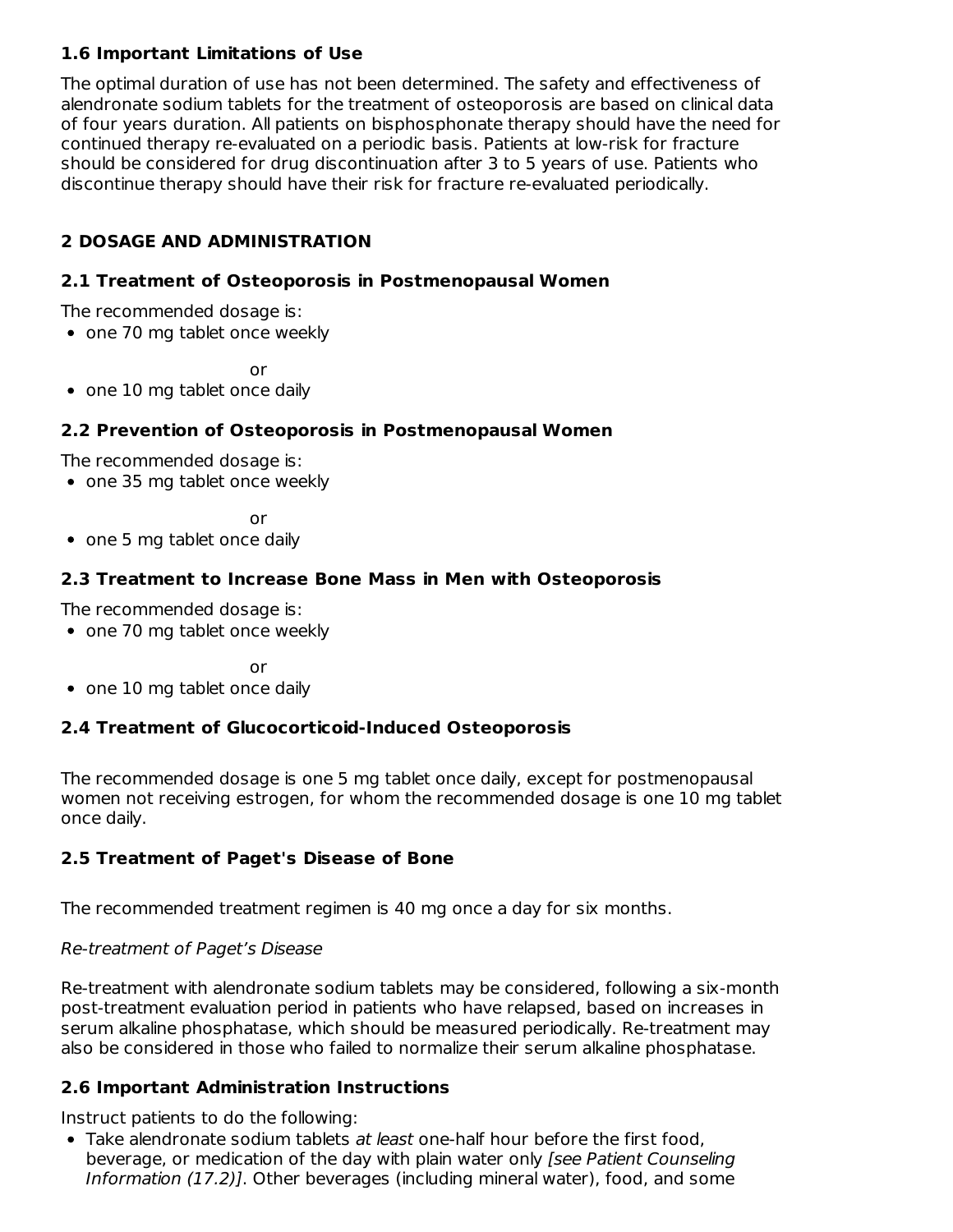Information (17.2)]. Other beverages (including mineral water), food, and some medications are likely to reduce the absorption of alendronate sodium tablets [see Drug Interactions (7.1)]. Waiting less than 30 minutes, or taking alendronate sodium tablets with food, beverages (other than plain water) or other medications will lessen the effect of alendronate sodium tablets by decreasing its absorption into the body.

Take alendronate sodium tablets upon arising for the day. To facilitate delivery to the stomach and thus reduce the potential for esophageal irritation, an alendronate sodium tablet should be swallowed with a full glass of water (6 to 8 ounces). Patients should not lie down for at least 30 minutes and until after their first food of the day. Alendronate sodium tablets should not be taken at bedtime or before arising for the day. Failure to follow these instructions may increase the risk of esophageal adverse experiences [see Warnings and Precautions (5.1) and Patient Counseling Information  $(17.2)$ ].

# **2.7 Recommendations for Calcium and Vitamin D Supplementation**

Instruct patients to take supplemental calcium if dietary intake is inadequate [see Warnings and Precautions (5.2)]. Patients at increased risk for vitamin D insufficiency (e.g., over the age of 70 years, nursing home-bound, or chronically ill) may need vitamin D supplementation. Patients with gastrointestinal malabsorption syndromes may require higher doses of vitamin D supplementation and measurement of 25-hydroxyvitamin D should be considered.

Patients treated with glucocorticoids should receive adequate amounts of calcium and vitamin D.

# **2.8 Administration Instructions for Missed Doses**

If a once-weekly dose of alendronate sodium tablets is missed, instruct patients to take one dose on the morning after they remember. They should not take two doses on the same day but should return to taking one dose once a week, as originally scheduled on their chosen day.

# **3 DOSAGE FORMS AND STRENGTHS**

- 10 mg tablets are white to off-white, circular, biconvex, uncoated tablets debossed with 'F' on one side and '18' on the other side.
- 35 mg tablets are white to off-white, oval shaped, biconvex, uncoated tablets debossed with 'F' on one side and '19' on the other side.
- 70 mg tablets are white to off-white, oval shaped, biconvex, uncoated tablets debossed with 'F' on one side and '21' on the other side.

# **4 CONTRAINDICATIONS**

Alendronate sodium tablets are contraindicated in patients with the following conditions:

- Abnormalities of the esophagus which delay esophageal emptying such as stricture or achalasia [see Warnings and Precautions (5.1)]
- Inability to stand or sit upright for at least 30 minutes [see Dosage and Administration (2.6); Warnings and Precautions (5.1)]
- Hypocalcemia [see Warnings and Precautions (5.2)]
- Hypersensitivity to any component of this product. Hypersensitivity reactions including urticaria and angioedema have been reported [see Adverse Reactions (6.2)].

# **5 WARNINGS AND PRECAUTIONS**

# **5.1 Upper Gastrointestinal Adverse Reactions**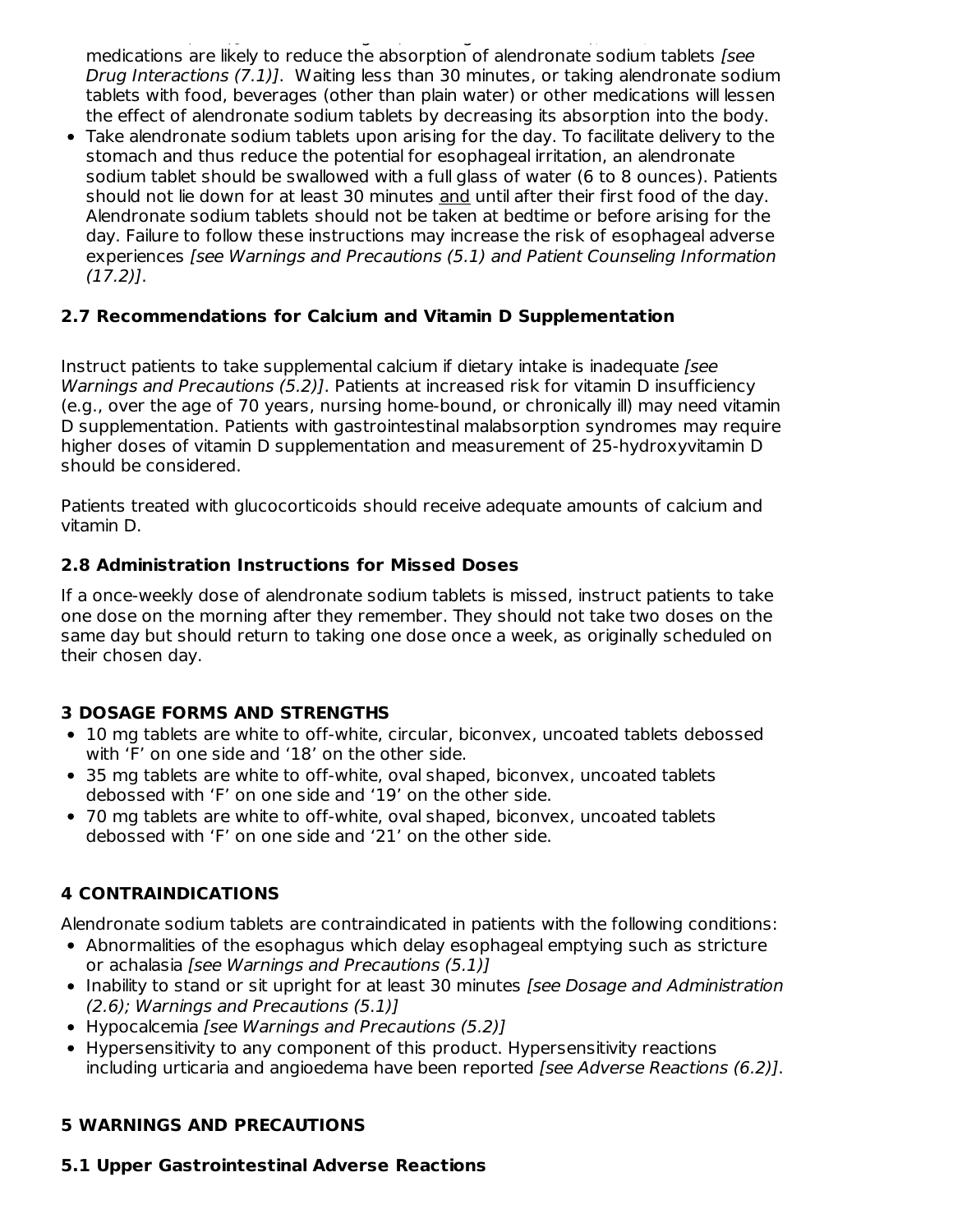Alendronate sodium, like other bisphosphonates administered orally, may cause local irritation of the upper gastrointestinal mucosa. Because of these possible irritant effects and a potential for worsening of the underlying disease, caution should be used when alendronate sodium is given to patients with active upper gastrointestinal problems (such as known Barrett's esophagus, dysphagia, other esophageal diseases, gastritis, duodenitis, or ulcers).

Esophageal adverse experiences, such as esophagitis, esophageal ulcers and esophageal erosions, occasionally with bleeding and rarely followed by esophageal stricture or perforation, have been reported in patients receiving treatment with oral bisphosphonates including alendronate sodium. In some cases these have been severe and required hospitalization. Physicians should therefore be alert to any signs or symptoms signaling a possible esophageal reaction and patients should be instructed to discontinue alendronate sodium and seek medical attention if they develop dysphagia, odynophagia, retrosternal pain or new or worsening heartburn.

The risk of severe esophageal adverse experiences appears to be greater in patients who lie down after taking oral bisphosphonates including alendronate sodium and/or who fail to swallow oral bisphosphonates including alendronate sodium with the recommended full glass (6 to 8 ounces) of water, and/or who continue to take oral bisphosphonates including alendronate sodium after developing symptoms suggestive of esophageal irritation. Therefore, it is very important that the full dosing instructions are provided to, and understood by, the patient [see Dosage and Administration (2.6)]. In patients who cannot comply with dosing instructions due to mental disability, therapy with alendronate sodium should be used under appropriate supervision.

There have been post-marketing reports of gastric and duodenal ulcers with oral bisphosphonate use, some severe and with complications, although no increased risk was observed in controlled clinical trials [see Adverse Reactions (6.2)].

# **5.2 Mineral Metabolism**

Hypocalcemia must be corrected before initiating therapy with alendronate sodium [see Contraindications (4)]. Other disorders affecting mineral metabolism (such as vitamin D deficiency) should also be effectively treated. In patients with these conditions, serum calcium and symptoms of hypocalcemia should be monitored during therapy with alendronate sodium.

Presumably due to the effects of alendronate sodium on increasing bone mineral, small, asymptomatic decreases in serum calcium and phosphate may occur, especially in patients with Paget's disease, in whom the pretreatment rate of bone turnover may be greatly elevated, and in patients receiving glucocorticoids, in whom calcium absorption may be decreased.

Ensuring adequate calcium and vitamin D intake is especially important in patients with Paget's disease of bone and in patients receiving glucocorticoids.

# **5.3 Musculoskeletal Pain**

In post-marketing experience, severe and occasionally incapacitating bone, joint, and/or muscle pain has been reported in patients taking bisphosphonates that are approved for the prevention and treatment of osteoporosis [see Adverse Reactions (6.2)]. This category of drugs includes alendronate sodium. Most of the patients were postmenopausal women. The time to onset of symptoms varied from one day to several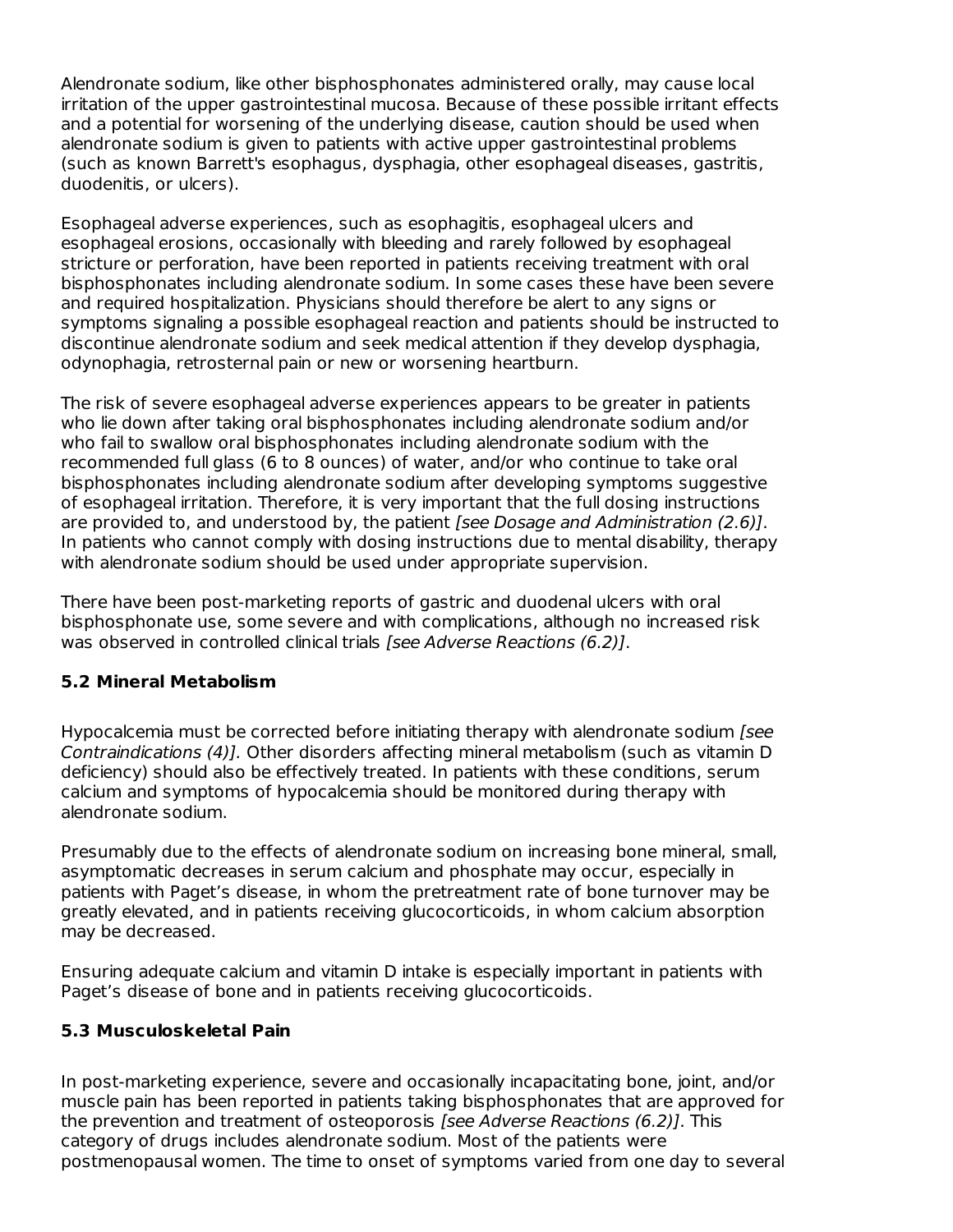months after starting the drug. Discontinue use if severe symptoms develop. Most patients had relief of symptoms after stopping. A subset had recurrence of symptoms when rechallenged with the same drug or another bisphosphonate.

In placebo-controlled clinical studies of alendronate sodium, the percentages of patients with these symptoms were similar in the alendronate sodium and placebo groups.

# **5.4 Osteonecrosis of the Jaw**

Osteonecrosis of the jaw (ONJ), which can occur spontaneously, is generally associated with tooth extraction and/or local infection with delayed healing, and has been reported in patients taking bisphosphonates, including alendronate sodium. Known risk factors for osteonecrosis of the jaw include invasive dental procedures (e.g., tooth extraction, dental implants, boney surgery), diagnosis of cancer, concomitant therapies (e.g., chemotherapy, corticosteroids, angiogenesis inhibitors), poor oral hygiene, and comorbid disorders (e.g., periodontal and/or other pre-existing dental disease, anemia, coagulopathy, infection, ill-fitting dentures). The risk of ONJ may increase with duration of exposure to bisphosphonates.

For patients requiring invasive dental procedures, discontinuation of bisphosphonate treatment may reduce the risk for ONJ. Clinical judgment of the treating physician and/or oral surgeon should guide the management plan of each patient based on individual benefit/risk assessment.

Patients who develop osteonecrosis of the jaw while on bisphosphonate therapy should receive care by an oral surgeon. In these patients, extensive dental surgery to treat ONJ may exacerbate the condition. Discontinuation of bisphosphonate therapy should be considered based on individual benefit/risk assessment.

# **5.5 Atypical Subtrochanteric and Diaphyseal Femoral Fractures**

Atypical, low-energy, or low trauma fractures of the femoral shaft have been reported in bisphosphonate-treated patients. These fractures can occur anywhere in the femoral shaft from just below the lesser trochanter to above the supracondylar flare and are transverse or short oblique in orientation without evidence of comminution. Causality has not been established as these fractures also occur in osteoporotic patients who have not been treated with bisphosphonates.

Atypical femur fractures most commonly occur with minimal or no trauma to the affected area. They may be bilateral and many patients report prodromal pain in the affected area, usually presenting as dull, aching thigh pain, weeks to months before a complete fracture occurs. A number of reports note that patients were also receiving treatment with glucocorticoids (e.g., prednisone) at the time of fracture.

Any patient with a history of bisphosphonate exposure who presents with thigh or groin pain should be suspected of having an atypical fracture and should be evaluated to rule out an incomplete femur fracture. Patients presenting with an atypical fracture should also be assessed for symptoms and signs of fracture in the contralateral limb. Interruption of bisphosphonate therapy should be considered, pending a risk/benefit assessment, on an individual basis.

# **5.6 Renal Impairment**

Alendronate sodium is not recommended for patients with creatinine clearance less than 35 mL/min.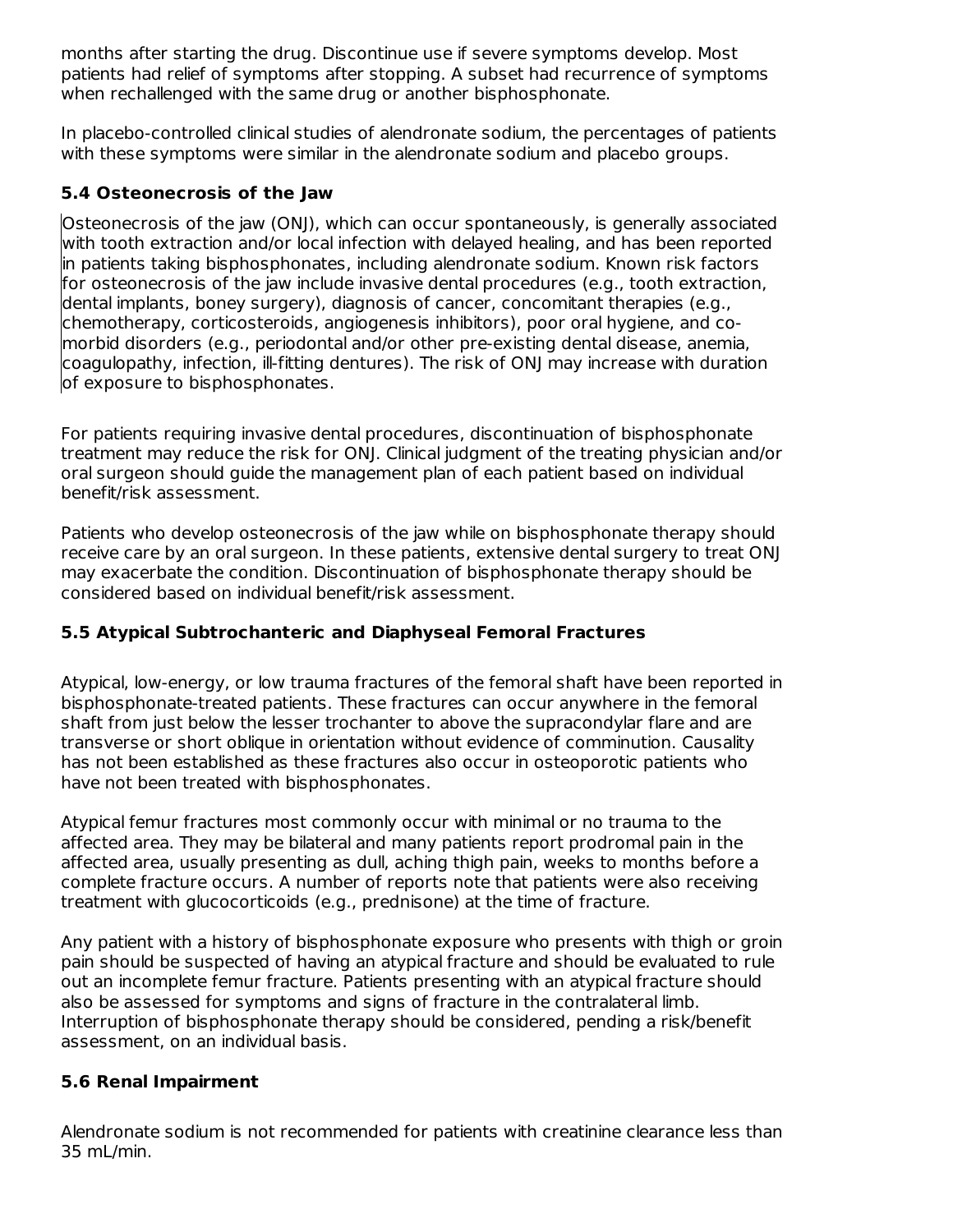# **5.7 Glucocorticoid-Induced Osteoporosis**

The risk versus benefit of alendronate for treatment at daily dosages of glucocorticoids less than 7.5 mg of prednisone or equivalent has not been established [see Indications] and Usage  $(1.4)$ . Before initiating treatment, the gonadal hormonal status of both men and women should be ascertained and appropriate replacement considered.

A bone mineral density measurement should be made at the initiation of therapy and repeated after 6 to 12 months of combined alendronate sodium and glucocorticoid treatment.

# **6 ADVERSE REACTIONS**

# **6.1 Clinical Trials Experience**

Because clinical trials are conducted under widely varying conditions, adverse reaction rates observed in the clinical trials of a drug cannot be directly compared to rates in the clinical trials of another drug and may not reflect the rates observed in clinical practice.

Treatment of Osteoporosis in Postmenopausal Women

### Daily Dosing

The safety of alendronate sodium in the treatment of postmenopausal osteoporosis was assessed in four clinical trials that enrolled 7453 women aged 44 to 84 years. Study 1 and Study 2 were identically designed, three-year, placebo-controlled, double-blind, multicenter studies (United States and Multinational n=994); Study 3 was the three-year vertebral fracture cohort of the Fracture Intervention Trial [FIT] (n=2027) and Study 4 was the four-year clinical fracture cohort of FIT (n=4432). Overall, 3620 patients were exposed to placebo and 3432 patients exposed to alendronate sodium. Patients with pre-existing gastrointestinal disease and concomitant use of non-steroidal antiinflammatory drugs were included in these clinical trials. In Study 1 and Study 2 all women received 500 mg elemental calcium as carbonate. In Study 3 and Study 4 all women with dietary calcium intake less than 1000 mg per day received 500 mg calcium and 250 international units Vitamin D per day.

Among patients treated with alendronate 10 mg or placebo in Study 1 and Study 2, and all patients in Study 3 and Study 4, the incidence of all-cause mortality was 1.8% in the placebo group and 1.8% in the alendronate sodium group. The incidence of serious adverse event was 30.7% in the placebo group and 30.9% in the alendronate sodium group. The percentage of patients who discontinued the study due to any clinical adverse event was 9.5% in the placebo group and 8.9% in the alendronate sodium group. Adverse reactions from these studies considered by the investigators as possibly, probably, or definitely drug related in greater than or equal to 1% of patients treated with either alendronate sodium or placebo are presented in Table 1.

#### **Table 1: Osteoporosis Treatment Studies in Postmenopausal Women Adverse Reactions Considered Possibly, Probably, or Definitely Drug Related by the Investigators and Reported in Greater Than or Equal to 1% of Patients**

| <b>United States/</b><br><b>Multinational Studies</b> |                | <b>Fracture Intervention Trial</b> |                |
|-------------------------------------------------------|----------------|------------------------------------|----------------|
| <b>Alendronate</b>                                    | <b>Placebo</b> | <b>Alendronate</b>                 | <b>Placebo</b> |
| Sodium*                                               | $\%$           | Sodium <sup>†</sup>                | $\frac{1}{2}$  |
| %                                                     | $(n - 207)$    | %                                  | $(n - 2222)$   |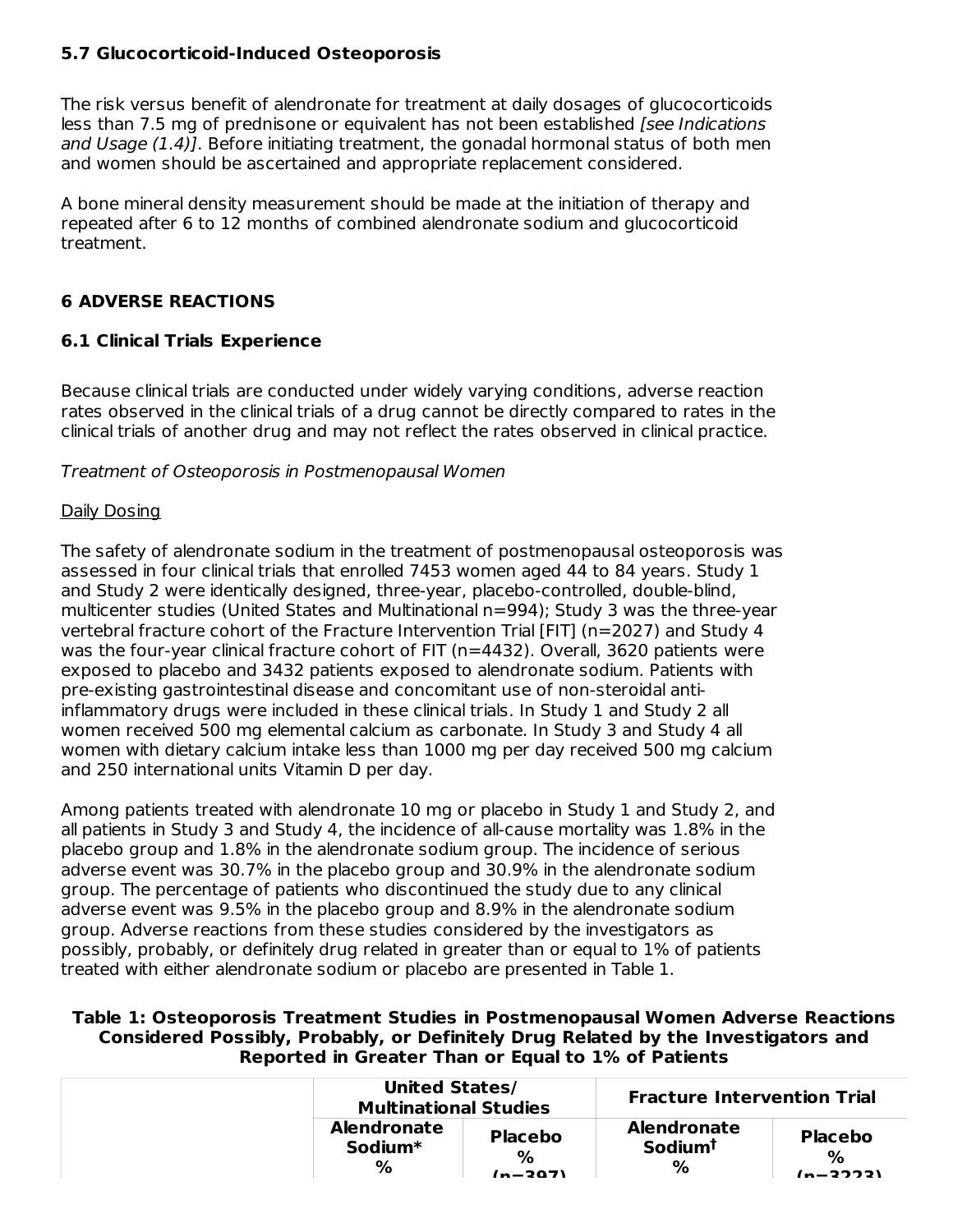|                                                 | $(n=196)$      | $(11 - 371)$     | $(n=3236)$     | $(11 - 322)$   |  |  |
|-------------------------------------------------|----------------|------------------|----------------|----------------|--|--|
| Gastrointestinal                                |                |                  |                |                |  |  |
| abdominal pain                                  | 6.6            | 4.8              | 1.5            | 1.5            |  |  |
| nausea                                          | 3.6            | 4                | 1.1            | 1.5            |  |  |
| dyspepsia                                       | 3.6            | $\overline{3.5}$ | 1.1            | 1.2            |  |  |
| constipation                                    | 3.1            | 1.8              | $\mathbf{0}$   | 0.2            |  |  |
| diarrhea                                        | 3.1            | 1.8              | 0.6            | 0.3            |  |  |
| flatulence                                      | 2.6            | 0.5              | 0.2            | 0.3            |  |  |
| acid regurgitation                              | $\overline{2}$ | 4.3              | 1.1            | 0.9            |  |  |
| esophageal ulcer                                | 1.5            | $\mathbf 0$      | 0.1            | 0.1            |  |  |
| vomiting                                        | 1              | 1.5              | 0.2            | 0.3            |  |  |
| dysphagia                                       | 1              | $\overline{0}$   | 0.1            | 0.1            |  |  |
| abdominal distention                            | $\mathbf{1}$   | 0.8              | $\Omega$       | $\overline{0}$ |  |  |
| gastritis                                       | 0.5            | 1.3              | 0.6            | 0.7            |  |  |
| Musculoskeletal                                 |                |                  |                |                |  |  |
| musculoskeletal (bone,<br>muscle or joint) pain | 4.1            | 2.5              | 0.4            | 0.3            |  |  |
| muscle cramp                                    | $\overline{0}$ | 1                | 0.2            | 0.1            |  |  |
| Nervous System/Psychiatric                      |                |                  |                |                |  |  |
| headache                                        | 2.6            | 1.5              | 0.2            | 0.2            |  |  |
| dizziness                                       | $\overline{0}$ | $\mathbf{1}$     | $\overline{0}$ | 0.1            |  |  |
| <b>Special Senses</b>                           |                |                  |                |                |  |  |
| taste perversion                                | 0.5            | 1                | 0.1            | $\mathbf 0$    |  |  |

\*10 mg/day for three years

 $^\dagger$  5 mg/day for 2 years and 10 mg/day for either 1 or 2 additional years

Rash and erythema have occurred.

Gastrointestinal Adverse Reactions: One patient treated with alendronate (10 mg/day), who had a history of peptic ulcer disease and gastrectomy and who was taking concomitant aspirin, developed an anastomotic ulcer with mild hemorrhage, which was considered drug related. Aspirin and alendronate sodium were discontinued and the patient recovered. In the Study 1 and Study 2 populations, 49 to 54% had a history of gastrointestinal disorders at baseline and 54 to 89% used nonsteroidal anti-inflammatory drugs or aspirin at some time during the studies. [See Warnings and Precautions (5.1).]

Laboratory Test Findings: In double-blind, multicenter, controlled studies, asymptomatic, mild, and transient decreases in serum calcium and phosphate were observed in approximately 18% and 10%, respectively, of patients taking alendronate sodium versus approximately 12% and 3% of those taking placebo. However, the incidences of decreases in serum calcium to less than 8 mg/dL (2 mM) and serum phosphate to less than or equal to 2 mg/dL (0.65 mM) were similar in both treatment groups.

### Weekly Dosing

The safety of alendronate 70 mg once weekly for the treatment of postmenopausal osteoporosis was assessed in a one-year, double-blind, multicenter study comparing alendronate 70 mg once weekly and alendronate 10 mg daily. The overall safety and tolerability profiles of once weekly alendronate 70 mg and alendronate 10 mg daily were similar. The adverse reactions considered by the investigators as possibly, probably, or definitely drug related in greater than or equal to 1% of patients in either treatment group are presented in Table 2.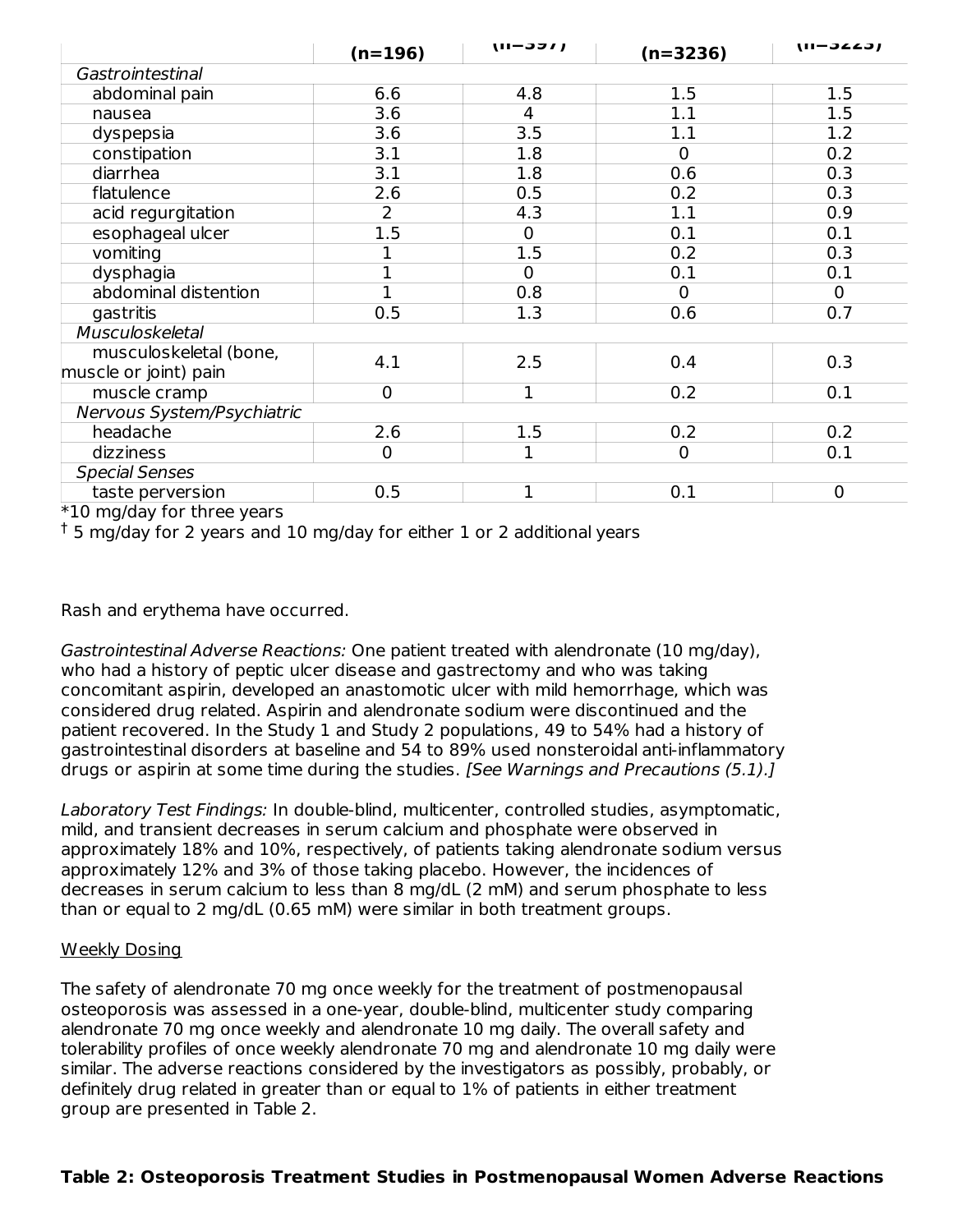| Considered Possibly, Probably, or Definitely Drug Related by the Investigators and |
|------------------------------------------------------------------------------------|
| Reported in Greater Than or Equal to 1% of Patients                                |

|                                               | <b>Once Weekly</b><br><b>Alendronate</b><br>70 mg<br>%<br>$(n=519)$ | <b>Alendronate</b><br>10 mg/day<br>%<br>$(n=370)$ |
|-----------------------------------------------|---------------------------------------------------------------------|---------------------------------------------------|
| Gastrointestinal                              |                                                                     |                                                   |
| abdominal pain                                | 3.7                                                                 | 3                                                 |
| dyspepsia                                     | 2.7                                                                 | 2.2                                               |
| acid regurgitation                            | 1.9                                                                 | 2.4                                               |
| nausea                                        | 1.9                                                                 | 2.4                                               |
| abdominal distention                          |                                                                     | 1.4                                               |
| constipation                                  | 0.8                                                                 | 1.6                                               |
| flatulence                                    | 0.4                                                                 | 1.6                                               |
| gastritis                                     | 0.2                                                                 | 1.1                                               |
| gastric ulcer                                 | 0                                                                   | 1.1                                               |
| Musculoskeletal                               |                                                                     |                                                   |
| musculoskeletal (bone,<br>muscle, joint) pain | 2.9                                                                 | 3.2                                               |
| muscle cramp                                  | 0.2                                                                 | 1.1                                               |

Prevention of Osteoporosis in Postmenopausal Women

### Daily Dosing

The safety of alendronate 5 mg/day in postmenopausal women 40 to 60 years of age has been evaluated in three double-blind, placebo-controlled studies involving over 1,400 patients randomized to receive alendronate for either two or three years. In these studies the overall safety profiles of alendronate 5 mg/day and placebo were similar. Discontinuation of therapy due to any clinical adverse event occurred in 7.5% of 642 patients treated with alendronate 5 mg/day and 5.7% of 648 patients treated with placebo.

### Weekly Dosing

The safety of alendronate 35 mg once weekly compared to alendronate 5 mg daily was evaluated in a one-year, double-blind, multicenter study of 723 patients. The overall safety and tolerability profiles of once weekly alendronate 35 mg and alendronate 5 mg daily were similar.

The adverse reactions from these studies considered by the investigators as possibly, probably, or definitely drug related in greater than or equal to 1% of patients treated with either once weekly alendronate 35 mg, alendronate 5 mg/day or placebo are presented in Table 3.

### **Table 3: Osteoporosis Prevention Studies in Postmenopausal Women Adverse Reactions Considered Possibly, Probably, or Definitely Drug Related by the Investigators and Reported in Greater Than or Equal to 1% of Patients**

|             | <b>Two/Three-Year Studies</b> | <b>One-Year Study</b> |                                        |
|-------------|-------------------------------|-----------------------|----------------------------------------|
| Alendronate | <b>Disaska</b>                | <b>Alendronate</b>    | <b>Once Weekly</b><br>Alemalus is a ba |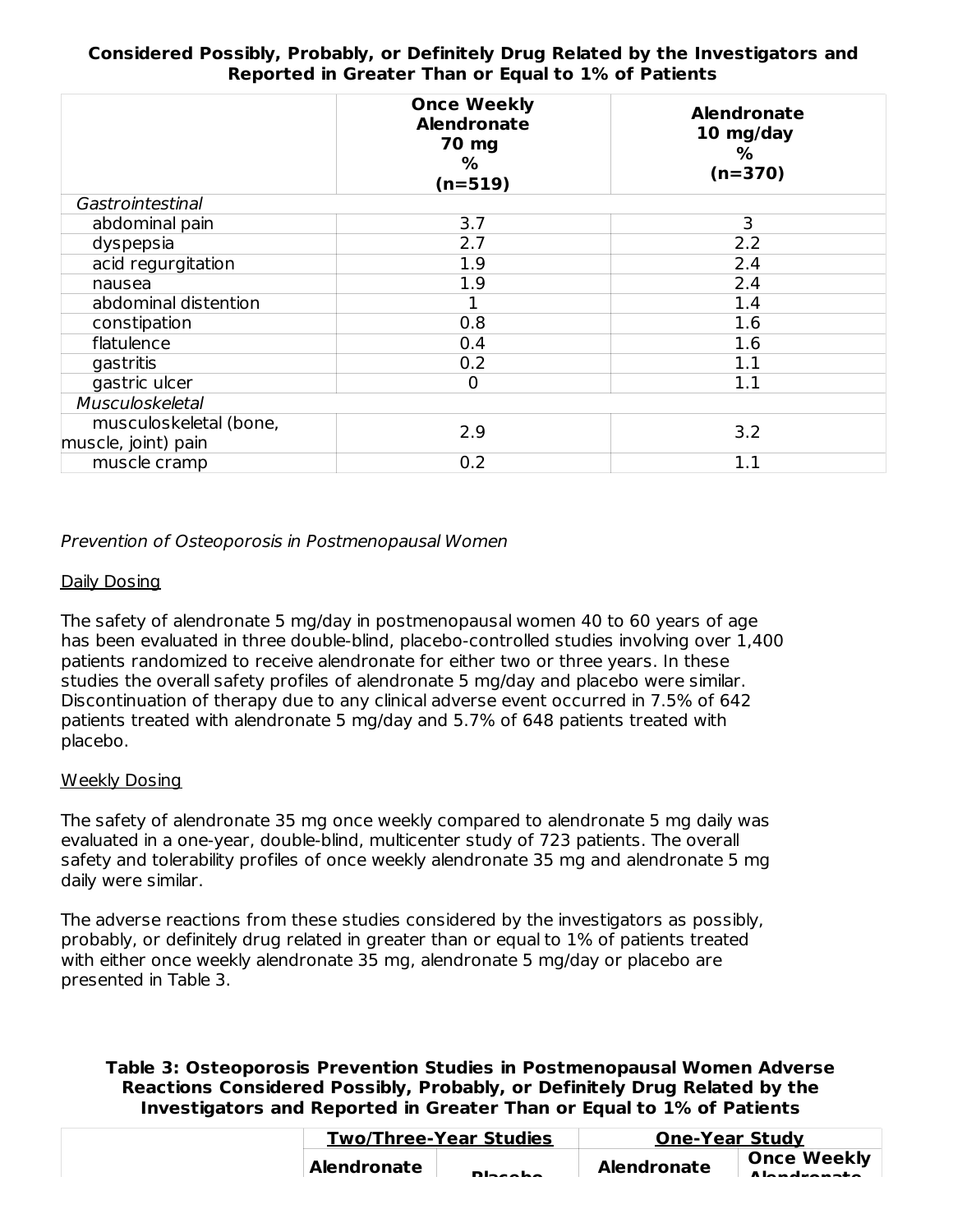|                        | 5 mg/day<br>%<br>$(n=642)$ | <b>FIGLEIJU</b><br>%<br>$(n=648)$ | 5 mg/day<br>%<br>$(n=361)$ | Alti Iui Vilatt<br>35 mg<br>%<br><u>(n=362)</u> |
|------------------------|----------------------------|-----------------------------------|----------------------------|-------------------------------------------------|
| Gastrointestinal       |                            |                                   |                            |                                                 |
| dyspepsia              | 1.9                        | 1.4                               | 2.2                        | 1.7                                             |
| abdominal pain         | 1.7                        | 3.4                               | 4.2                        | 2.2                                             |
| acid regurgitation     | 1.4                        | 2.5                               | 4.2                        | 4.7                                             |
| nausea                 | 1.4                        | 1.4                               | 2.5                        | 1.4                                             |
| diarrhea               | 1.1                        | 1.7                               | 1.1                        | 0.6                                             |
| constipation           | 0.9                        | 0.5                               | 1.7                        | 0.3                                             |
| abdominal distention   | 0.2                        | 0.3                               | 1.4                        | 1.1                                             |
| Musculoskeletal        |                            |                                   |                            |                                                 |
| musculoskeletal (bone, | 0.8                        | 0.9                               | 1.9                        | 2.2                                             |
| muscle or joint) pain  |                            |                                   |                            |                                                 |

# Concomitant Use with Estrogen/Hormone Replacement Therapy

In two studies (of one and two years' duration) of postmenopausal osteoporotic women (total: n=853), the safety and tolerability profile of combined treatment with alendronate 10 mg once daily and estrogen  $\pm$  progestin (n=354) was consistent with those of the individual treatments.

# Osteoporosis in Men

In two placebo-controlled, double-blind, multicenter studies in men (a two-year study of alendronate 10 mg/day and a one-year study of once weekly alendronate 70 mg) the rates of discontinuation of therapy due to any clinical adverse event were 2.7% for alendronate 10 mg/day vs. 10.5% for placebo, and 6.4% for once weekly alendronate 70 mg vs. 8.6% for placebo. The adverse reactions considered by the investigators as possibly, probably, or definitely drug related in greater than or equal to 2% of patients treated with either alendronate sodium or placebo are presented in Table 4.

#### **Table 4: Osteoporosis Studies in Men Adverse Reactions Considered Possibly, Probably, or Definitely Drug Related by the Investigators and Reported in Greater Than or Equal to 2% of Patients**

|                                    | <b>Two-year Study</b>                                                                                                                           |     | <b>One-year Study</b> |                                 |  |
|------------------------------------|-------------------------------------------------------------------------------------------------------------------------------------------------|-----|-----------------------|---------------------------------|--|
|                                    | <b>Alendronate</b><br><b>Alendronate</b><br><b>Placebo</b><br>10 mg/day<br>℅<br><b>70 mg</b><br>$\%$<br>$(n=95)$<br>%<br>$(n=146)$<br>$(n=109)$ |     | <b>Once Weekly</b>    | <b>Placebo</b><br>%<br>$(n=58)$ |  |
| Gastrointestinal                   |                                                                                                                                                 |     |                       |                                 |  |
| acid regurgitation                 | 4.1                                                                                                                                             | 3.2 | 0                     |                                 |  |
| flatulence                         | 4.1                                                                                                                                             | 1.1 | 0                     | 0                               |  |
| gastroesophageal<br>reflux disease | 0.7                                                                                                                                             | 3.2 | 2.8                   | $\Omega$                        |  |
| dyspepsia                          | 3.4                                                                                                                                             | 0   | 2.8                   | 1.7                             |  |
| diarrhea                           | 1.4                                                                                                                                             | 1.1 | 2.8                   |                                 |  |
| abdominal pain                     | 2.1                                                                                                                                             | 1.1 | 0.9                   | 3.4                             |  |
| nausea                             | 2.1                                                                                                                                             |     | 0                     |                                 |  |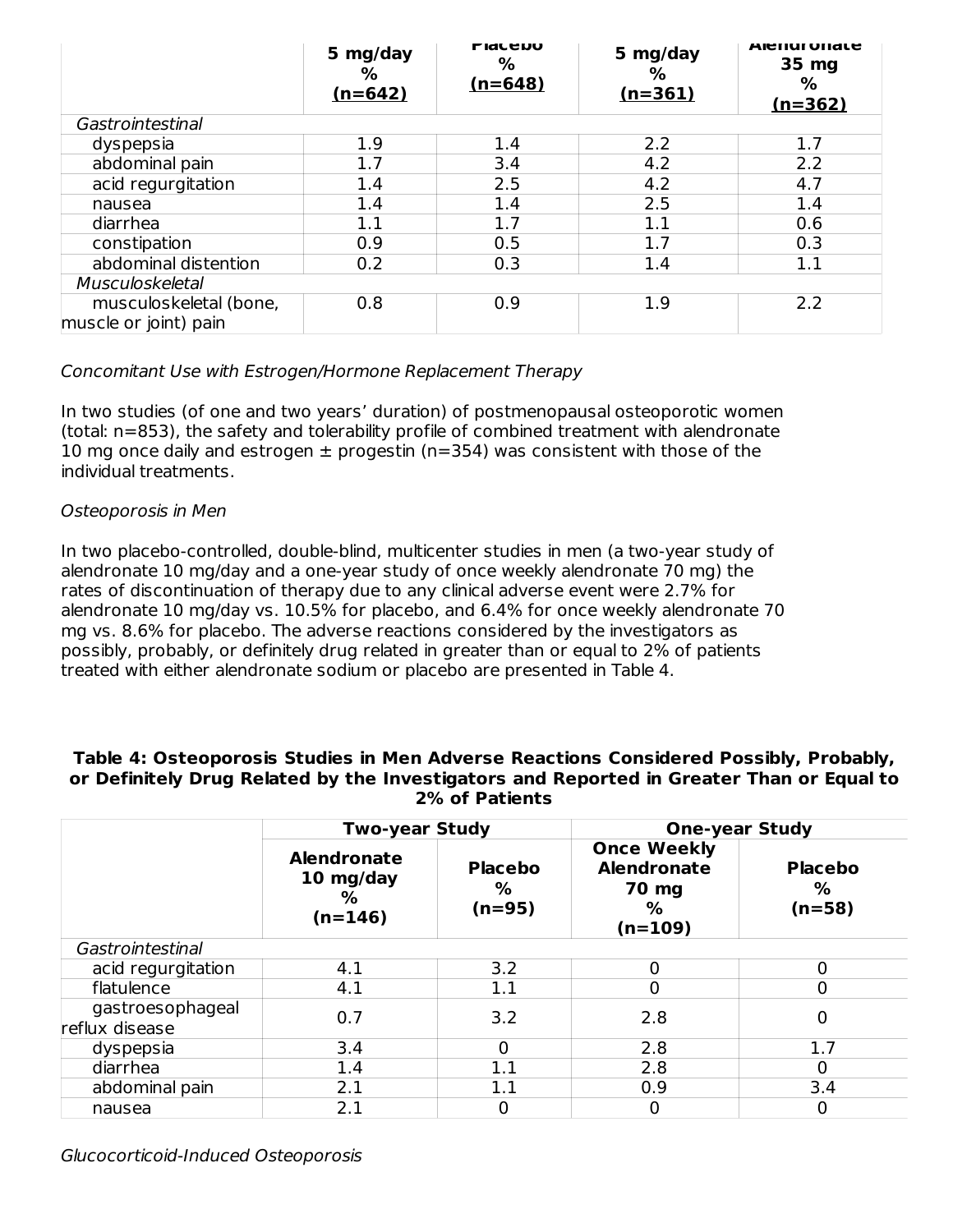In two, one-year, placebo-controlled, double-blind, multicenter studies in patients receiving glucocorticoid treatment, the overall safety and tolerability profiles of alendronate 5 and 10 mg/day were generally similar to that of placebo. The adverse reactions considered by the investigators as possibly, probably, or definitely drug related in greater than or equal to 1% of patients treated with either alendronate 5 or 10 mg/day or placebo are presented in Table 5.

### **Table 5: One-Year Studies in Glucocorticoid-Treated Patients Adverse Reactions Considered Possibly, Probably, or Definitely Drug Related by the Investigators and Reported in Greater Than or Equal to 1% of Patients**

|                            | <b>Alendronate</b><br>10 mg/day<br>%<br>$(n=157)$ | <b>Alendronate</b><br>5 mg/day<br>℅<br>$(n=161)$ | <b>Placebo</b><br>℅<br>$(n=159)$ |
|----------------------------|---------------------------------------------------|--------------------------------------------------|----------------------------------|
| Gastrointestinal           |                                                   |                                                  |                                  |
| abdominal pain             | 3.2                                               | 1.9                                              |                                  |
| acid regurgitation         | 2.5                                               | 1.9                                              | 1.3                              |
| constipation               | 1.3                                               | 0.6                                              |                                  |
| melena                     | 1.3                                               |                                                  |                                  |
| nausea                     | 0.6                                               | 1.2                                              | 0.6                              |
| diarrhea                   |                                                   |                                                  | 1.3                              |
| Nervous System/Psychiatric |                                                   |                                                  |                                  |
| headache                   | 0.6                                               |                                                  | 1 3                              |

The overall safety and tolerability profile in the glucocorticoid-induced osteoporosis population that continued therapy for the second year of the studies (alendronate sodium: n=147) was consistent with that observed in the first year.

# Paget's Disease of Bone

In clinical studies (osteoporosis and Paget's disease), adverse events reported in 175 patients taking alendronate 40 mg/day for 3 to 12 months were similar to those in postmenopausal women treated with alendronate 10 mg/day. However, there was an apparent increased incidence of upper gastrointestinal adverse reactions in patients taking alendronate 40 mg/day (17.7% alendronate vs. 10.2% placebo). One case of esophagitis and two cases of gastritis resulted in discontinuation of treatment.

Additionally, musculoskeletal (bone, muscle or joint) pain, which has been described in patients with Paget's disease treated with other bisphosphonates, was considered by the investigators as possibly, probably, or definitely drug related in approximately 6% of patients treated with alendronate 40 mg/day versus approximately 1% of patients treated with placebo, but rarely resulted in discontinuation of therapy. Discontinuation of therapy due to any clinical adverse events occurred in 6.4% of patients with Paget's disease treated with alendronate 40 mg/day and 2.4% of patients treated with placebo.

# **6.2 Post-Marketing Experience**

The following adverse reactions have been identified during post-approval use of alendronate sodium. Because these reactions are reported voluntarily from a population of uncertain size, it is not always possible to reliably estimate their frequency or establish a causal relationship to drug exposure.

Body as a Whole: hypersensitivity reactions including urticaria and angioedema.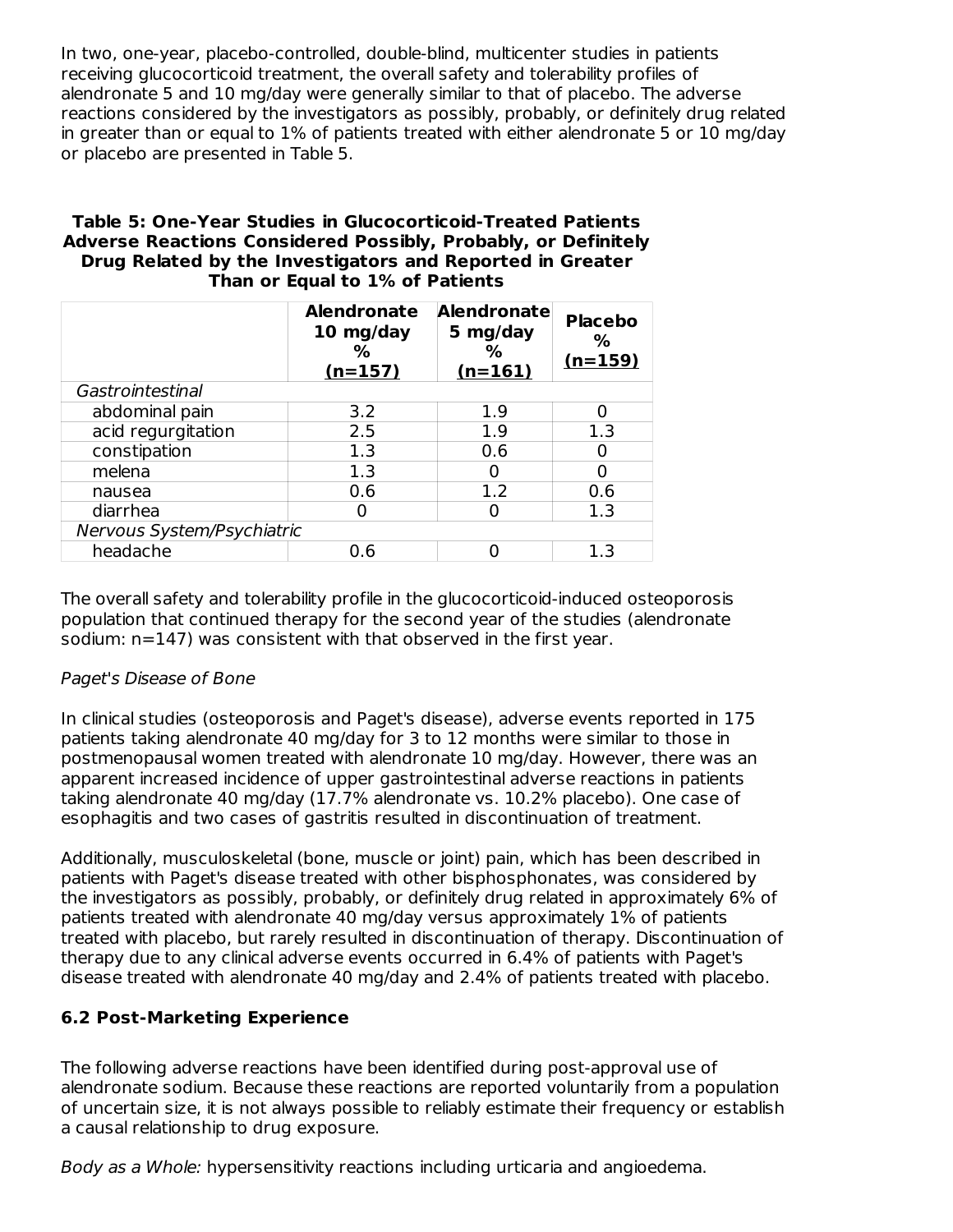Transient symptoms of myalgia, malaise, asthenia and fever have been reported with alendronate sodium, typically in association with initiation of treatment. Symptomatic hypocalcemia has occurred, generally in association with predisposing conditions. Peripheral edema.

Gastrointestinal: esophagitis, esophageal erosions, esophageal ulcers, esophageal stricture or perforation, and oropharyngeal ulceration. Gastric or duodenal ulcers, some severe and with complications, have also been reported [see Dosage and Administration (2.6); Warnings and Precautions (5.1)].

Localized osteonecrosis of the jaw, generally associated with tooth extraction and/or local infection with delayed healing, has been reported [see Warnings and Precautions  $(5.4)$ .

Musculoskeletal: bone, joint, and/or muscle pain, occasionally severe, and incapacitating [see Warnings and Precautions (5.3)]; joint swelling; low-energy femoral shaft and subtrochanteric fractures [see Warnings and Precautions (5.5)].

Nervous System: dizziness and vertigo.

Pulmonary: acute asthma exacerbations.

Skin: rash (occasionally with photosensitivity), pruritus, alopecia, severe skin reactions, including Stevens-Johnson syndrome and toxic epidermal necrolysis.

Special Senses: uveitis, scleritis or episcleritis. Cholesteatoma of the external auditory canal (focal osteonecrosis).

# **7 DRUG INTERACTIONS**

### **7.1 Calcium Supplements/Antacids**

Co-administration of alendronate sodium and calcium, antacids, or oral medications containing multivalent cations will interfere with absorption of alendronate sodium. Therefore, instruct patients to wait at least one-half hour after taking alendronate sodium before taking any other oral medications.

# **7.2 Aspirin**

In clinical studies, the incidence of upper gastrointestinal adverse events was increased in patients receiving concomitant therapy with daily doses of alendronate greater than 10 mg and aspirin-containing products.

# **7.3 Nonsteroidal Anti-Inflammatory Drugs**

Alendronate sodium may be administered to patients taking nonsteroidal antiinflammatory drugs (NSAIDs). In a 3-year, controlled, clinical study (n=2027) during which a majority of patients received concomitant NSAIDs, the incidence of upper gastrointestinal adverse events was similar in patients taking alendronate 5 or 10 mg/day compared to those taking placebo. However, since NSAID use is associated with gastrointestinal irritation, caution should be used during concomitant use with alendronate sodium.

# **8 USE IN SPECIFIC POPULATIONS**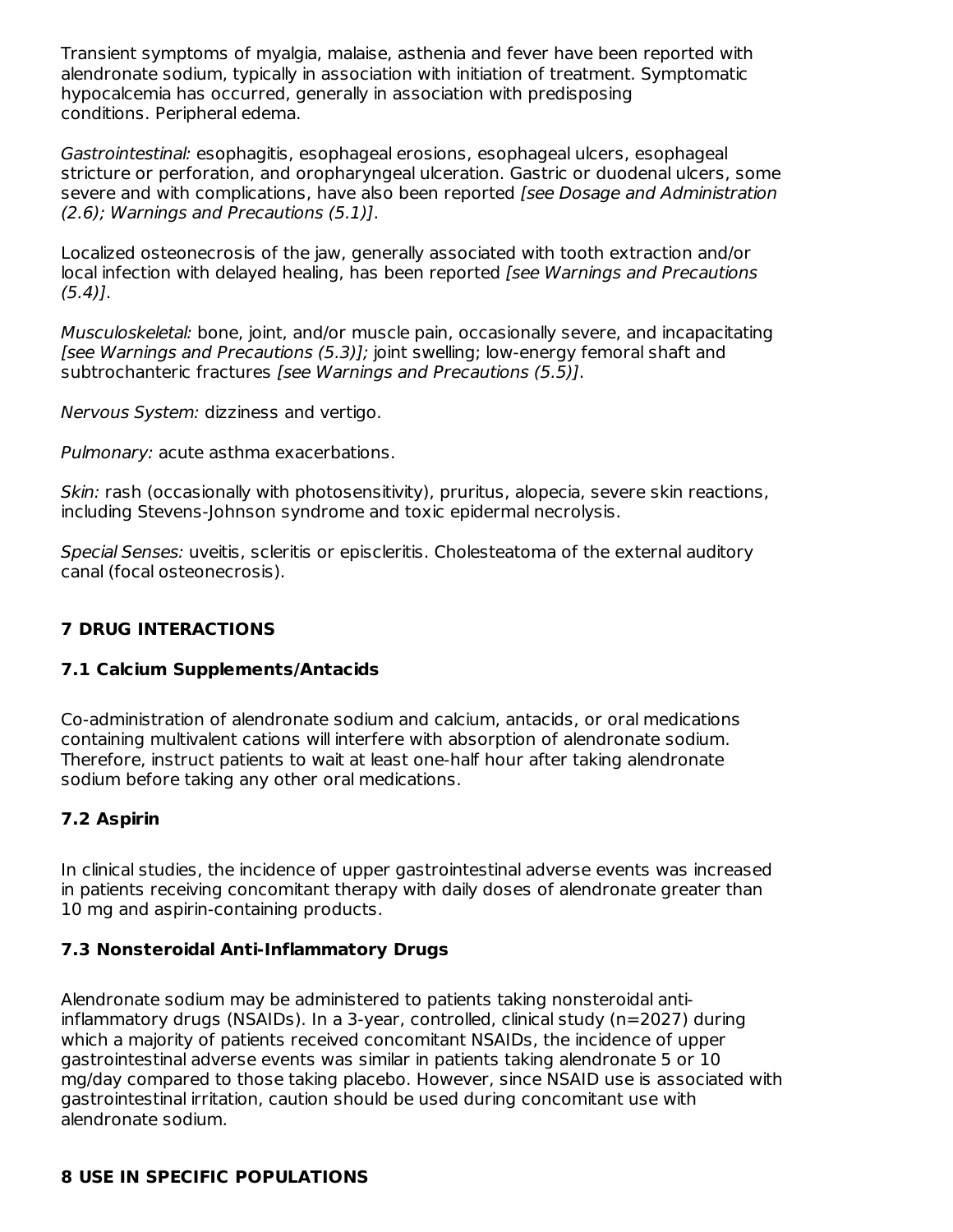# **8.1 Pregnancy**

### Risk Summary

Available data on the use of alendronate sodium in pregnant women are insufficient to inform a drug-associated risk of adverse maternal or fetal outcomes. Discontinue alendronate sodium when pregnancy is recognized.

In animal reproduction studies, daily oral administration of alendronate to rats from before mating through the end of gestation or lactation showed decreased postimplantation survival and decreased pup body weight gain starting at doses equivalent to less than half of the highest recommended 40 mg clinical daily dose (based on body surface area, mg/m<sup>2</sup>). Oral administration of alendronate to rats during organogenesis resulted in reduced fetal ossification starting at doses 3 times the 40 mg clinical daily dose. No similar fetal effects were observed in pregnant rabbits dosed orally during organogenesis at doses equivalent to approximately 10 times the 40 mg clinical daily dose.

Delayed or failed delivery of offspring, protracted parturition, and late pregnancy maternal and fetal deaths due to maternal hypocalcemia occurred in rats at oral doses as low as one tenth the 40 mg clinical daily dose (see Data).

Bisphosphonates are incorporated into the bone matrix, from which they are gradually released over a period of years. The amount of bisphosphonate incorporated into adult bone and available for release into the systemic circulation is directly related to the dose and duration of bisphosphonate use. Consequently, based on the mechanism of action of bisphosphonates, there is a potential risk of fetal harm, predominantly skeletal, if a woman becomes pregnant after completing a course of bisphosphonate therapy. The impact of variables such as time between cessation of bisphosphonate therapy to conception, the particular bisphosphonate used, and the route of administration (intravenous versus oral) on the risk has not been studied.

The estimated background risk of major birth defects and miscarriage for the indicated population(s) is unknown. All pregnancies have a background risk of birth defects, loss, or other adverse outcomes. In the U.S. general population, the estimated background risks of major birth defects and miscarriage in clinically recognized pregnancies is 2 to 4% and 15 to 20%, respectively.

# Data

# Animal Data

Reproduction studies in rats dosed orally from before mating to the end of gestation or lactation showed decreased postimplantation survival starting at 2 mg/kg/day and decreased body weight gain starting at 1 mg/kg/day, doses equivalent to less than half the 40 mg clinical daily dose based on body surface area, mg/m<sup>2</sup>. Incidence of incomplete fetal ossification in vertebral, skull, and sternebral bones were increased in rats dosed orally during organogenesis starting at 10 mg/kg/day (approximately 3 times the 40 mg clinical daily dose). No similar fetal effects were observed in pregnant rabbits dosed orally during organogenesis at up to 35 mg/kg/day (equivalent to approximately 10 times the 40 mg clinical daily dose).

Both total and ionized calcium decreased in pregnant rats dosed orally with 15 mg/kg/day alendronate (approximately 4 times the 40 mg clinical daily dose) resulting in delays and failures of delivery. Protracted parturition due to maternal hypocalcemia was observed when rats were treated from before mating through gestation starting at 0.5 mg/kg/day (approximately one tenth the 40 mg clinical daily dose). Maternotoxicity (late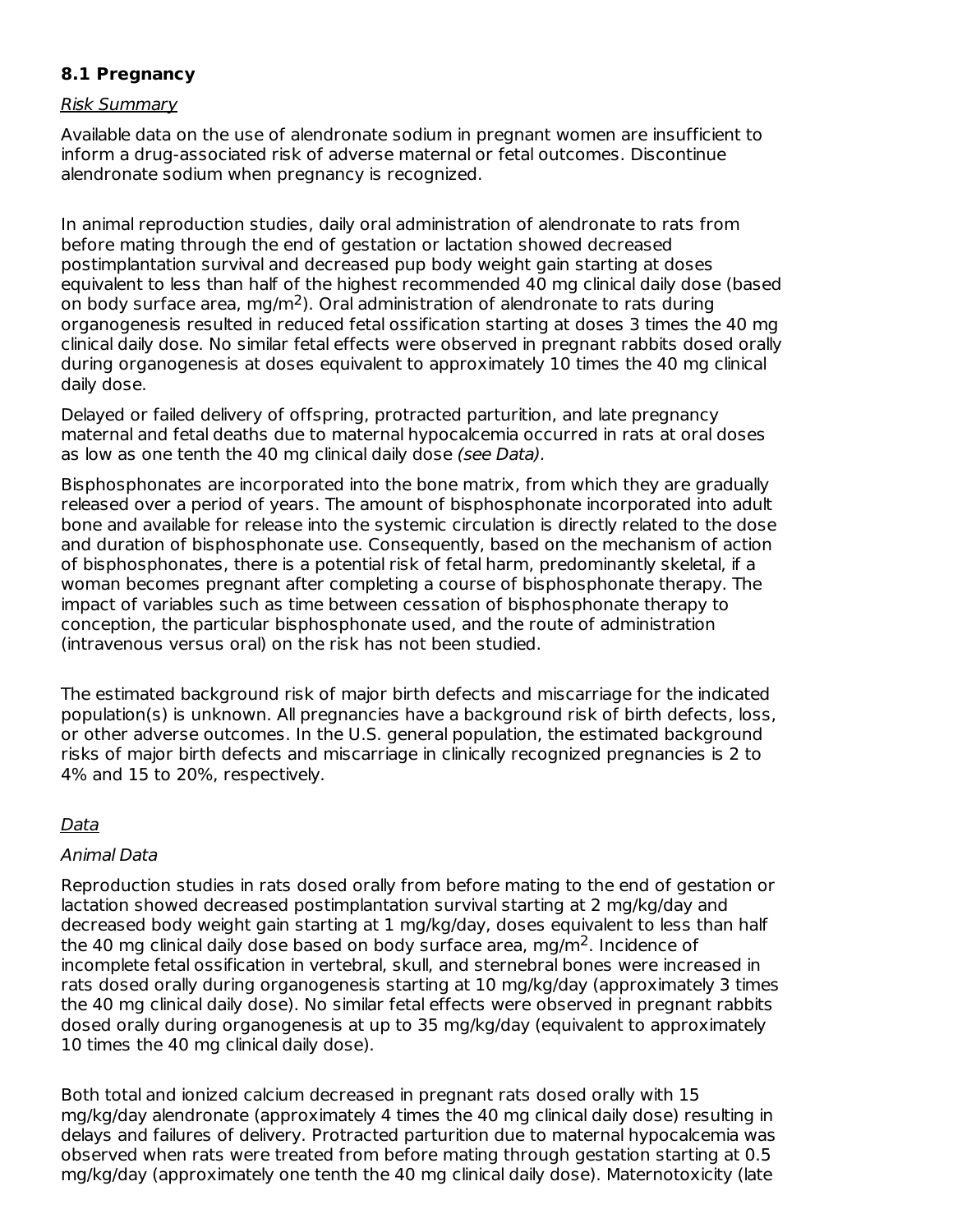pregnancy deaths) also occurred in female rats treated orally with 15 mg/kg/day (approximately 4 times the 40 mg clinical daily dose) for varying gestational time periods. These maternal deaths were lessened but not eliminated by cessation of treatment. Calcium supplementation in the drinking water or by subcutaneous minipump to rats dosed orally with 15 mg/kg/day alendronate could not ameliorate the hypocalcemia or prevent the dystocia-related maternal and neonatal deaths. However, intravenous calcium supplementation prevented maternal, but not neonatal deaths.

# **8.2 Lactation**

# Risk Summary

It is not known whether alendronate is present in human breast milk, affects human milk production, or has effects on the breastfed infant. The developmental and health benefits of breastfeeding should be considered along with the mother's clinical need for alendronate sodium and any potential adverse effects on the breastfed child from alendronate sodium or from the underlying maternal condition.

# **8.4 Pediatric Use**

Alendronate sodium is not indicated for use in pediatric patients.

The safety and efficacy of alendronate sodium were examined in a randomized, doubleblind, placebo-controlled two-year study of 139 pediatric patients, aged 4 to 18 years, with severe osteogenesis imperfecta (OI). One-hundred-and-nine patients were randomized to 5 mg alendronate daily (weight less than 40 kg) or 10 mg alendronate daily (weight greater than or equal to 40 kg) and 30 patients to placebo. The mean baseline lumbar spine BMD Z-score of the patients was -4.5. The mean change in lumbar spine BMD Z-score from baseline to Month 24 was 1.3 in the alendronate sodiumtreated patients and 0.1 in the placebo-treated patients. Treatment with alendronate sodium did not reduce the risk of fracture. Sixteen percent of the alendronate sodium patients who sustained a radiologically-confirmed fracture by Month 12 of the study had delayed fracture healing (callus remodeling) or fracture non-union when assessed radiographically at Month 24 compared with 9% of the placebo-treated patients. In alendronate sodium-treated patients, bone histomorphometry data obtained at Month 24 demonstrated decreased bone turnover and delayed mineralization time; however, there were no mineralization defects. There were no statistically significant differences between the alendronate sodium and placebo groups in reduction of bone pain. The oral bioavailability in children was similar to that observed in adults.

The overall safety profile of alendronate sodium in osteogenesis imperfecta patients treated for up to 24 months was generally similar to that of adults with osteoporosis treated with alendronate sodium. However, there was an increased occurrence of vomiting in osteogenesis imperfecta patients treated with alendronate sodium compared to placebo. During the 24-month treatment period, vomiting was observed in 32 of 109 (29.4%) patients treated with alendronate sodium and 3 of 30 (10%) patients treated with placebo.

In a pharmacokinetic study, 6 of 24 pediatric osteogenesis imperfecta patients who received a single oral dose of alendronate 35 or 70 mg developed fever, flu-like symptoms, and/or mild lymphocytopenia within 24 to 48 hours after administration. These events, lasting no more than 2 to 3 days and responding to acetaminophen, are consistent with an acute-phase response that has been reported in patients receiving bisphosphonates, including alendronate sodium. [See Adverse Reactions (6.2).]

# **8.5 Geriatric Use**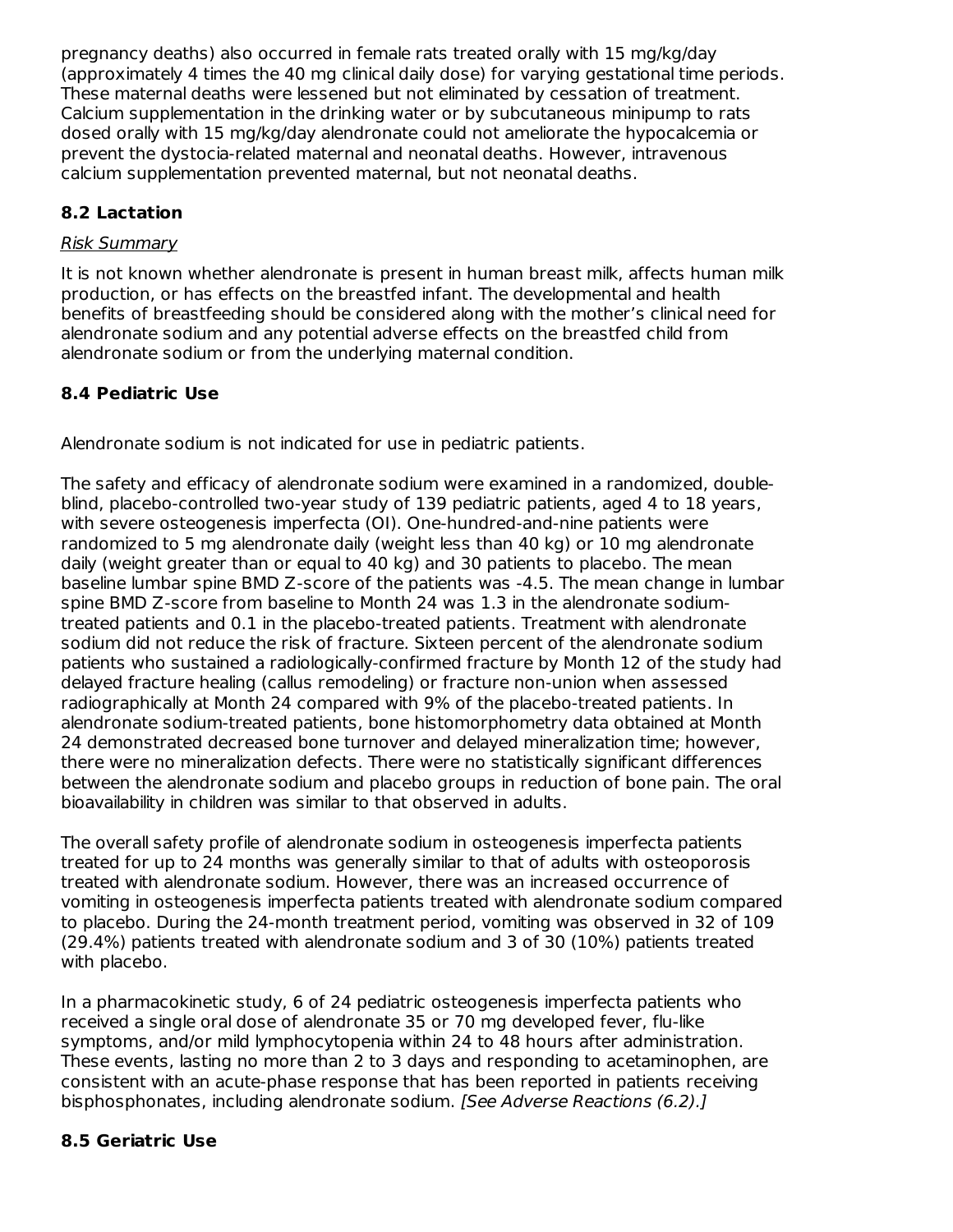Of the patients receiving alendronate sodium in the Fracture Intervention Trial (FIT), 71% (n=2302) were greater than or equal to 65 years of age and 17% (n=550) were greater than or equal to 75 years of age. Of the patients receiving alendronate sodium in the United States and Multinational osteoporosis treatment studies in women, osteoporosis studies in men, glucocorticoid-induced osteoporosis studies, and Paget's disease studies [see Clinical Studies (14.1), (14.3), (14.4), (14.5)], 45%, 54%, 37%, and 70%, respectively, were 65 years of age or over. No overall differences in efficacy or safety were observed between these patients and younger patients, but greater sensitivity of some older individuals cannot be ruled out.

# **8.6 Renal Impairment**

Alendronate sodium is not recommended for patients with creatinine clearance less than 35 mL/min. No dosage adjustment is necessary in patients with creatinine clearance values between 35 to 60 mL/min [see Clinical Pharmacology (12.3)].

### **8.7 Hepatic Impairment**

As there is evidence that alendronate is not metabolized or excreted in the bile, no studies were conducted in patients with hepatic impairment. No dosage adjustment is necessary [see Clinical Pharmacology (12.3)].

# **10 OVERDOSAGE**

Significant lethality after single oral doses was seen in female rats and mice at 552 mg/kg  $(3256 \text{ mg/m}^2)$  and 966 mg/kg  $(2898 \text{ mg/m}^2)$ , respectively. In males, these values were slightly higher, 626 and 1280 mg/kg, respectively. There was no lethality in dogs at oral doses up to 200 mg/kg (4000 mg/m<sup>2</sup>).

No specific information is available on the treatment of overdosage with alendronate sodium. Hypocalcemia, hypophosphatemia, and upper gastrointestinal adverse events, such as upset stomach, heartburn, esophagitis, gastritis, or ulcer, may result from oral overdosage. Milk or antacids should be given to bind alendronate. Due to the risk of esophageal irritation, vomiting should not be induced and the patient should remain fully upright.

Dialysis would not be beneficial.

# **11 DESCRIPTION**

Alendronate sodium is a bisphosphonate that acts as a specific inhibitor of osteoclast mediated bone resorption. Bisphosphonates are synthetic analogs of pyrophosphate that bind to the hydroxyapatite found in bone.

Alendronate sodium is chemically described as (4-amino-1-hydroxybutylidene) bisphosphonic acid monosodium salt trihydrate.

The molecular formula of alendronate sodium is  $\mathsf{C_4H_{12}NNaO_7P_2}\bullet$ 3H $_2$ O and its formula weight is 325.12. The structural formula is: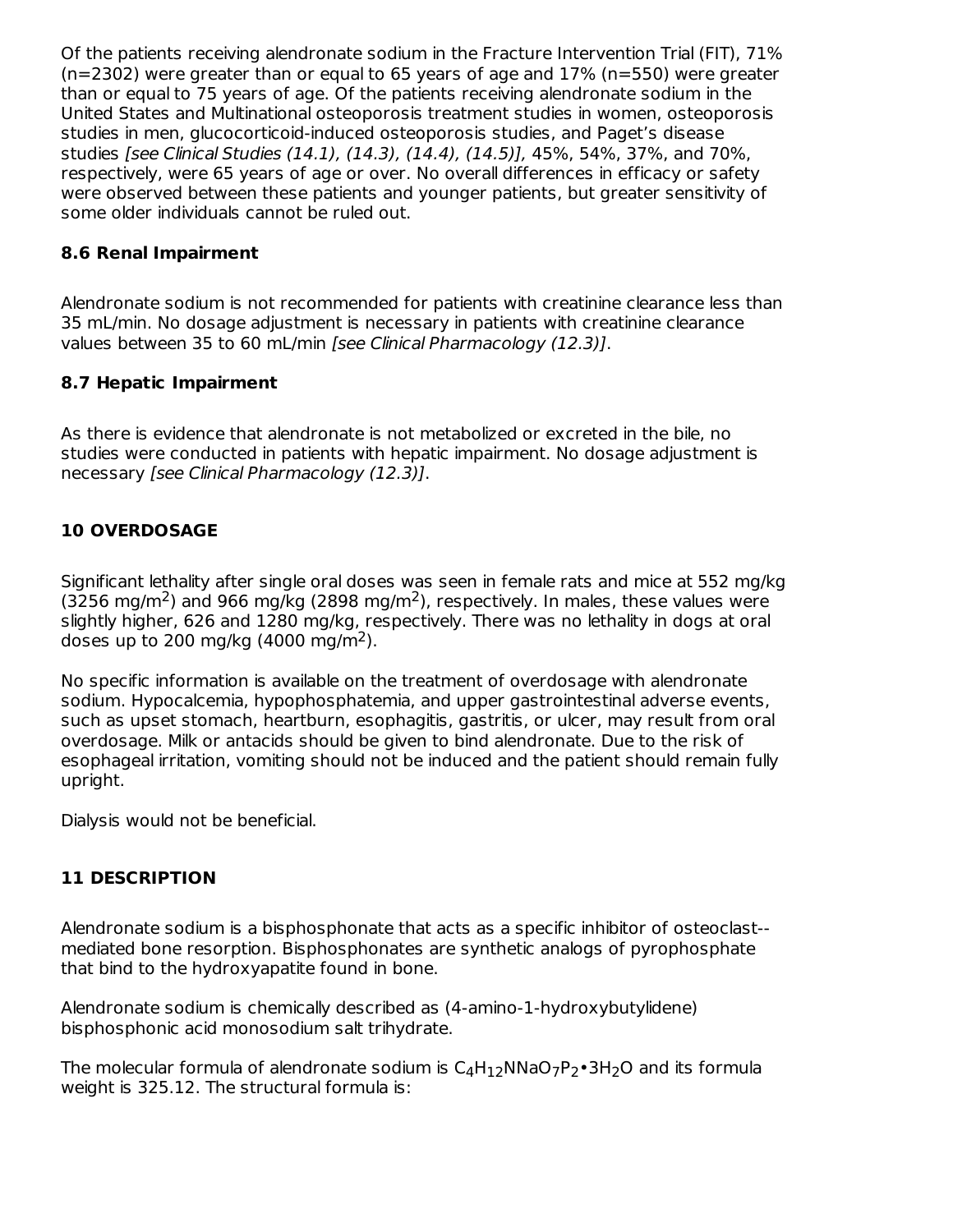

Alendronate sodium USP is a white, free-flowing powder. It is soluble in water, very slightly soluble in alcohol, and practically insoluble in chloroform.

Alendronate sodium tablets, USP for oral administration contain 13.052, 45.681, or 91.363 mg of alendronate monosodium salt trihydrate, which is the molar equivalent of 10 mg, 35 mg, and 70 mg, respectively, of free acid, and the following inactive ingredients: corn starch, magnesium stearate, microcrystalline cellulose, povidone, and sodium starch glycolate.

# **12 CLINICAL PHARMACOLOGY**

### **12.1 Mechanism of Action**

Animal studies have indicated the following mode of action. At the cellular level, alendronate shows preferential localization to sites of bone resorption, specifically under osteoclasts. The osteoclasts adhere normally to the bone surface but lack the ruffled border that is indicative of active resorption. Alendronate does not interfere with osteoclast recruitment or attachment, but it does inhibit osteoclast activity. Studies in mice on the localization of radioactive  $[{}^{3}H]$ alendronate in bone showed about 10-fold higher uptake on osteoclast surfaces than on osteoblast surfaces. Bones examined 6 and 49 days after [<sup>3</sup>H]alendronate administration in rats and mice, respectively, showed that normal bone was formed on top of the alendronate, which was incorporated inside the matrix. While incorporated in bone matrix, alendronate is not pharmacologically active. Thus, alendronate must be continuously administered to suppress osteoclasts on newly formed resorption surfaces. Histomorphometry in baboons and rats showed that alendronate treatment reduces bone turnover (i.e., the number of sites at which bone is remodeled). In addition, bone formation exceeds bone resorption at these remodeling sites, leading to progressive gains in bone mass.

### **12.2 Pharmacodynamics**

Alendronate is a bisphosphonate that binds to bone hydroxyapatite and specifically inhibits the activity of osteoclasts, the bone-resorbing cells. Alendronate reduces bone resorption with no direct effect on bone formation, although the latter process is ultimately reduced because bone resorption and formation are coupled during bone turnover.

### Osteoporosis in Postmenopausal Women

Osteoporosis is characterized by low bone mass that leads to an increased risk of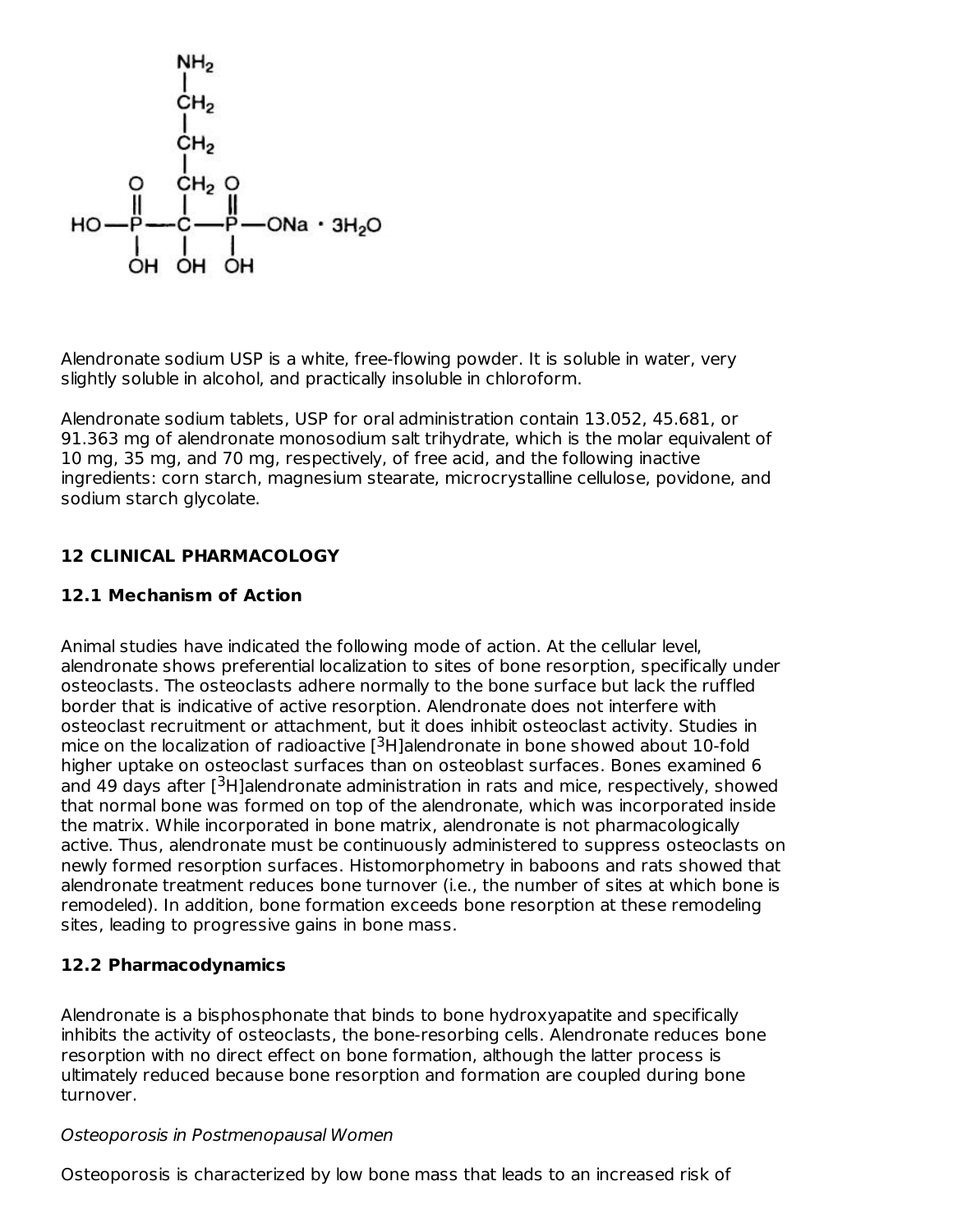fracture. The diagnosis can be confirmed by the finding of low bone mass, evidence of fracture on x-ray, a history of osteoporotic fracture, or height loss or kyphosis, indicative of vertebral (spinal) fracture. Osteoporosis occurs in both males and females but is most common among women following the menopause, when bone turnover increases and the rate of bone resorption exceeds that of bone formation. These changes result in progressive bone loss and lead to osteoporosis in a significant proportion of women over age 50. Fractures, usually of the spine, hip, and wrist, are the common consequences. From age 50 to age 90, the risk of hip fracture in white women increases 50-fold and the risk of vertebral fracture 15- to 30-fold. It is estimated that approximately 40% of 50-year-old women will sustain one or more osteoporosis-related fractures of the spine, hip, or wrist during their remaining lifetimes. Hip fractures, in particular, are associated with substantial morbidity, disability, and mortality.

Daily oral doses of alendronate (5, 20, and 40 mg for six weeks) in postmenopausal women produced biochemical changes indicative of dose-dependent inhibition of bone resorption, including decreases in urinary calcium and urinary markers of bone collagen degradation (such as deoxypyridinoline and cross-linked N-telopeptides of type I collagen). These biochemical changes tended to return toward baseline values as early as 3 weeks following the discontinuation of therapy with alendronate and did not differ from placebo after 7 months.

Long-term treatment of osteoporosis with alendronate 10 mg/day (for up to five years) reduced urinary excretion of markers of bone resorption, deoxypyridinoline and crosslinked N-telopeptides of type l collagen, by approximately 50% and 70%, respectively, to reach levels similar to those seen in healthy premenopausal women. Similar decreases were seen in patients in osteoporosis prevention studies who received alendronate 5 mg/day. The decrease in the rate of bone resorption indicated by these markers was evident as early as one month and at three to six months reached a plateau that was maintained for the entire duration of treatment with alendronate sodium. In osteoporosis treatment studies alendronate 10 mg/day decreased the markers of bone formation, osteocalcin and bone specific alkaline phosphatase by approximately 50%, and total serum alkaline phosphatase by approximately 25 to 30% to reach a plateau after 6 to 12 months. In osteoporosis prevention studies alendronate 5 mg/day decreased osteocalcin and total serum alkaline phosphatase by approximately 40% and 15%, respectively. Similar reductions in the rate of bone turnover were observed in postmenopausal women during one-year studies with once weekly alendronate 70 mg for the treatment of osteoporosis and once weekly alendronate 35 mg for the prevention of osteoporosis. These data indicate that the rate of bone turnover reached a new steady-state, despite the progressive increase in the total amount of alendronate deposited within bone.

As a result of inhibition of bone resorption, asymptomatic reductions in serum calcium and phosphate concentrations were also observed following treatment with alendronate sodium. In the long-term studies, reductions from baseline in serum calcium (approximately 2%) and phosphate (approximately 4 to 6%) were evident the first month after the initiation of alendronate 10 mg. No further decreases in serum calcium were observed for the five-year duration of treatment; however, serum phosphate returned toward prestudy levels during years three through five. Similar reductions were observed with alendronate 5 mg/day. In one-year studies with once weekly alendronate 35 and 70 mg, similar reductions were observed at 6 and 12 months. The reduction in serum phosphate may reflect not only the positive bone mineral balance due to alendronate sodium but also a decrease in renal phosphate reabsorption.

### Osteoporosis in Men

Treatment of men with osteoporosis with alendronate 10 mg/day for two years reduced urinary excretion of cross-linked N-telopeptides of type I collagen by approximately 60%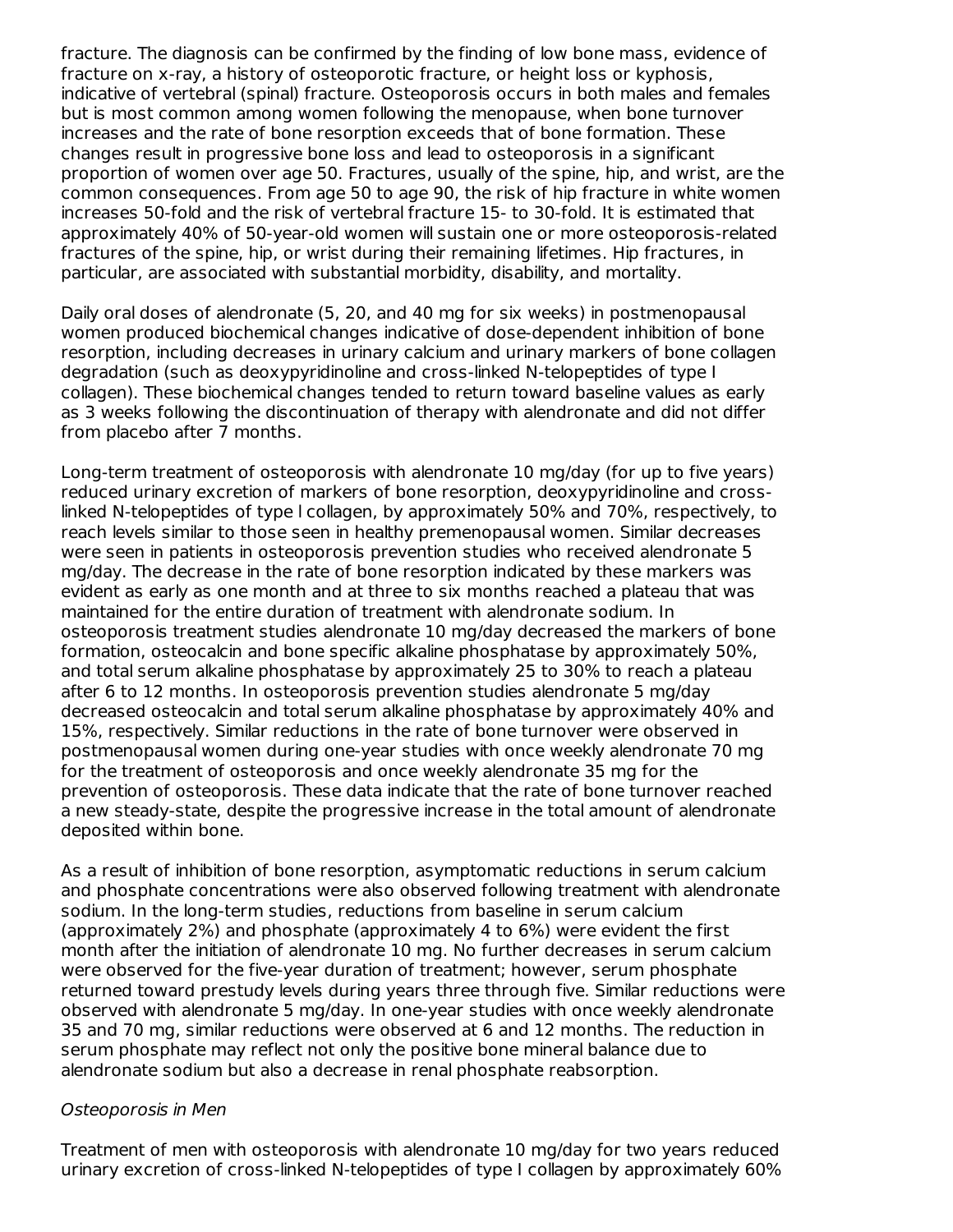and bone-specific alkaline phosphatase by approximately 40%. Similar reductions were observed in a one-year study in men with osteoporosis receiving once weekly alendronate 70 mg.

### Glucocorticoid-Induced Osteoporosis

Sustained use of glucocorticoids is commonly associated with development of osteoporosis and resulting fractures (especially vertebral, hip, and rib). It occurs both in males and females of all ages. Osteoporosis occurs as a result of inhibited bone formation and increased bone resorption resulting in net bone loss. Alendronate decreases bone resorption without directly inhibiting bone formation.

In clinical studies of up to two years' duration, alendronate 5 and 10 mg/day reduced cross-linked N-telopeptides of type I collagen (a marker of bone resorption) by approximately 60% and reduced bone-specific alkaline phosphatase and total serum alkaline phosphatase (markers of bone formation) by approximately 15 to 30% and 8 to 18%, respectively. As a result of inhibition of bone resorption, alendronate 5 and 10 mg/day induced asymptomatic decreases in serum calcium (approximately 1 to 2%) and serum phosphate (approximately 1 to 8%).

### Paget's Disease of Bone

Paget's disease of bone is a chronic, focal skeletal disorder characterized by greatly increased and disorderly bone remodeling. Excessive osteoclastic bone resorption is followed by osteoblastic new bone formation, leading to the replacement of the normal bone architecture by disorganized, enlarged, and weakened bone structure.

Clinical manifestations of Paget's disease range from no symptoms to severe morbidity due to bone pain, bone deformity, pathological fractures, and neurological and other complications. Serum alkaline phosphatase, the most frequently used biochemical index of disease activity, provides an objective measure of disease severity and response to therapy.

Alendronate sodium decreases the rate of bone resorption directly, which leads to an indirect decrease in bone formation. In clinical trials, alendronate 40 mg once daily for six months produced significant decreases in serum alkaline phosphatase as well as in urinary markers of bone collagen degradation. As a result of the inhibition of bone resorption, alendronate sodium induced generally mild, transient, and asymptomatic decreases in serum calcium and phosphate.

# **12.3 Pharmacokinetics**

### Absorption

Relative to an intravenous reference dose, the mean oral bioavailability of alendronate in women was 0.64% for doses ranging from 5 to 70 mg when administered after an overnight fast and two hours before a standardized breakfast. Oral bioavailability of the 10 mg tablet in men (0.59%) was similar to that in women when administered after an overnight fast and 2 hours before breakfast.

Alendronate 70 mg oral solution and alendronate 70 mg tablet are equally bioavailable.

A study examining the effect of timing of a meal on the bioavailability of alendronate was performed in 49 postmenopausal women. Bioavailability was decreased (by approximately 40%) when 10 mg alendronate was administered either 0.5 or 1 hour before a standardized breakfast, when compared to dosing 2 hours before eating. In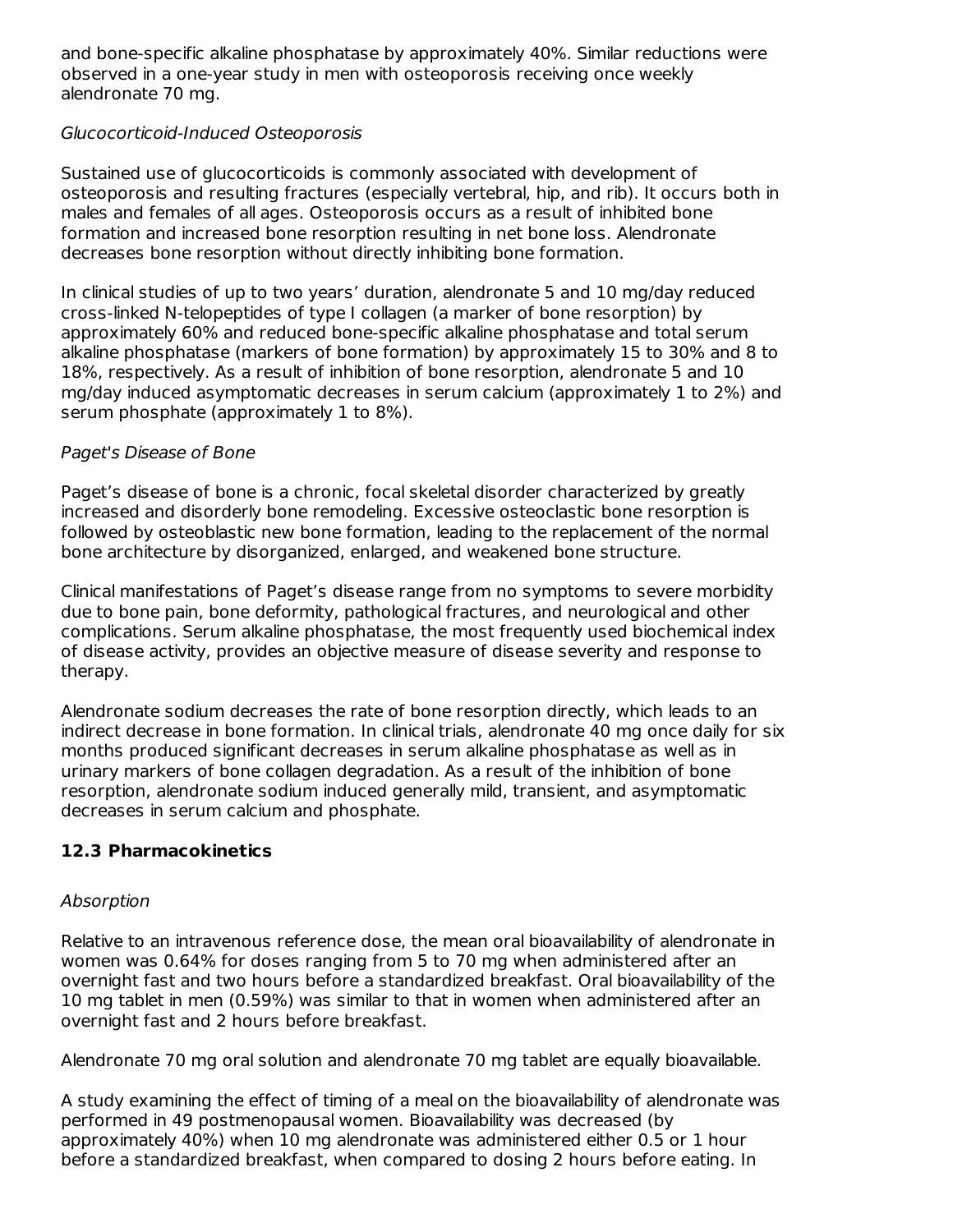studies of treatment and prevention of osteoporosis, alendronate was effective when administered at least 30 minutes before breakfast.

Bioavailability was negligible whether alendronate was administered with or up to two hours after a standardized breakfast. Concomitant administration of alendronate with coffee or orange juice reduced bioavailability by approximately 60%.

### Distribution

Preclinical studies (in male rats) show that alendronate transiently distributes to soft tissues following 1 mg/kg intravenous administration but is then rapidly redistributed to bone or excreted in the urine. The mean steady-state volume of distribution, exclusive of bone, is at least 28 L in humans. Concentrations of drug in plasma following therapeutic oral doses are too low (less than 5 ng/mL) for analytical detection. Protein binding in human plasma is approximately 78%.

### Metabolism

There is no evidence that alendronate is metabolized in animals or humans.

# Excretion

Following a single intravenous dose of  $[$ <sup>14</sup>C]alendronate, approximately 50% of the radioactivity was excreted in the urine within 72 hours and little or no radioactivity was recovered in the feces. Following a single 10 mg intravenous dose, the renal clearance of alendronate was 71 mL/min (64, 78; 90% confidence interval [CI]), and systemic clearance did not exceed 200 mL/min. Plasma concentrations fell by more than 95% within 6 hours following intravenous administration. The terminal half-life in humans is estimated to exceed 10 years, probably reflecting release of alendronate from the skeleton. Based on the above, it is estimated that after 10 years of oral treatment with alendronate (10 mg daily) the amount of alendronate released daily from the skeleton is approximately 25% of that absorbed from the gastrointestinal tract.

# Specific Populations

Gender: Bioavailability and the fraction of an intravenous dose excreted in urine were similar in men and women.

Geriatric: Bioavailability and disposition (urinary excretion) were similar in elderly and younger patients. No dosage adjustment is necessary in elderly patients.

Race: Pharmacokinetic differences due to race have not been studied.

Renal Impairment: Preclinical studies show that, in rats with kidney failure, increasing amounts of drug are present in plasma, kidney, spleen, and tibia. In healthy controls, drug that is not deposited in bone is rapidly excreted in the urine. No evidence of saturation of bone uptake was found after 3 weeks dosing with cumulative intravenous doses of 35 mg/kg in young male rats. Although no formal renal impairment pharmacokinetic study has been conducted in patients, it is likely that, as in animals, elimination of alendronate via the kidney will be reduced in patients with impaired renal function. Therefore, somewhat greater accumulation of alendronate in bone might be expected in patients with impaired renal function.

No dosage adjustment is necessary for patients with creatinine clearance 35 to 60 mL/min. Alendronate sodium is not recommended for patients with creatinine clearance less than 35 mL/min due to lack of experience with alendronate in renal failure.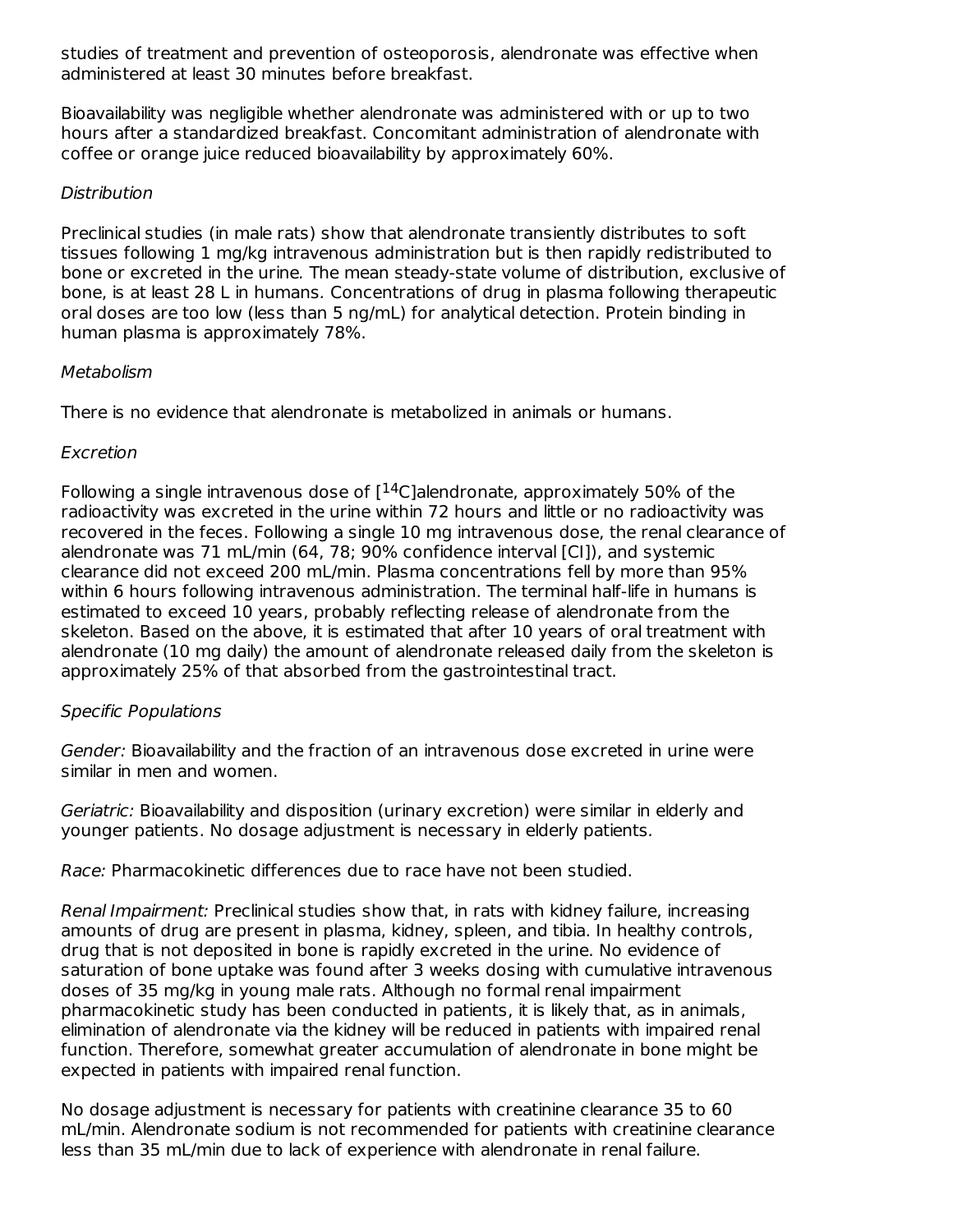Hepatic Impairment: As there is evidence that alendronate is not metabolized or excreted in the bile, no studies were conducted in patients with hepatic impairment. No dosage adjustment is necessary.

### Drug Interactions

Intravenous ranitidine was shown to double the bioavailability of oral alendronate. The clinical significance of this increased bioavailability and whether similar increases will occur in patients given oral H<sub>2</sub>-antagonists is unknown.

In healthy subjects, oral prednisone (20 mg three times daily for five days) did not produce a clinically meaningful change in the oral bioavailability of alendronate (a mean increase ranging from 20 to 44%).

Products containing calcium and other multivalent cations are likely to interfere with absorption of alendronate.

# **13 NONCLINICAL TOXICOLOGY**

### **13.1 Carcinogenesis, Mutagenesis, Impairment of Fertility**

Harderian gland (a retro-orbital gland not present in humans) adenomas were increased in high-dose female mice ( $p=0.003$ ) in a 92-week oral carcinogenicity study at doses of alendronate of 1, 3, and 10 mg/kg/day (males) or 1, 2, and 5 mg/kg/day (females). These doses are equivalent to approximately 0.1 to 1 times the highest recommended clinical daily dose of 40 mg based on surface area, mg/m<sup>2</sup>. The relevance of this finding to humans is unknown.

Parafollicular cell (thyroid) adenomas were increased in high-dose male rats ( $p=0.003$ ) in a 2-year oral carcinogenicity study at doses of 1 and 3.75 mg/kg body weight. These doses are equivalent to approximately 0.3 and 1 times the 40 mg clinical daily dose based on surface area, mg/m<sup>2</sup>. The relevance of this finding to humans is unknown.

Alendronate was not genotoxic in the *in vitro* microbial mutagenesis assay with and without metabolic activation, in an *in vitro* mammalian cell mutagenesis assay, in an *in* vitro alkaline elution assay in rat hepatocytes, and in an in vivo chromosomal aberration assay in mice. In an *in vitro* chromosomal aberration assay in Chinese hamster ovary cells, however, alendronate gave equivocal results.

Alendronate had no effect on fertility (male or female) in rats at oral doses up to 5 mg/kg/day (approximately 1 times the 40 mg clinical daily dose based on surface area,  $mg/m<sup>2</sup>$ ).

### **13.2 Animal Toxicology and/or Pharmacology**

The relative inhibitory activities on bone resorption and mineralization of alendronate and etidronate were compared in the Schenk assay, which is based on histological examination of the epiphyses of growing rats. In this assay, the lowest dose of alendronate that interfered with bone mineralization (leading to osteomalacia) was 6000 fold the antiresorptive dose. The corresponding ratio for etidronate was one to one. These data suggest that alendronate administered in therapeutic doses is highly unlikely to induce osteomalacia.

# **14 CLINICAL STUDIES**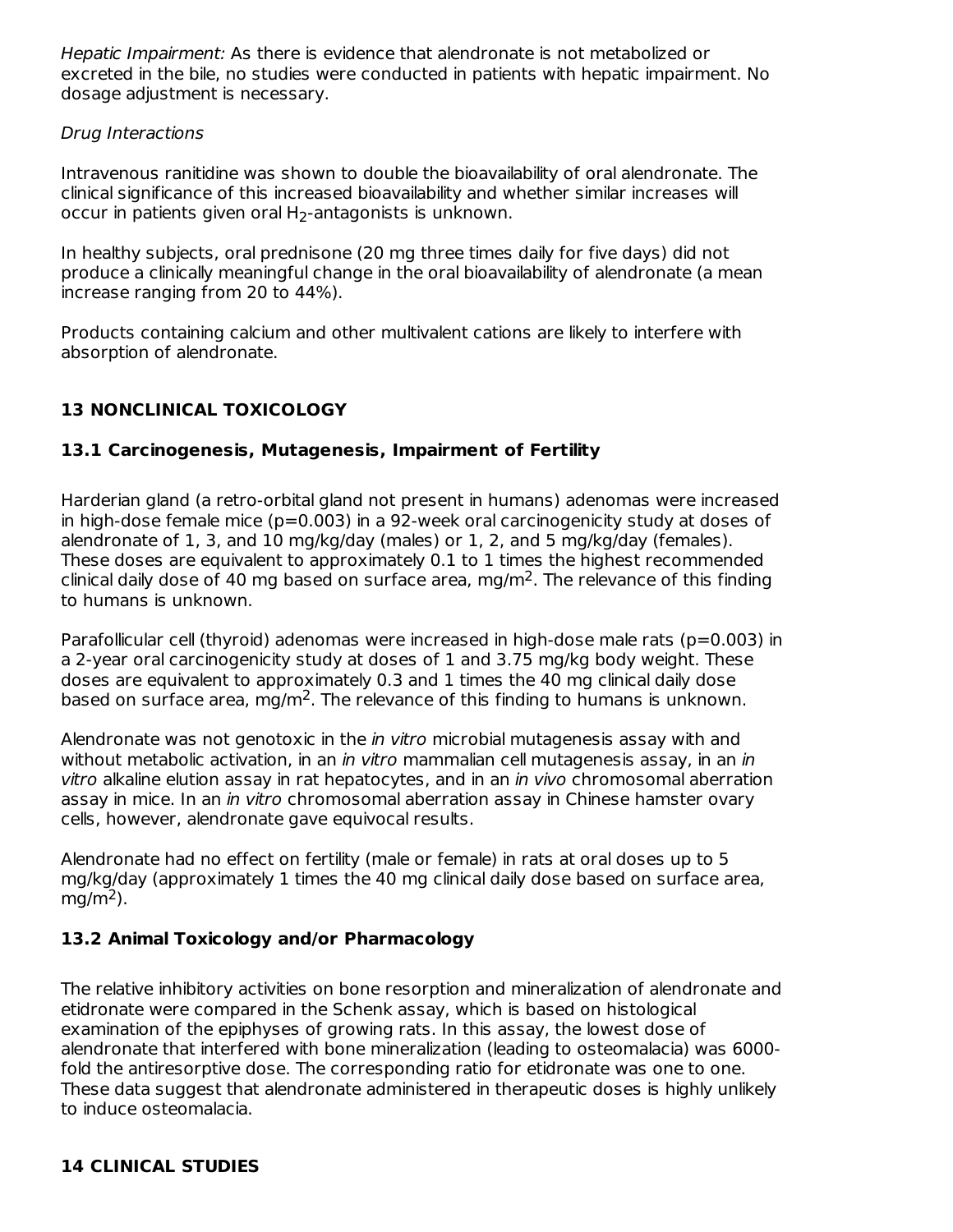# **14.1 Treatment of Osteoporosis in Postmenopausal Women**

### Daily Dosing

The efficacy of alendronate 10 mg daily was assessed in four clinical trials. Study 1, a three-year, multicenter, double-blind, placebo-controlled, U.S. clinical study enrolled 478 patients with a BMD T-score at or below minus 2.5 with or without a prior vertebral fracture; Study 2, a three-year, multicenter, double-blind, placebo-controlled Multinational clinical study enrolled 516 patients with a BMD T-score at or below minus 2.5 with or without a prior vertebral fracture; Study 3, the Three-Year Study of the Fracture Intervention Trial (FIT) a study which enrolled 2027 postmenopausal patients with at least one baseline vertebral fracture; and Study 4, the Four-Year Study of FIT: a study which enrolled 4432 postmenopausal patients with low bone mass but without a baseline vertebral fracture.

### Effect on Fracture Incidence

To assess the effects of alendronate sodium on the incidence of vertebral fractures (detected by digitized radiography; approximately one third of these were clinically symptomatic), the U.S. and Multinational studies were combined in an analysis that compared placebo to the pooled dosage groups of alendronate (5 or 10 mg for three years or 20 mg for two years followed by 5 mg for one year). There was a statistically significant reduction in the proportion of patients treated with alendronate sodium experiencing one or more new vertebral fractures relative to those treated with placebo (3.2% vs. 6.2%; a 48% relative risk reduction). A reduction in the total number of new vertebral fractures (4.2 vs. 11.3 per 100 patients) was also observed. In the pooled analysis, patients who received alendronate sodium had a loss in stature that was statistically significantly less than was observed in those who received placebo (-3 mm vs. -4.6 mm).

The Fracture Intervention Trial (FIT) consisted of two studies in postmenopausal women: the Three-Year Study of patients who had at least one baseline radiographic vertebral fracture and the Four-Year Study of patients with low bone mass but without a baseline vertebral fracture. In both studies of FIT, 96% of randomized patients completed the studies (i.e., had a closeout visit at the scheduled end of the study); approximately 80% of patients were still taking study medication upon completion.

### Fracture Intervention Trial: Three-Year Study (patients with at least one baseline radiographic vertebral fracture)

This randomized, double-blind, placebo-controlled, 2027-patient study (alendronate sodium, n=1022; placebo, n=1005) demonstrated that treatment with alendronate sodium resulted in statistically significant reductions in fracture incidence at three years as shown in Table 6.

### **Table 6: Effect of Alendronate Sodium on Fracture Incidence in the Three-Year Study of FIT (patients with vertebral fracture at baseline)**

|                                                 | <b>Percent of Patients</b>                        |                              |                                                                        |                                                    |  |  |
|-------------------------------------------------|---------------------------------------------------|------------------------------|------------------------------------------------------------------------|----------------------------------------------------|--|--|
|                                                 | <b>Alendronate</b><br><b>Sodium</b><br>$(n=1022)$ | <b>Placebo</b><br>$(n=1005)$ | <b>Absolute</b><br><b>Reduction</b><br>in Fracture<br><b>Incidence</b> | <b>Relative Reduction</b><br>in Fracture<br>Risk % |  |  |
| Patients with:                                  |                                                   |                              |                                                                        |                                                    |  |  |
| Vertebral fractures<br>(diagnosed by X-ray) $*$ |                                                   |                              |                                                                        |                                                    |  |  |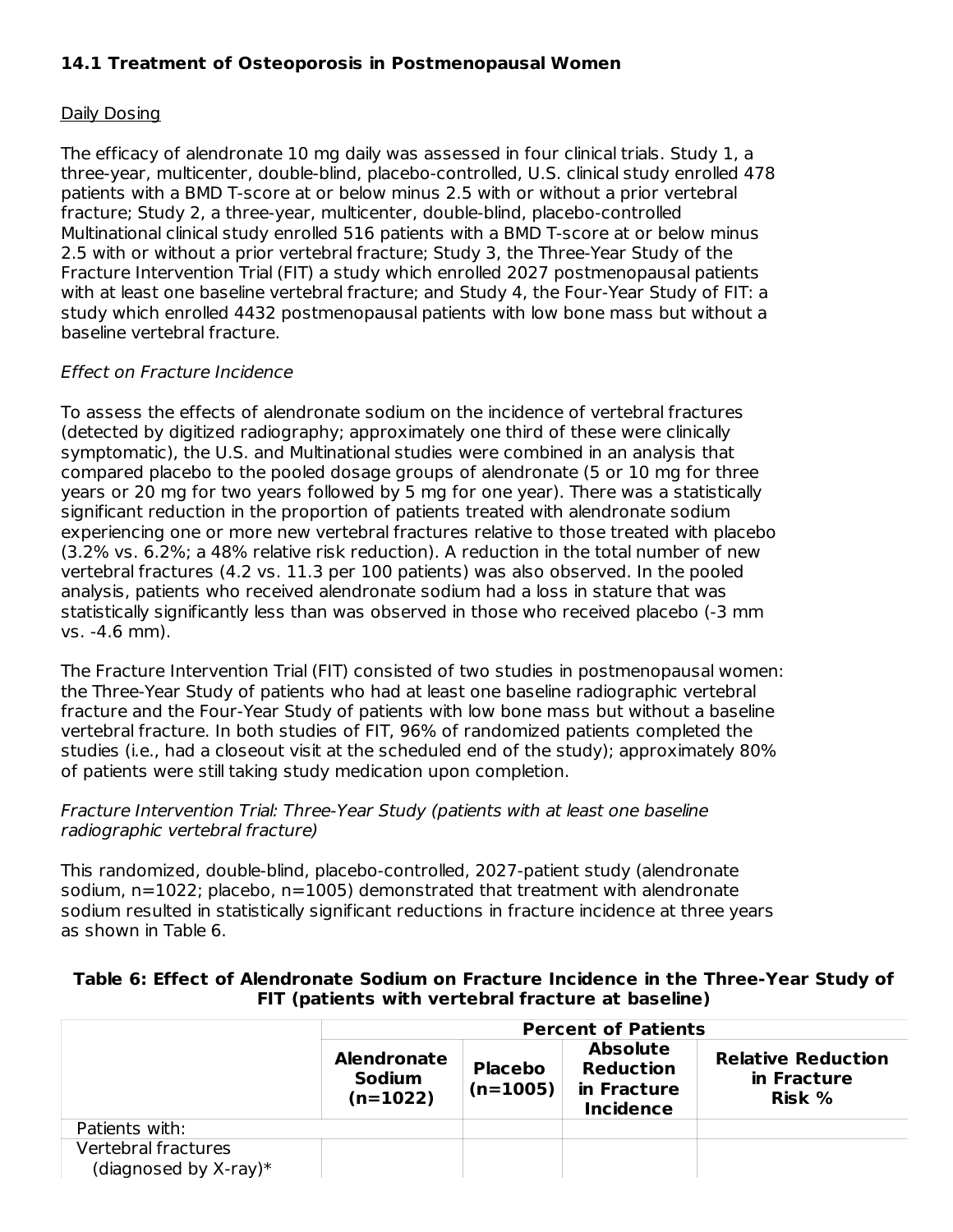| $\geq$ 1 new vertebral fracture  | 7.9  | 15   | 7.1     | 471             |
|----------------------------------|------|------|---------|-----------------|
| $\geq$ 2 new vertebral fractures | 0.5  | 4.9  | 4.4     | 90 <sup>†</sup> |
| Clinical (symptomatic)           |      |      |         |                 |
| fractures                        |      |      |         |                 |
| Any clinical (symptomatic)       | 13.8 | 18.1 | 4.3     | 26 <sup>‡</sup> |
| fracture                         |      |      |         |                 |
| $\geq$ 1 clinical (symptomatic)  | 2.3  | 5    | 2.7     | 54 <sup>§</sup> |
| vertebral fracture               |      |      |         |                 |
| Hip fracture                     | 1.1  | 2.2  | $1.1\,$ | 511             |
| Wrist (forearm) fracture         | 22   | 4.1  | 1.9     | 48¶             |

\*Number evaluable for vertebral fractures: alendronate sodium, n=984; placebo, n=966 <sup>t</sup>p<0.001, <sup>‡</sup>p=0.007, <sup>§</sup>p<0.01, <sup>¶</sup>p<0.05

Furthermore, in this population of patients with baseline vertebral fracture, treatment with alendronate sodium significantly reduced the incidence of hospitalizations (25% vs. 30.7%).

In the Three-Year Study of FIT, fractures of the hip occurred in 22 (2.2%) of 1005 patients on placebo and 11 (1.1%) of 1022 patients on alendronate sodium, p=0.047. Figure 1 displays the cumulative incidence of hip fractures in this study.

Figure 1:







This randomized, double-blind, placebo-controlled, 4432-patient study (alendronate sodium, n=2214; placebo, n=2218) further investigated the reduction in fracture incidence due to alendronate sodium. The intent of the study was to recruit women with osteoporosis, defined as a baseline femoral neck BMD at least two standard deviations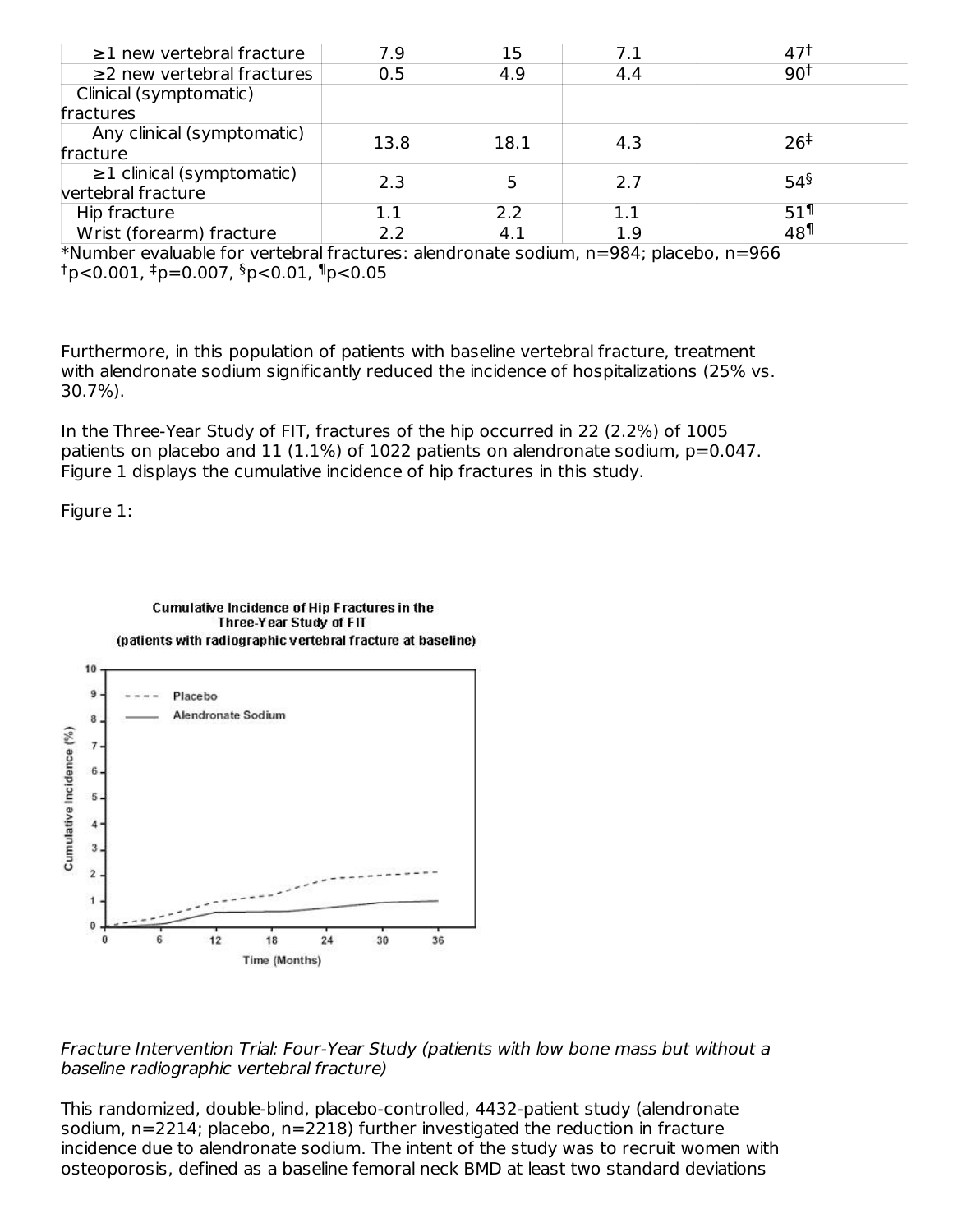below the mean for young adult women. However, due to subsequent revisions to the normative values for femoral neck BMD, 31% of patients were found not to meet this entry criterion and thus this study included both osteoporotic and non-osteoporotic women. The results are shown in Table 7 for the patients with osteoporosis.

### **Table 7: Effect of Alendronate Sodium on Fracture Incidence in Osteoporotic\* Patients in the Four-Year Study of FIT (patients without vertebral fracture at baseline)**

|                                                                 | <b>Percent of Patients</b>                        |                              |                                                                                  |                                                               |  |
|-----------------------------------------------------------------|---------------------------------------------------|------------------------------|----------------------------------------------------------------------------------|---------------------------------------------------------------|--|
|                                                                 | <b>Alendronate</b><br><b>Sodium</b><br>$(n=1545)$ | <b>Placebo</b><br>$(n=1521)$ | <b>Absolute</b><br><b>Reduction</b><br>īn<br><b>Fracture</b><br><b>Incidence</b> | <b>Relative</b><br><b>Reduction</b><br>in Fracture<br>Risk(%) |  |
| Patients with:                                                  |                                                   |                              |                                                                                  |                                                               |  |
| <b>Vertebral fractures</b><br>(diagnosed by X-ray) <sup>†</sup> |                                                   |                              |                                                                                  |                                                               |  |
| $\geq$ 1 new vertebral<br>fracture                              | 2.5                                               | 4.8                          | 2.3                                                                              | 48‡                                                           |  |
| $\geq$ new vertebral<br>fractures                               | 0.1                                               | 0.6                          | 0.5                                                                              | 78 <sup>§</sup>                                               |  |
| Clinical (symptomatic)<br>fractures                             |                                                   |                              |                                                                                  |                                                               |  |
| Any clinical<br>(symptomatic) fracture                          | 12.9                                              | 16.2                         | 3.3                                                                              | 22 <sup>1</sup>                                               |  |
| $\geq$ 1 clinical<br>(symptomatic) vertebral<br>fracture        | 1                                                 | 1.6                          | 0.6                                                                              | 41 (NS) $#$                                                   |  |
| Hip fracture                                                    | 1                                                 | 1.4                          | 0.4                                                                              | 29 (NS) $#$                                                   |  |
| Wrist (forearm) fracture                                        | 3.9                                               | 3.8                          | $-0.1$                                                                           | NS <sup>#</sup>                                               |  |

\* Baseline femoral neck BMD at least 2 SD below the mean for young adult women

<sup>†</sup> Number evaluable for vertebral fractures: alendronate sodium, n=1426; placebo, n=1428

p<0.001, p=0.035, p=0.01 ‡ § ¶

 $*$  Not significant. This study was not powered to detect differences at these sites.

# Fracture Results Across Studies

In the Three-Year Study of FIT, alendronate sodium reduced the percentage of women experiencing at least one new radiographic vertebral fracture from 15% to 7.9% (47% relative risk reduction, p<0.001); in the Four-Year Study of FIT, the percentage was reduced from 3.8% to 2.1% (44% relative risk reduction,  $p=0.001$ ); and in the combined U.S./Multinational studies, from 6.2% to 3.2% (48% relative risk reduction, p=0.034).

Alendronate sodium reduced the percentage of women experiencing multiple (two or more) new vertebral fractures from 4.2% to 0.6% (87% relative risk reduction, p<0.001) in the combined U.S./Multinational studies and from 4.9% to 0.5% (90% relative risk reduction, p<0.001) in the Three-Year Study of FIT. In the Four-Year Study of FIT, alendronate sodium reduced the percentage of osteoporotic women experiencing multiple vertebral fractures from 0.6% to 0.1% (78% relative risk reduction, p=0.035).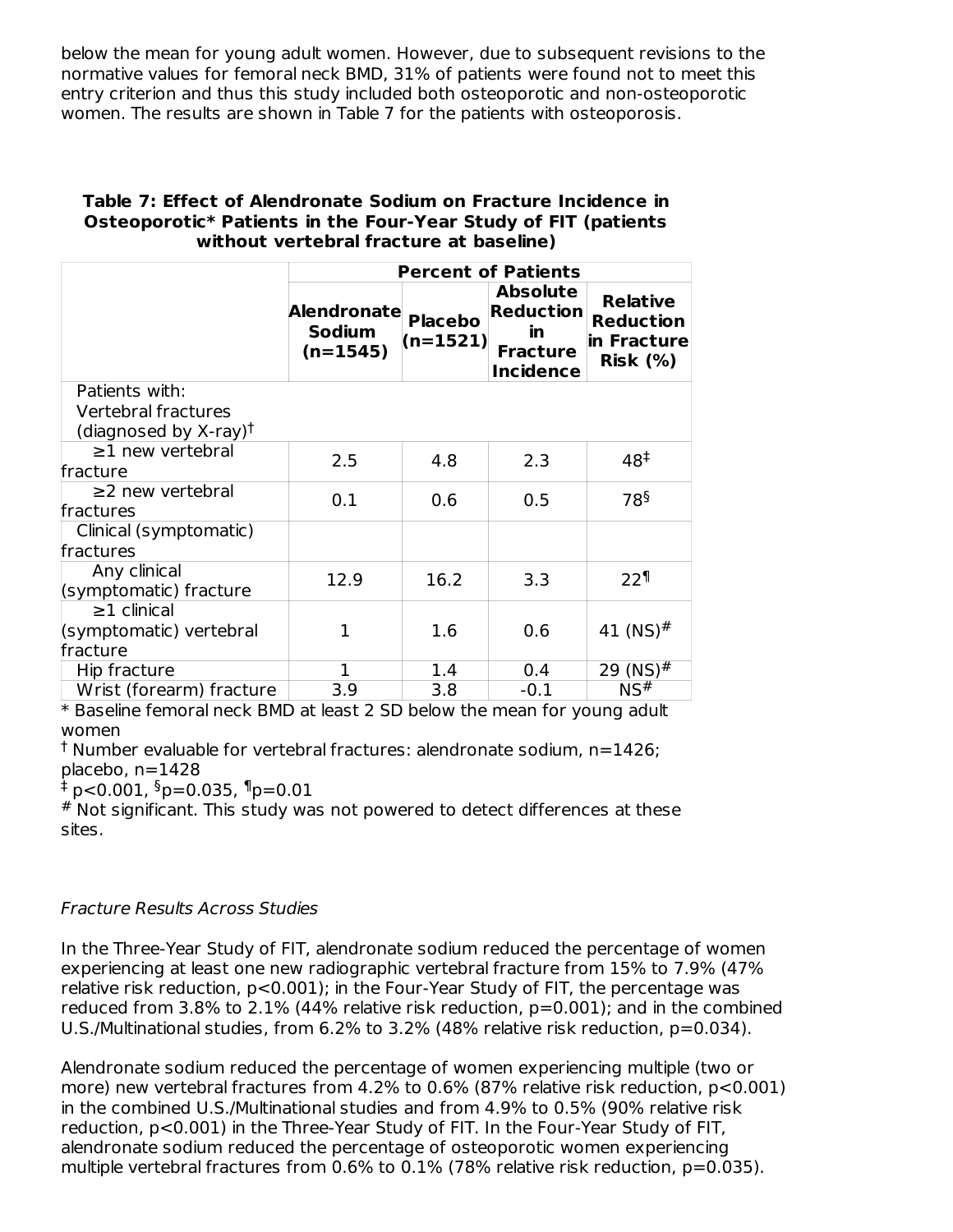Thus, alendronate sodium reduced the incidence of radiographic vertebral fractures in osteoporotic women whether or not they had a previous radiographic vertebral fracture.

### Effect on Bone Mineral Density

The bone mineral density efficacy of alendronate 10 mg once daily in postmenopausal women, 44 to 84 years of age, with osteoporosis (lumbar spine bone mineral density [BMD] of at least 2 standard deviations below the premenopausal mean) was demonstrated in four double-blind, placebo-controlled clinical studies of two or three years' duration.

Figure 2 shows the mean increases in BMD of the lumbar spine, femoral neck, and trochanter in patients receiving alendronate 10 mg/day relative to placebo-treated patients at three years for each of these studies.

Figure 2:



At three years significant increases in BMD, relative both to baseline and placebo, were seen at each measurement site in each study in patients who received alendronate 10 mg/day. Total body BMD also increased significantly in each study, suggesting that the increases in bone mass of the spine and hip did not occur at the expense of other skeletal sites. Increases in BMD were evident as early as three months and continued throughout the three years of treatment. (See Figure 3 for lumbar spine results.) In the two-year extension of these studies, treatment of 147 patients with alendronate 10 mg/day resulted in continued increases in BMD at the lumbar spine and trochanter (absolute additional increases between years 3 and 5: lumbar spine, 0.94%; trochanter, 0.88%). BMD at the femoral neck, forearm and total body were maintained. Alendronate sodium was similarly effective regardless of age, race, baseline rate of bone turnover, and baseline BMD in the range studied (at least 2 standard deviations below the premenopausal mean).

Figure 3: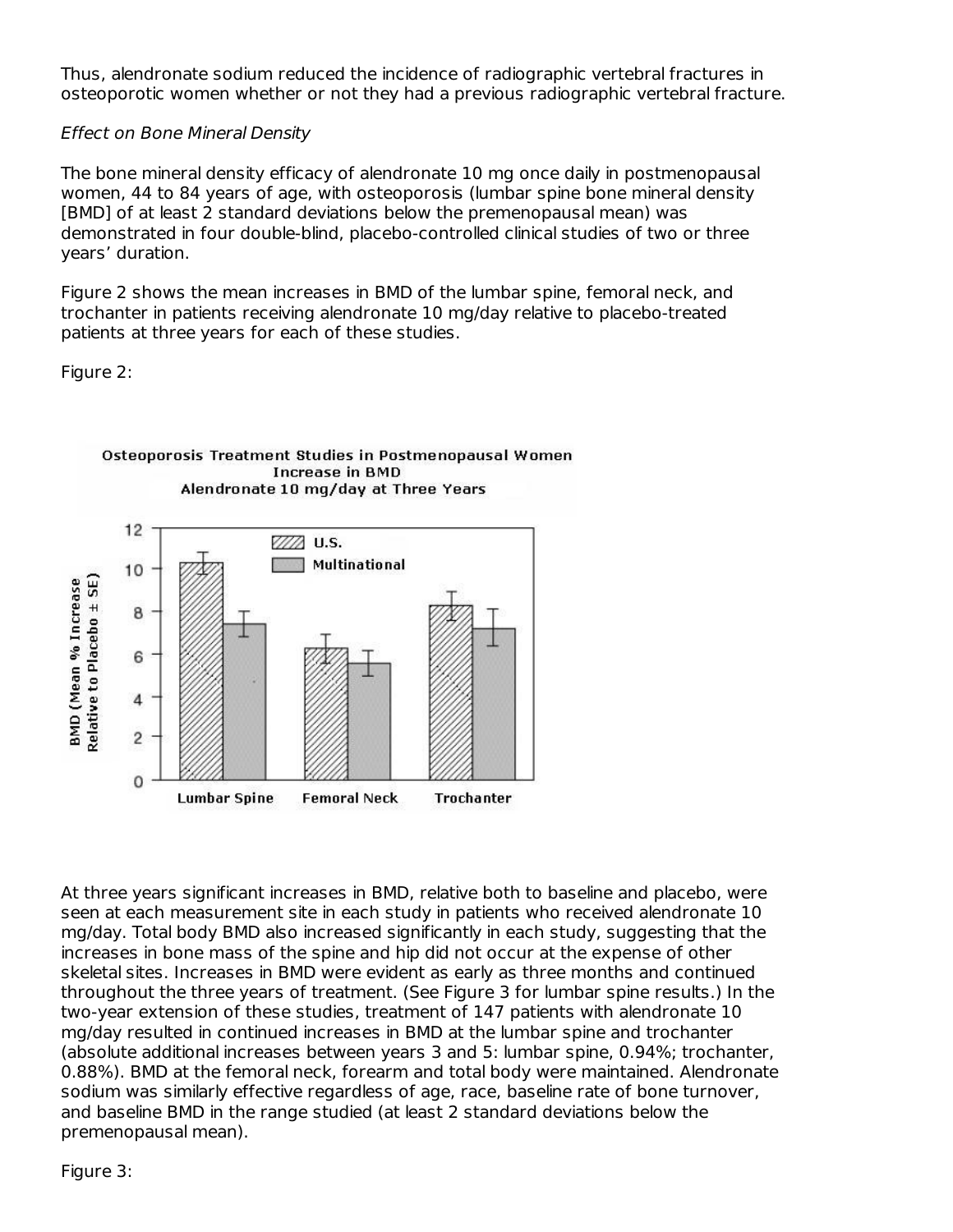

Osteoporosis Treatment Studies in Postmenopausal Women Time Course of Effect of Alendronate 10 mg/day Versus Placebo:

In patients with postmenopausal osteoporosis treated with alendronate 10 mg/day for one or two years, the effects of treatment withdrawal were assessed. Following discontinuation, there were no further increases in bone mass and the rates of bone loss were similar to those of the placebo groups.

### Bone Histology

Bone histology in 270 postmenopausal patients with osteoporosis treated with alendronate at doses ranging from 1 to 20 mg/day for one, two, or three years revealed normal mineralization and structure, as well as the expected decrease in bone turnover relative to placebo. These data, together with the normal bone histology and increased bone strength observed in rats and baboons exposed to long-term alendronate treatment, support the conclusion that bone formed during therapy with alendronate sodium is of normal quality.

# Effect on Height

Alendronate sodium, over a three- or four-year period, was associated with statistically significant reductions in loss of height vs. placebo in patients with and without baseline radiographic vertebral fractures. At the end of the FIT studies, the between-treatment group differences were 3.2 mm in the Three-Year Study and 1.3 mm in the Four-Year Study.

### Weekly Dosing

The therapeutic equivalence of once-weekly alendronate 70 mg (n=519) and alendronate 10 mg daily (n=370) was demonstrated in a one-year, double-blind, multicenter study of postmenopausal women with osteoporosis. In the primary analysis of completers, the mean increases from baseline in lumbar spine BMD at one year were 5.1% (4.8, 5.4%; 95% CI) in the 70 mg once-weekly group (n=440) and 5.4% (5, 5.8%; 95% CI) in the 10 mg daily group (n=330). The two treatment groups were also similar with regard to BMD increases at other skeletal sites. The results of the intention-to-treat analysis were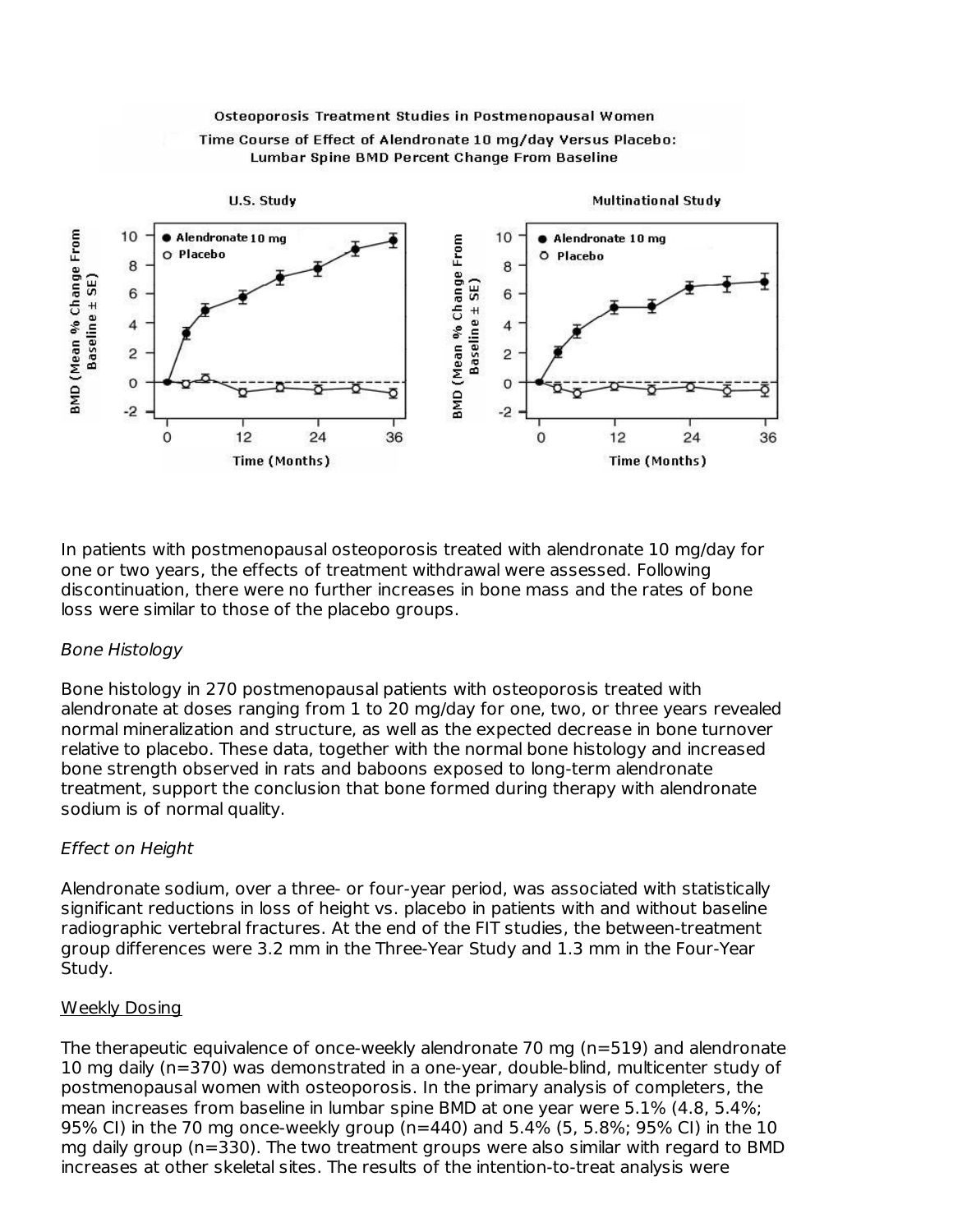consistent with the primary analysis of completers.

### Concomitant Use with Estrogen/Hormone Replacement Therapy (HRT)

The effects on BMD of treatment with alendronate 10 mg once daily and conjugated estrogen (0.625 mg/day) either alone or in combination were assessed in a two-year, double-blind, placebo-controlled study of hysterectomized postmenopausal osteoporotic women (n=425). At two years, the increases in lumbar spine BMD from baseline were significantly greater with the combination (8.3%) than with either estrogen or alendronate sodium alone (both 6%).

The effects on BMD when alendronate sodium was added to stable doses (for at least one year) of HRT (estrogen  $\pm$  progestin) were assessed in a one-year, double-blind, placebo-controlled study in postmenopausal osteoporotic women (n=428). The addition of alendronate 10 mg once daily to HRT produced, at one year, significantly greater increases in lumbar spine BMD (3.7%) vs. HRT alone (1.1%).

In these studies, significant increases or favorable trends in BMD for combined therapy compared with HRT alone were seen at the total hip, femoral neck, and trochanter. No significant effect was seen for total body BMD.

Histomorphometric studies of transiliac biopsies in 92 subjects showed normal bone architecture. Compared to placebo there was a 98% suppression of bone turnover (as assessed by mineralizing surface) after 18 months of combined treatment with alendronate sodium and HRT, 94% on alendronate sodium alone, and 78% on HRT alone. The long-term effects of combined alendronate sodium and HRT on fracture occurrence and fracture healing have not been studied.

### **14.2 Prevention of Osteoporosis in Postmenopausal Women**

### Daily Dosing

Prevention of bone loss was demonstrated in two double-blind, placebo-controlled studies of postmenopausal women 40 to 60 years of age. One thousand six hundred nine patients (alendronate 5 mg/day; n=498) who were at least six months postmenopausal were entered into a two-year study without regard to their baseline BMD. In the other study, 447 patients (alendronate 5 mg/day; n=88), who were between six months and three years postmenopause, were treated for up to three years. In the placebo-treated patients BMD losses of approximately 1% per year were seen at the spine, hip (femoral neck and trochanter) and total body. In contrast, alendronate 5 mg/day prevented bone loss in the majority of patients and induced significant increases in mean bone mass at each of these sites (see Figure 4). In addition, alendronate 5 mg/day reduced the rate of bone loss at the forearm by approximately half relative to placebo. Alendronate 5 mg/day was similarly effective in this population regardless of age, time since menopause, race and baseline rate of bone turnover.

Figure 4: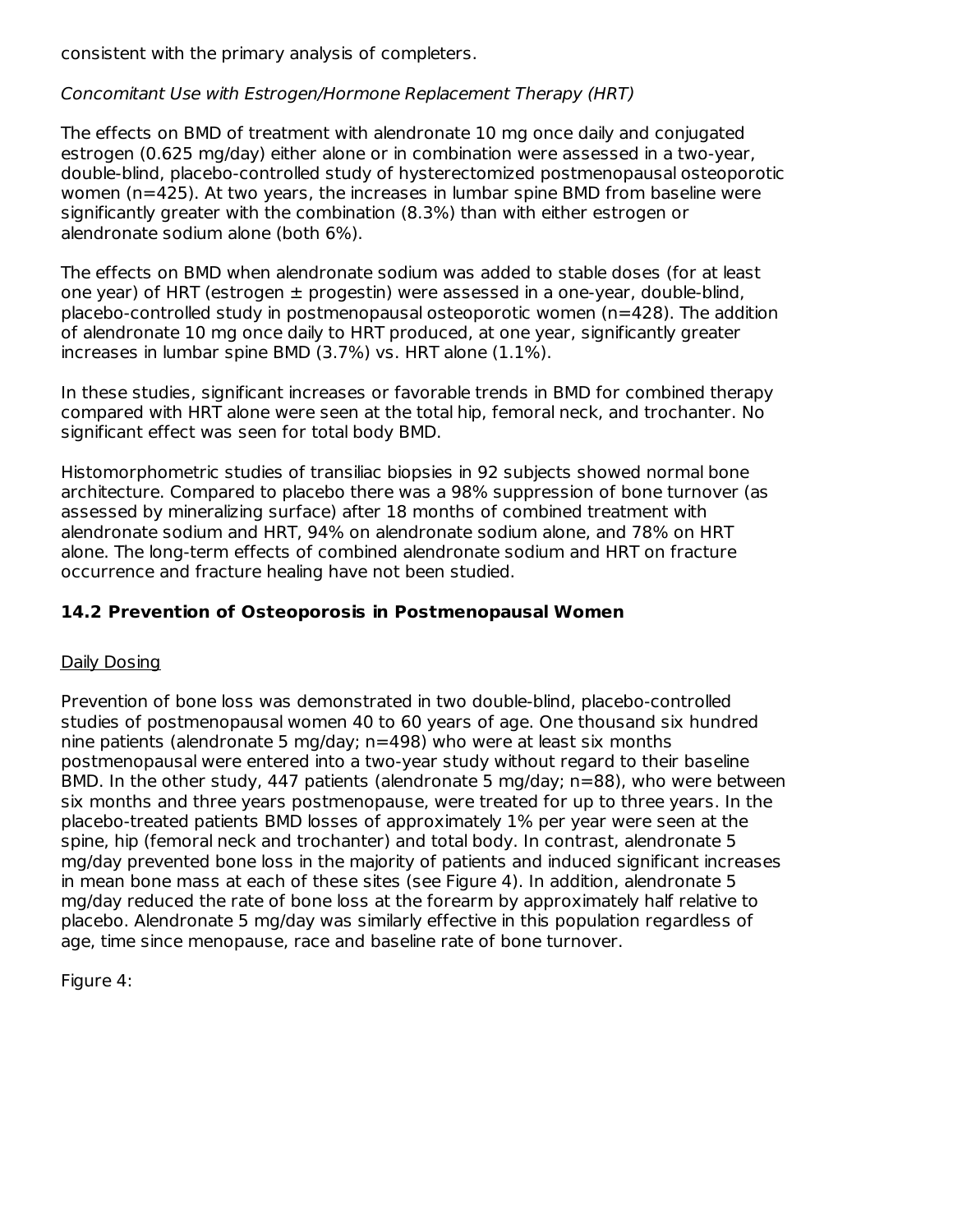

#### Bone Histology

Bone histology was normal in the 28 patients biopsied at the end of three years who received alendronate at doses of up to 10 mg/day.

#### Weekly Dosing

The therapeutic equivalence of once weekly alendronate 35 mg (n=362) and alendronate 5 mg daily (n=361) was demonstrated in a one-year, double-blind, multicenter study of postmenopausal women without osteoporosis. In the primary analysis of completers, the mean increases from baseline in lumbar spine BMD at one year were 2.9% (2.6, 3.2%; 95% CI) in the 35 mg once-weekly group (n=307) and 3.2% (2.9, 3.5%; 95% CI) in the 5 mg daily group (n=298). The two treatment groups were also similar with regard to BMD increases at other skeletal sites. The results of the intention-to-treat analysis were consistent with the primary analysis of completers.

# **14.3 Treatment to Increase Bone Mass in Men with Osteoporosis**

The efficacy of alendronate sodium in men with hypogonadal or idiopathic osteoporosis was demonstrated in two clinical studies.

### Daily Dosing

A two-year, double-blind, placebo-controlled, multicenter study of alendronate 10 mg once daily enrolled a total of 241 men between the ages of 31 and 87 (mean, 63). All patients in the trial had either a BMD T-score less than or equal to -2 at the femoral neck and less than or equal to -1 at the lumbar spine, or a baseline osteoporotic fracture and a BMD T-score less than or equal to -1 at the femoral neck. At two years, the mean increases relative to placebo in BMD in men receiving alendronate 10 mg/day were significant at the following sites: lumbar spine, 5.3%; femoral neck, 2.6%; trochanter, 3.1%; and total body, 1.6%. Treatment with alendronate sodium also reduced height loss (alendronate sodium, -0.6 mm vs. placebo, -2.4 mm).

#### Weekly Dosing

A one-year, double-blind, placebo-controlled, multicenter study of once weekly alendronate 70 mg enrolled a total of 167 men between the ages of 38 and 91 (mean,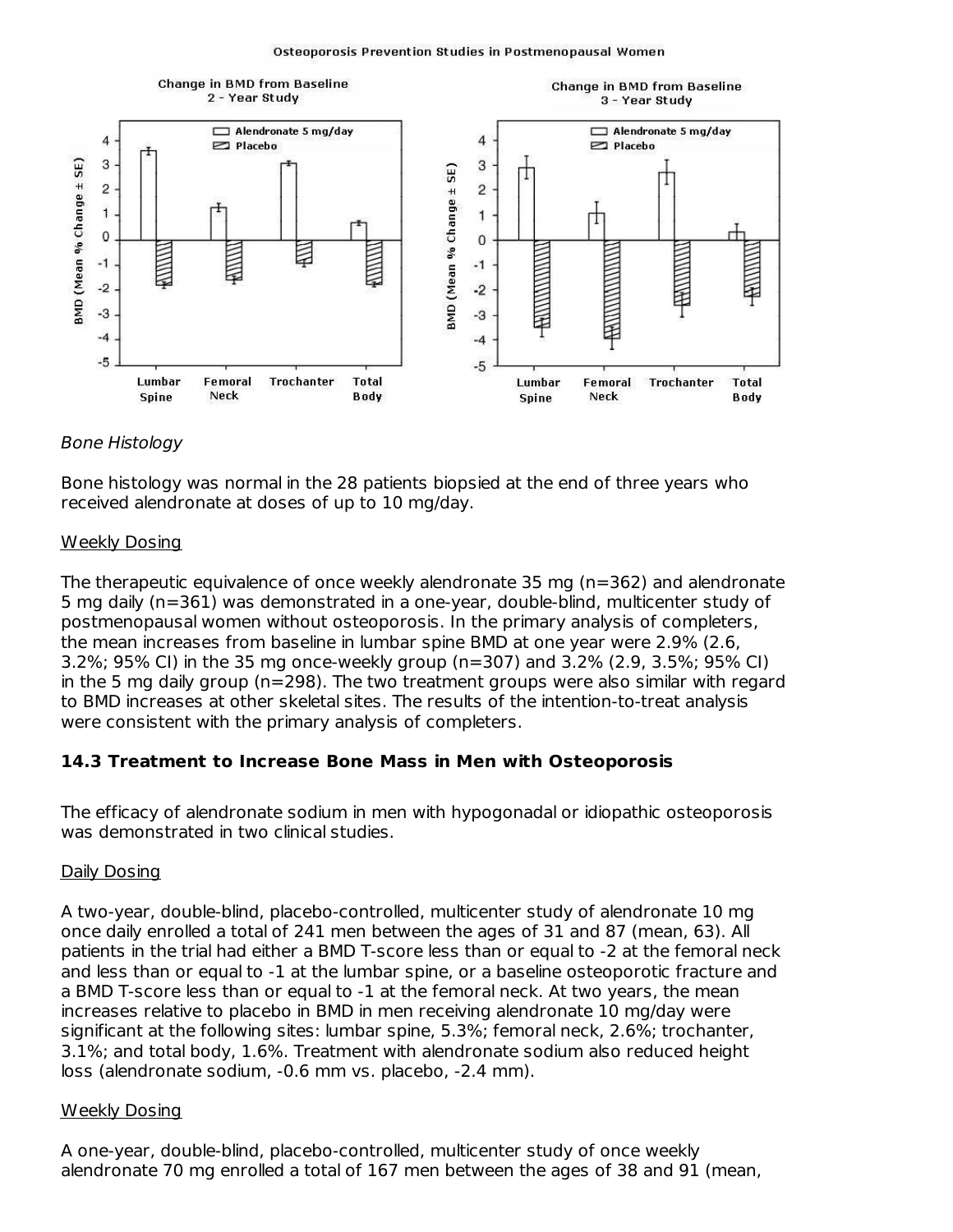66). Patients in the study had either a BMD T-score less than or equal to -2 at the femoral neck and less than or equal to -1 at the lumbar spine, or a BMD T-score less than or equal to -2 at the lumbar spine and less than or equal to -1 at the femoral neck, or a baseline osteoporotic fracture and a BMD T-score less than or equal to -1 at the femoral neck. At one year, the mean increases relative to placebo in BMD in men receiving alendronate 70 mg once weekly were significant at the following sites: lumbar spine, 2.8%; femoral neck, 1.9%; trochanter, 2%; and total body, 1.2%. These increases in BMD were similar to those seen at one year in the 10 mg once-daily study.

In both studies, BMD responses were similar regardless of age (greater than or equal to 65 years vs. less than 65 years), gonadal function (baseline testosterone less than 9 ng/dL vs. greater than or equal to 9 ng/dL), or baseline BMD (femoral neck and lumbar spine T-score less than or equal to -2.5 vs. greater than -2.5).

# **14.4 Treatment of Glucocorticoid-Induced Osteoporosis**

The efficacy of alendronate 5 and 10 mg once daily in men and women receiving glucocorticoids (at least 7.5 mg/day of prednisone or equivalent) was demonstrated in two, one-year, double-blind, randomized, placebo-controlled, multicenter studies of virtually identical design, one performed in the United States and the other in 15 different countries (Multinational [which also included alendronate 2.5 mg/day]). These studies enrolled 232 and 328 patients, respectively, between the ages of 17 and 83 with a variety of glucocorticoid-requiring diseases. Patients received supplemental calcium and vitamin D. Figure 5 shows the mean increases relative to placebo in BMD of the lumbar spine, femoral neck, and trochanter in patients receiving alendronate 5 mg/day for each study.

Figure 5:



After one year, significant increases relative to placebo in BMD were seen in the combined studies at each of these sites in patients who received alendronate 5 mg/day.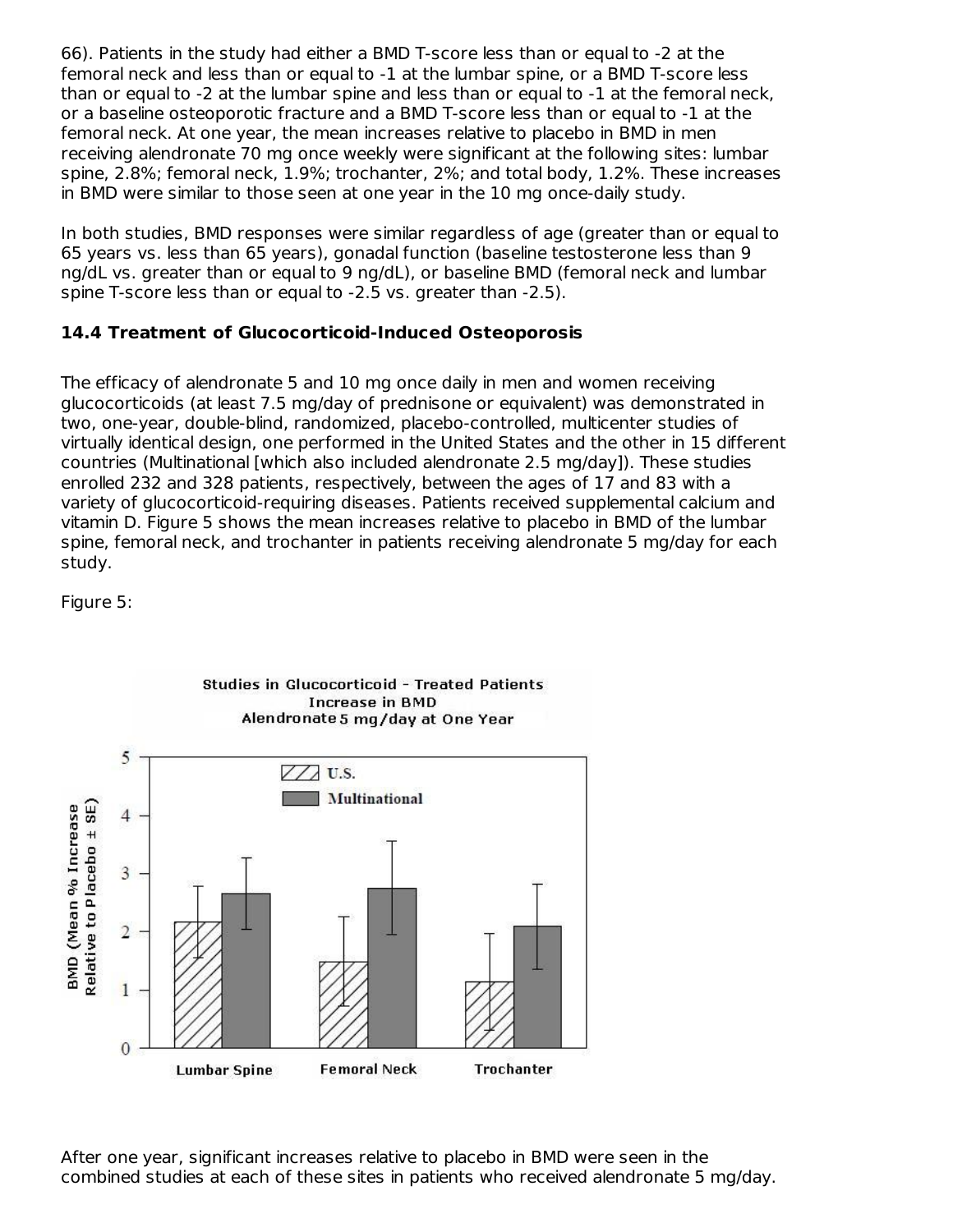In the placebo-treated patients, a significant decrease in BMD occurred at the femoral neck (-1.2%), and smaller decreases were seen at the lumbar spine and trochanter. Total body BMD was maintained with alendronate 5 mg/day. The increases in BMD with alendronate 10 mg/day were similar to those with alendronate 5 mg/day in all patients except for postmenopausal women not receiving estrogen therapy. In these women, the increases (relative to placebo) with alendronate 10 mg/day were greater than those with alendronate 5 mg/day at the lumbar spine (4.1% vs. 1.6%) and trochanter (2.8% vs. 1.7%), but not at other sites. Alendronate sodium was effective regardless of dose or duration of glucocorticoid use. In addition, alendronate sodium was similarly effective regardless of age (less than 65 vs. greater than or equal to 65 years), race (Caucasian vs. other races), gender, underlying disease, baseline BMD, baseline bone turnover, and use with a variety of common medications.

Bone histology was normal in the 49 patients biopsied at the end of one year who received alendronate at doses of up to 10 mg/day.

Of the original 560 patients in these studies, 208 patients who remained on at least 7.5 mg/day of prednisone or equivalent continued into a one-year double-blind extension. After two years of treatment, spine BMD increased by 3.7% and 5% relative to placebo with alendronate 5 and 10 mg/day, respectively. Significant increases in BMD (relative to placebo) were also observed at the femoral neck, trochanter, and total body.

After one year, 2.3% of patients treated with alendronate 5 or 10 mg/day (pooled) vs. 3.7% of those treated with placebo experienced a new vertebral fracture (not significant). However, in the population studied for two years, treatment with alendronate (pooled dosage groups: 5 or 10 mg for two years or 2.5 mg for one year followed by 10 mg for one year) significantly reduced the incidence of patients with a new vertebral fracture (alendronate 0.7% vs. placebo 6.8%).

### **14.5 Treatment of Paget's Disease of Bone**

The efficacy of alendronate 40 mg once daily for six months was demonstrated in two double-blind clinical studies of male and female patients with moderate to severe Paget's disease (alkaline phosphatase at least twice the upper limit of normal): a placebocontrolled, multinational study and a U.S. comparative study with etidronate disodium 400 mg/day. Figure 6 shows the mean percent changes from baseline in serum alkaline phosphatase for up to six months of randomized treatment.

Figure 6: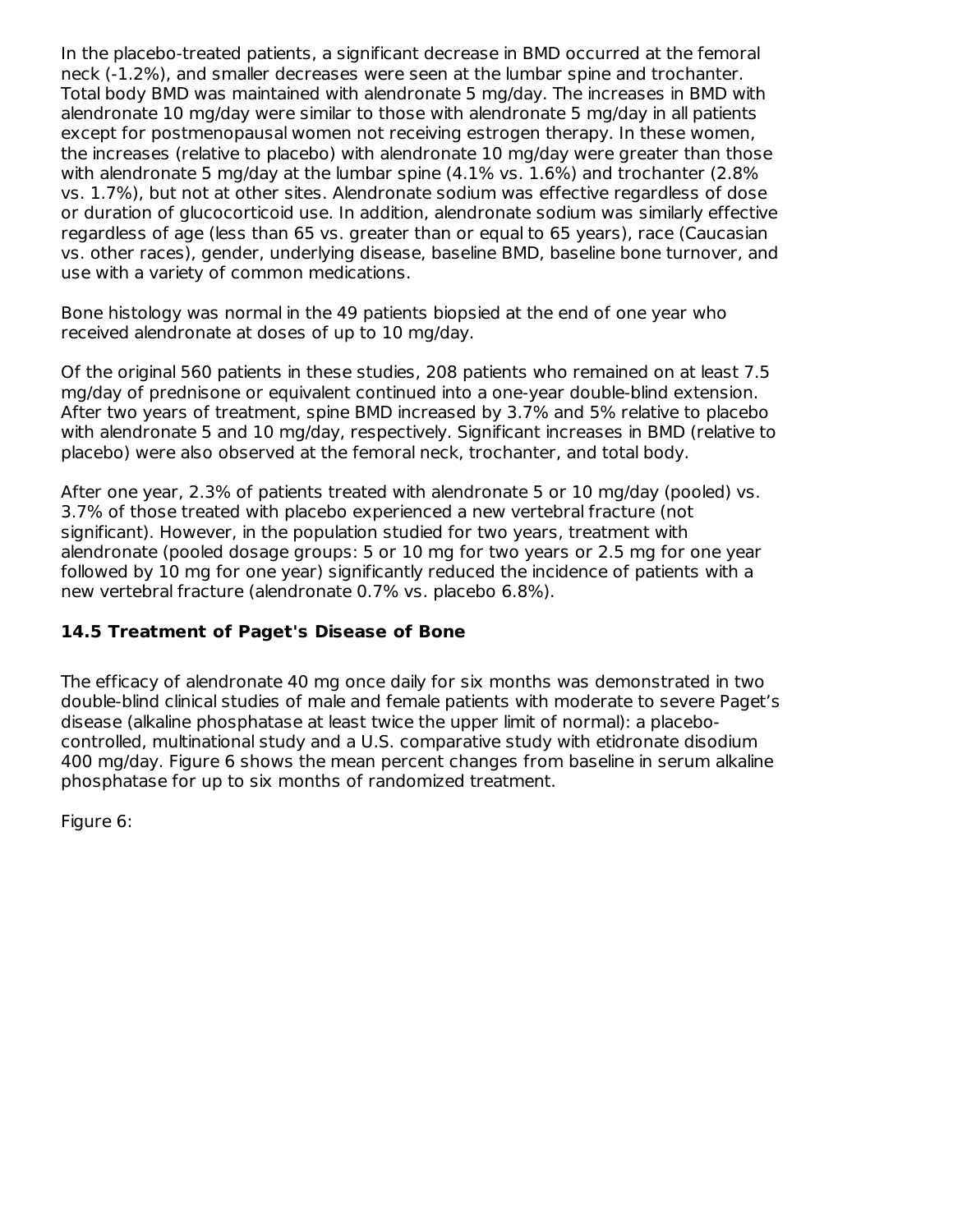#### Studies in Paget's Disease of Bone





At six months the suppression in alkaline phosphatase in patients treated with alendronate sodium was significantly greater than that achieved with etidronate and contrasted with the complete lack of response in placebo-treated patients. Response (defined as either normalization of serum alkaline phosphatase or decrease from baseline greater than or equal to 60%) occurred in approximately 85% of patients treated with alendronate sodium in the combined studies vs. 30% in the etidronate group and 0% in the placebo group. Alendronate sodium was similarly effective regardless of age, gender, race, prior use of other bisphosphonates, or baseline alkaline phosphatase within the range studied (at least twice the upper limit of normal).

Bone histology was evaluated in 33 patients with Paget's disease treated with alendronate 40 mg/day for 6 months. As in patients treated for osteoporosis [see Clinical Studies  $(14.1)$ , alendronate sodium did not impair mineralization, and the expected decrease in the rate of bone turnover was observed. Normal lamellar bone was produced during treatment with alendronate sodium, even where preexisting bone was woven and disorganized. Overall, bone histology data support the conclusion that bone formed during treatment with alendronate sodium is of normal quality.

# **16 HOW SUPPLIED/STORAGE AND HANDLING**

Product: 50090-5677 NDC: 50090-5677-0 4 TABLET in a BLISTER PACK / 1 in a CARTON NDC: 50090-5677-1 4 TABLET in a BLISTER PACK / 3 in a CARTON

# **17 PATIENT COUNSELING INFORMATION**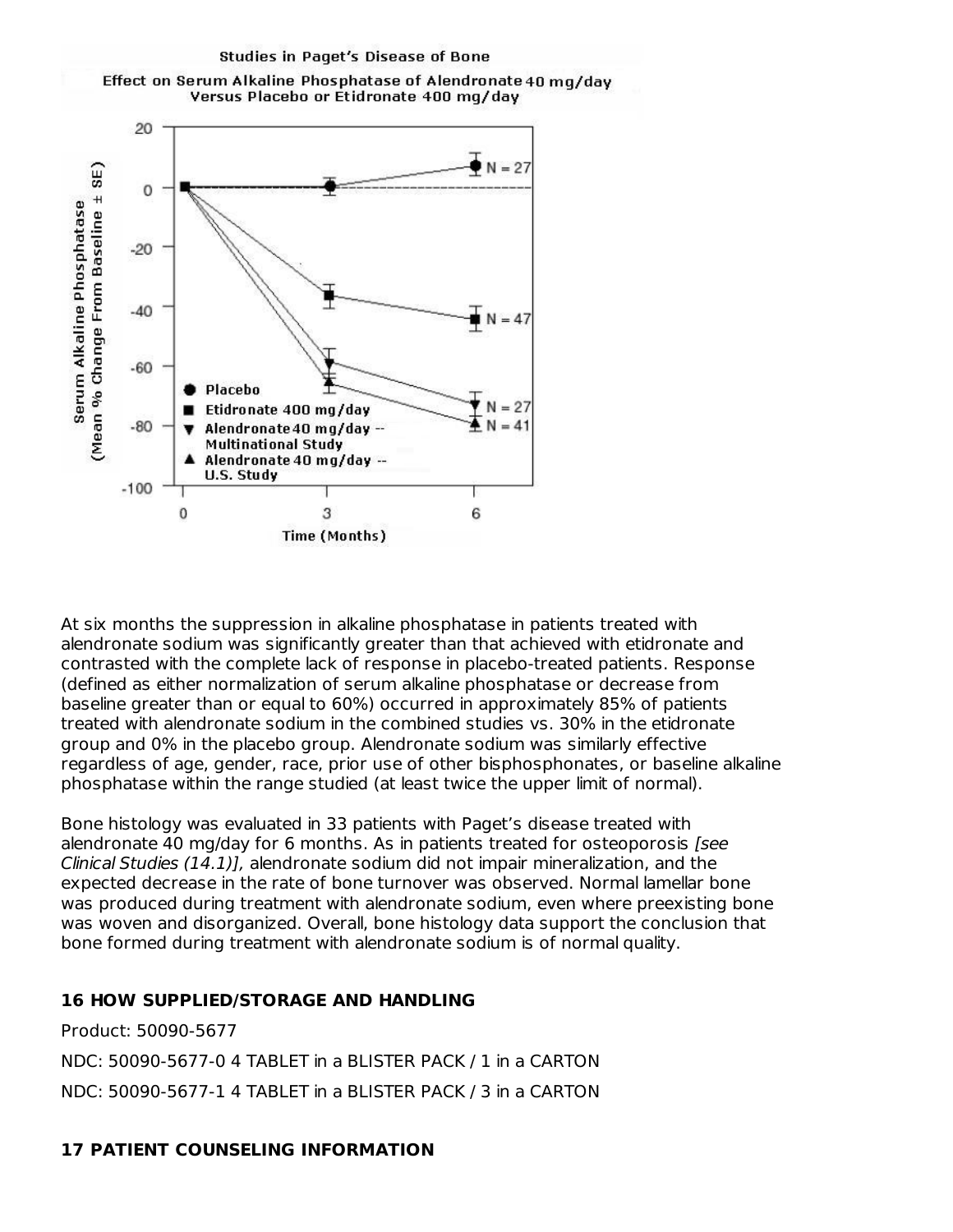Advise the patient to read the FDA-approved patient labeling (Medication Guide).

Instruct patients to read the Medication Guide before starting therapy with alendronate sodium and to reread it each time the prescription is renewed.

### **17.1 Osteoporosis Recommendations, Including Calcium and Vitamin D Supplementation**

Instruct patients to take supplemental calcium and vitamin D, if daily dietary intake is inadequate. Weight-bearing exercise should be considered along with the modification of certain behavioral factors, such as cigarette smoking and/or excessive alcohol consumption, if these factors exist.

### **17.2 Dosing Instructions**

Instruct patients that the expected benefits of alendronate sodium may only be obtained when it is taken with plain water the first thing upon arising for the day at least 30 minutes before the first food, beverage, or medication of the day. Even dosing with orange juice or coffee has been shown to markedly reduce the absorption of alendronate sodium [see Clinical Pharmacology (12.3)].

Instruct patients not to chew or suck on the tablet because of a potential for oropharyngeal ulceration.

Instruct patients to swallow each tablet of alendronate sodium with a full glass of water (6 to 8 ounces) to facilitate delivery to the stomach and thus reduce the potential for esophageal irritation.

Instruct patients not to lie down for at least 30 minutes and until after their first food of the day.

Instruct patients not to take alendronate sodium at bedtime or before arising for the day. Patients should be informed that failure to follow these instructions may increase their risk of esophageal problems.

Instruct patients that if they develop symptoms of esophageal disease (such as difficulty or pain upon swallowing, retrosternal pain or new or worsening heartburn) they should stop taking alendronate sodium and consult their physician.

If patients miss a dose of once weekly alendronate sodium, instruct patients to take one dose on the morning after they remember. They should not take two doses on the same day but should return to taking one dose once a week, as originally scheduled on their chosen day.

### **Dispense with Medication Guide available at: http://www.risingpharma.com/med-guides.html**

# **Distributed by:**

Rising Pharmaceuticals, Inc. Saddle Brook, NJ 07663

### **Made in India**

Code: TS/DRUGS/19/1993

Revised: 10/2019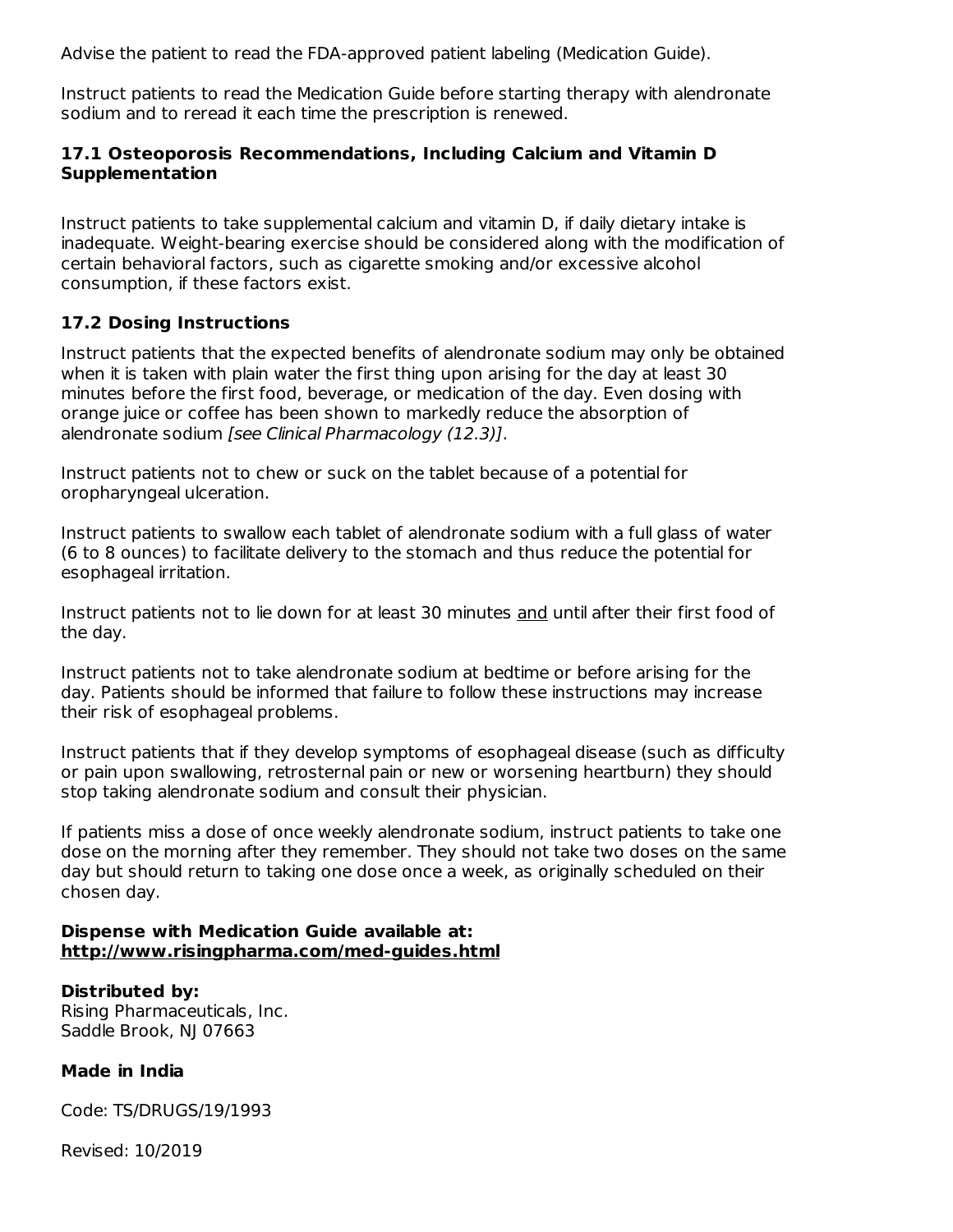### **MEDICATION GUIDE**

# **Alendronate Sodium Tablets, USP (a len' droe nate soe' dee um)**

Read the Medication Guide that comes with alendronate sodium tablets before you start taking them and each time you get a refill. There may be new information. This Medication Guide does not take the place of talking with your doctor about your medical condition or treatment. Talk to your doctor if you have any questions about alendronate sodium tablets.

# **What is the most important information I should know about alendronate sodium tablets?**

# **Alendronate sodium tablets can cause serious side effects including:**

- 1. Esophagus problems
- 2. Low calcium levels in your blood (hypocalcemia)
- 3. Bone, joint, or muscle pain
- 4. Severe jaw bone problems (osteonecrosis)
- 5. Unusual thigh bone fractures

# **1. Esophagus problems.**

**Some people who take alendronate sodium tablets may develop problems in the esophagus (the tube that connects the mouth and the stomach). These problems include irritation, inflammation, or ulcers of the esophagus which may sometimes bleed.**

- **It is important that you take alendronate sodium tablets exactly as prescribed to help lower your chance of getting esophagus problems. (See the section "How should I take alendronate sodium tablets?")**
- **Stop taking alendronate sodium tablets and call your doctor right away if you get chest pain, new or worsening heartburn, or have trouble or pain when you swallow.**

# **2. Low calcium levels in your blood (hypocalcemia).**

Alendronate sodium tablets may lower the calcium levels in your blood. If you have low blood calcium before you start taking alendronate sodium tablets, they may get worse during treatment. Your low blood calcium must be treated before you take alendronate sodium tablets. Most people with low blood calcium levels do not have symptoms, but some people may have symptoms. Call your doctor right away if you have symptoms of low blood calcium such as:

- Spasms, twitches, or cramps in your muscles
- Numbness or tingling in your fingers, toes, or around your mouth

Your doctor may prescribe calcium and vitamin D to help prevent low calcium levels in your blood, while you take alendronate sodium tablets. Take calcium and vitamin D as your doctor tells you to.

# **3. Bone, joint, or muscle pain.**

Some people who take alendronate sodium tablets develop severe bone, joint, or muscle pain.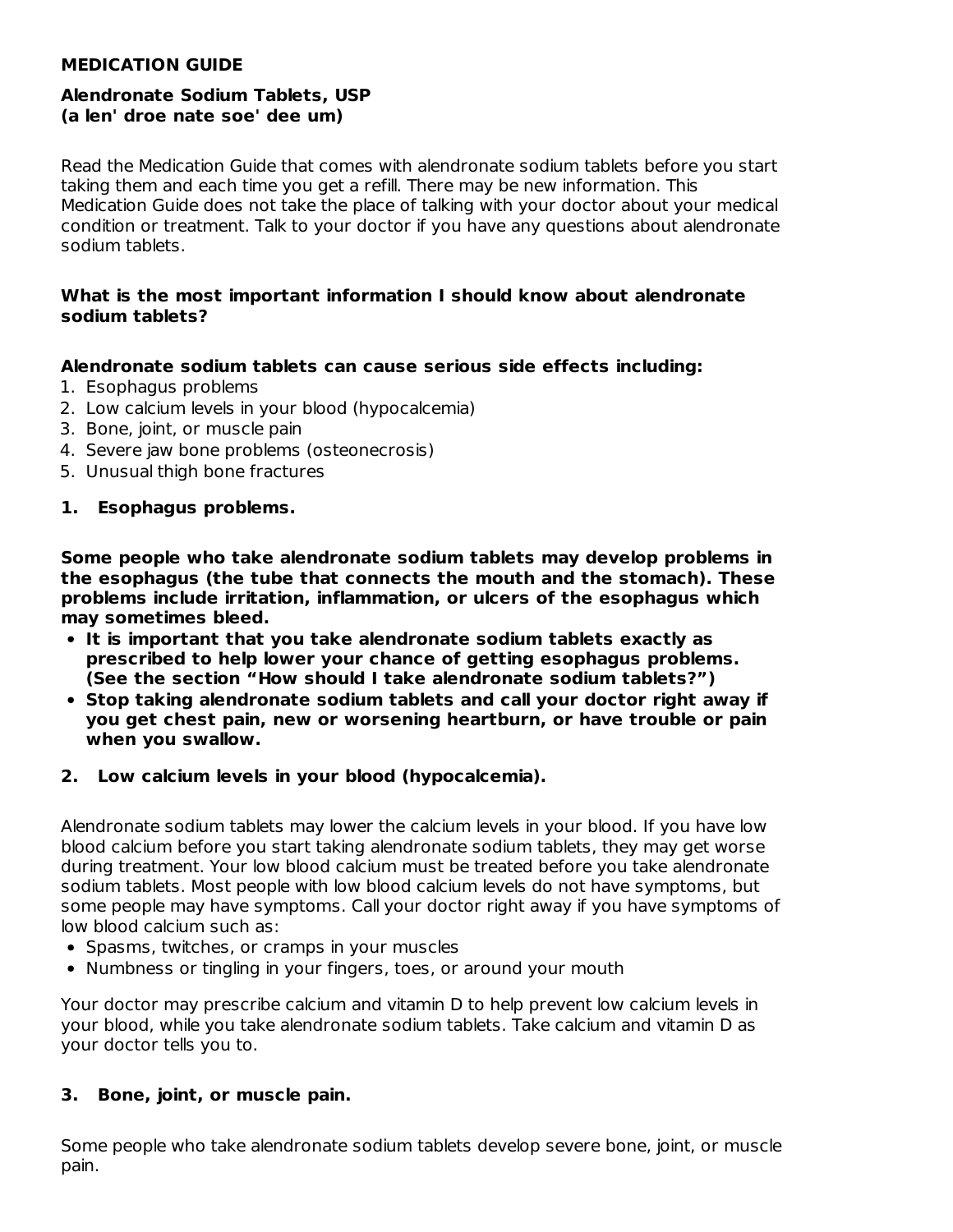# **4. Severe jaw bone problems (osteonecrosis).**

Severe jaw bone problems may happen when you take alendronate sodium tablets. Your doctor should examine your mouth before you start alendronate sodium tablets. Your doctor may tell you to see your dentist before you start alendronate sodium tablets. It is important for you to practice good mouth care during treatment with alendronate sodium tablets.

# **5. Unusual thigh bone fractures.**

Some people have developed unusual fractures in their thigh bone. Symptoms of a fracture may include new or unusual pain in your hip, groin, or thigh.

# **Call your doctor right away if you have any of these side effects.**

# **What are alendronate sodium tablets?**

Alendronate sodium tablets are a prescription medicine used to:

- Treat or prevent osteoporosis in women after menopause. It helps reduce the chance of having a hip or spinal fracture (break).
- Increase bone mass in men with osteoporosis.
- Treat osteoporosis in either men or women who are taking corticosteroid medicines.
- Treat certain men and women who have Paget's disease of the bone.

It is not known how long alendronate sodium tablets work for the treatment and prevention of osteoporosis. You should see your doctor regularly to determine if alendronate sodium tablets are still right for you.

Alendronate sodium tablets are not for use in children.

# **Who should not take alendronate sodium tablets?**

### **Do not take alendronate sodium tablets if you:**

- Have certain problems with your esophagus, the tube that connects your mouth with your stomach
- Cannot stand or sit upright for at least 30 minutes
- Have low levels of calcium in your blood
- Are allergic to alendronate sodium tablets or any of their ingredients. A list of ingredients is at the end of this leaflet.

# **What should I tell my doctor before taking alendronate sodium tablets?**

### **Before you start alendronate sodium tablets, be sure to talk to your doctor if you:**

- Have problems with swallowing
- Have stomach or digestive problems
- Have low blood calcium
- Plan to have dental surgery or teeth removed
- Have kidney problems
- Have been told you have trouble absorbing minerals in your stomach or intestines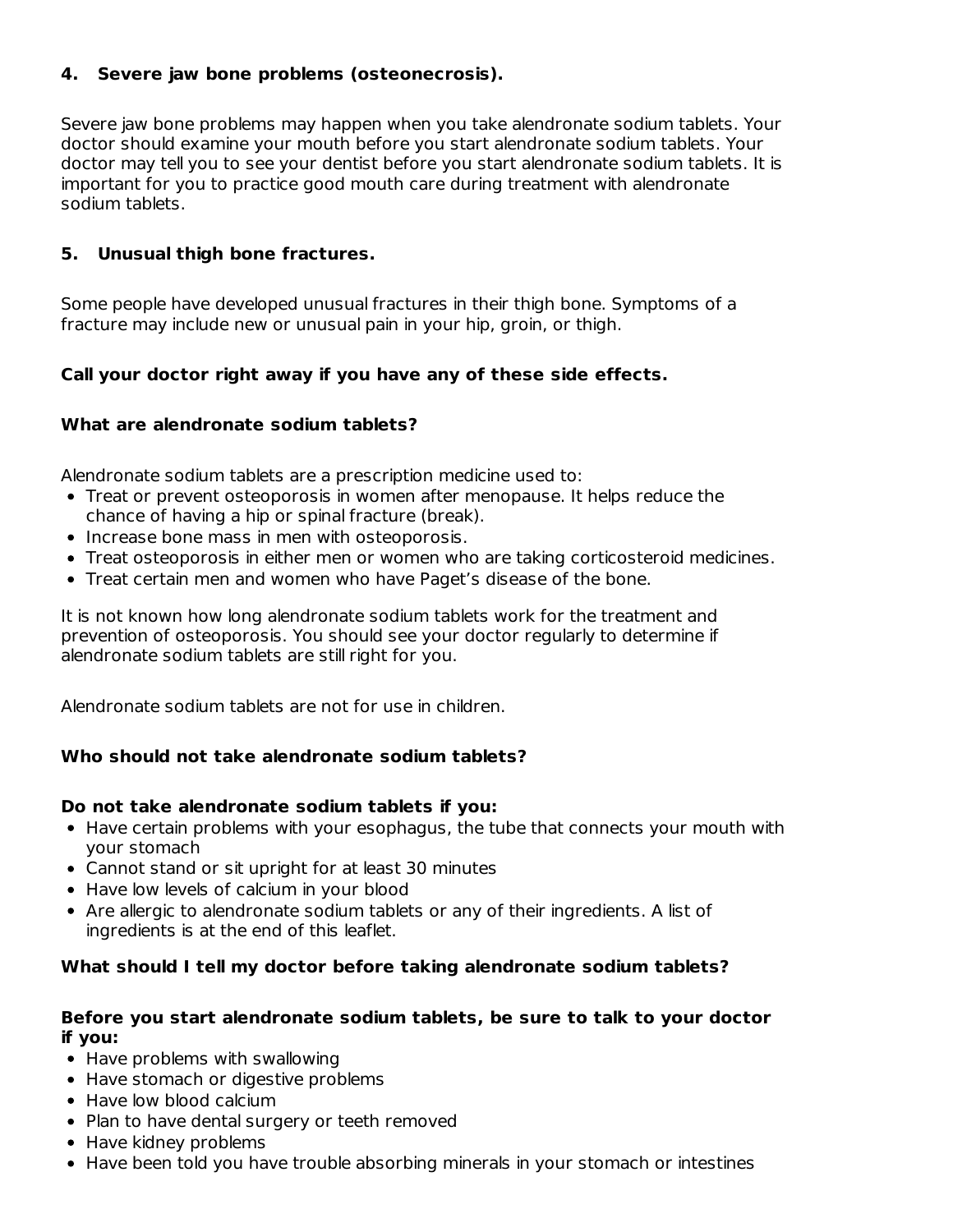(malabsorption syndrome)

- Are pregnant, trying to become pregnant or suspect that you are pregnant. **If you become pregnant while taking alendronate sodium tablets, stop taking them and contact your doctor.** It is not known if alendronate sodium tablets can harm your unborn baby.
- Are breast-feeding or plan to breast-feed. It is not known if alendronate sodium passes into your milk and may harm your baby.

Especially tell your doctor if you take:

- antacids
- aspirin
- Nonsteroidal Anti-Inflammatory (NSAID) medicines

**Tell your doctor about all the medicines you take,** including prescription and nonprescription medicines, vitamins, and herbal supplements. Certain medicines may affect how alendronate sodium tablets work.

Know the medicines you take. Keep a list of them and show it to your doctor and pharmacist each time you get a new medicine.

# **How should I take alendronate sodium tablets?**

- Take alendronate sodium tablets exactly as your doctor tells you.
- **Alendronate sodium tablets work only if taken on an empty stomach.**
- Take alendronate sodium tablets, **after** you get up for the day and **before** taking your first food, drink, or other medicine.
- Take alendronate sodium tablets while you are sitting or standing.
- **Do not chew or suck on a tablet of alendronate sodium.**
- $\bullet$  Swallow alendronate sodium tablet with a full glass (6 to 8 oz) of plain water only.
- **Do not** take alendronate sodium tablets with mineral water, coffee, tea, soda, or juice.
- If you take **Alendronate Daily**:
	- Take 1 alendronate tablet one time a day, every day **after** you get up for the day and **before** taking your first food, drink, or other medicine.
- If you take **Once Weekly alendronate sodium tablets**:
	- Choose the day of the week that best fits your schedule.
	- Take 1 dose of alendronate sodium tablet every week on your chosen day **after** you get up for the day and **before** taking your first food, drink, or other medicine.

After swallowing alendronate sodium tablet, wait at least 30 minutes:

- Before you lie down. You may sit, stand or walk, and do normal activities like reading.
- Before you take your first food or drink except for plain water.
- Before you take other medicines, including antacids, calcium, and other supplements and vitamins.

### **Do not lie down for at least 30 minutes after you take alendronate sodium tablets and after you eat your first food of the day.**

If you miss a dose of alendronate sodium tablets, do not take it later in the day. Take your missed dose on the next morning after you remember and then return to your normal schedule. Do not take 2 doses on the same day.

If you take too much alendronate sodium, call your doctor. Do not try to vomit. Do not lie down.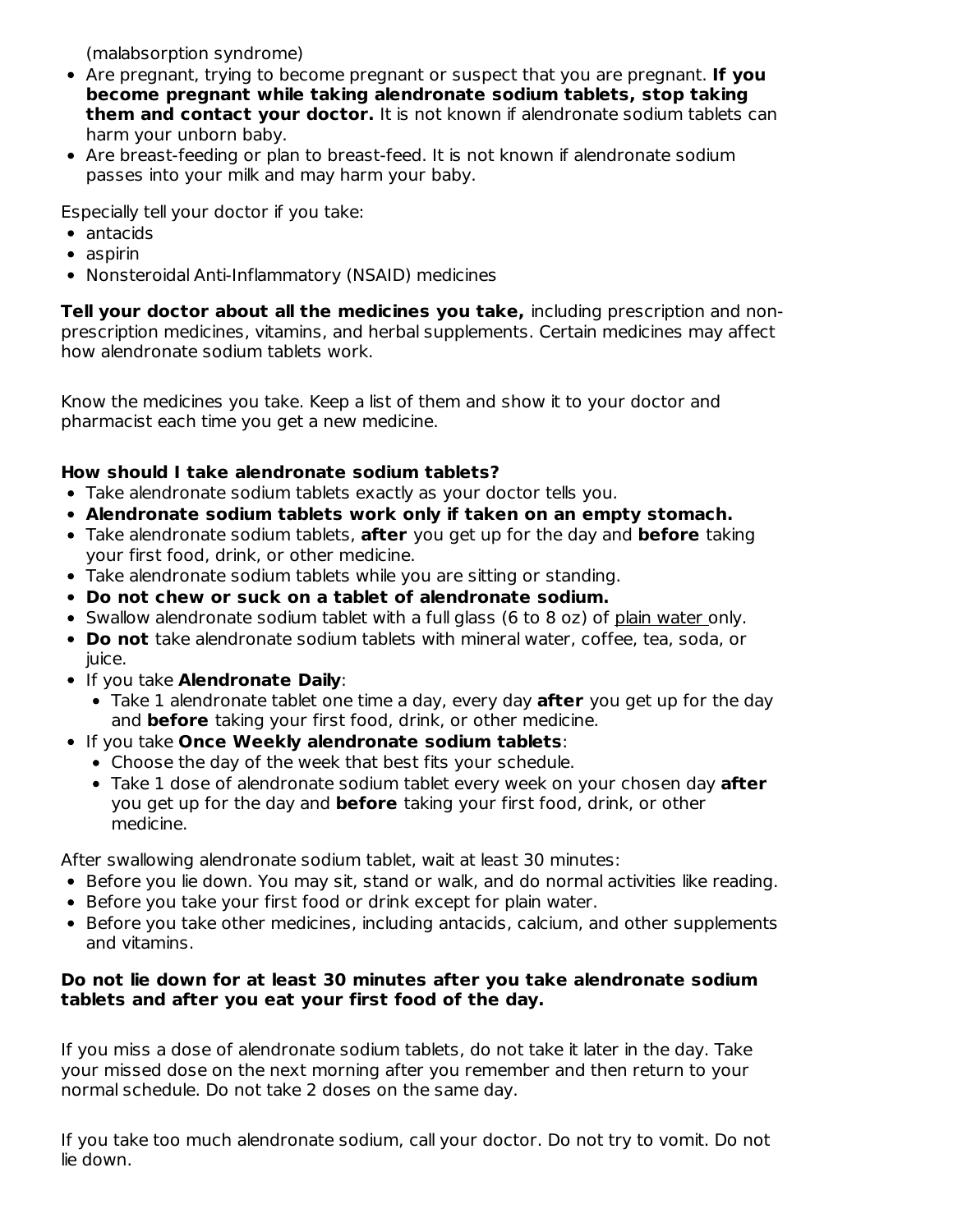# **What are the possible side effects of alendronate sodium tablets?**

Alendronate sodium tablets may cause serious side effects.

See **"What is the most important information I should know about alendronate sodium tablets?"**

**The most common side effects of alendronate sodium tablets are:**

- Stomach area (abdominal) pain
- Heartburn
- Constipation
- Diarrhea
- Upset stomach
- Pain in your bones, joints, or muscles
- Nausea

You may get allergic reactions, such as hives or swelling of your face, lips, tongue, or throat.

Worsening of asthma has been reported.

Tell your doctor if you have any side effect that bothers you or that does not go away.

These are not all the possible side effects of alendronate sodium tablets. For more information, ask your doctor or pharmacist.

Call your doctor for medical advice about side effects. You may report side effects to FDA at 1-800-FDA-1088.

#### **How do I store alendronate sodium tablets?**

- Store alendronate sodium tablets at room temperature,  $20^{\circ}$  to  $25^{\circ}$ C (68° to  $77^{\circ}$ F).
- Keep alendronate sodium tablets in a tightly closed container.

#### **Keep alendronate sodium tablets and all medicines out of the reach of children.**

### **General information about the safe and effective use of alendronate sodium tablets.**

Medicines are sometimes prescribed for purposes other than those listed in a Medication Guide. Do not use alendronate sodium tablets for a condition for which it was not prescribed. Do not give alendronate sodium tablets to other people, even if they have the same symptoms you have. They may harm them.

This Medication Guide summarizes the most important information about alendronate sodium tablets. If you would like more information, talk with your doctor. You can ask your doctor or pharmacist for information about alendronate sodium tablets that is written for health professionals. For more information, call Rising Pharmaceuticals, Inc. at 1-866-562-4597.

### **What are the ingredients in**

### **alendronate sodium tablets?**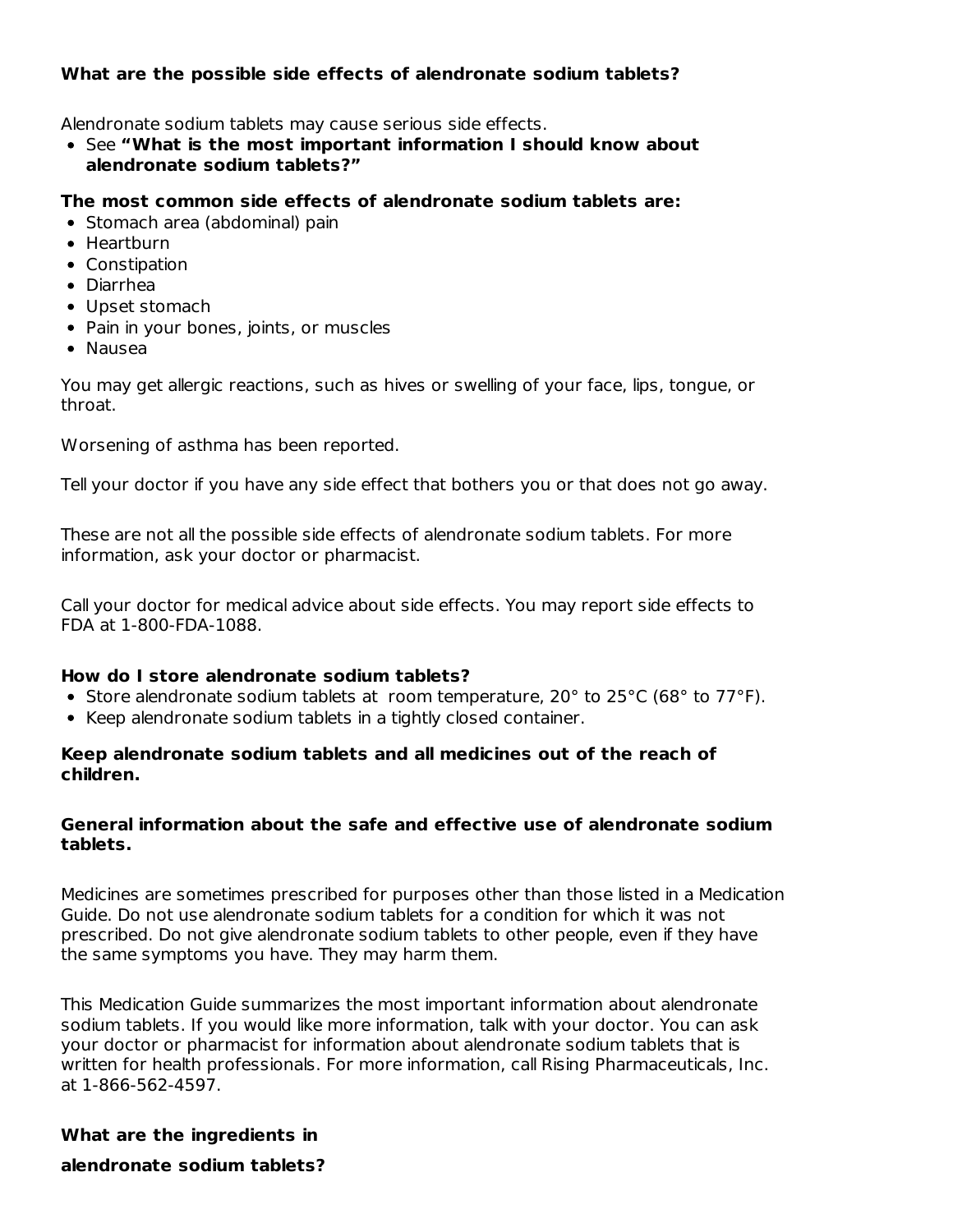Active ingredient: alendronate monosodium salt trihydrate

Inactive ingredients: corn starch, magnesium stearate, microcrystalline cellulose, povidone, and sodium starch glycolate.

This Medication Guide has been approved by the U.S. Food and Drug Administration.

### **Dispense with Medication Guide available at: http://www.risingpharma.com/med-guides.html**

#### **Distributed by:**

Rising Pharmaceuticals, Inc. Saddle Brook, NJ 07663

#### **Made in India**

Code: TS/DRUGS/19/1993

Revised: 10/2019

# **ALENDRONATE SODIUM**



| <b>ALENDRONATE SODIUM</b><br>alendronate sodium tablet                        |                                          |                              |                                    |                 |  |  |
|-------------------------------------------------------------------------------|------------------------------------------|------------------------------|------------------------------------|-----------------|--|--|
| <b>Product Information</b>                                                    |                                          |                              |                                    |                 |  |  |
| <b>Product Type</b>                                                           | <b>HUMAN PRESCRIPTION</b><br><b>DRUG</b> | <b>Item Code</b><br>(Source) | NDC:50090-5677(NDC:64980-<br>342)  |                 |  |  |
| <b>Route of Administration</b>                                                | ORAL                                     |                              |                                    |                 |  |  |
|                                                                               |                                          |                              |                                    |                 |  |  |
| <b>Active Ingredient/Active Moiety</b>                                        |                                          |                              |                                    |                 |  |  |
|                                                                               | <b>Ingredient Name</b>                   |                              | <b>Basis of</b><br><b>Strength</b> | <b>Strength</b> |  |  |
| ALENDRONATE SODIUM (UNII: 2UY4M2U3RA) (ALENDRONIC ACID -<br>UNII: X1 18R4W8P) |                                          |                              | ALENDRONIC ACID                    | 70 mg           |  |  |
|                                                                               |                                          |                              |                                    |                 |  |  |